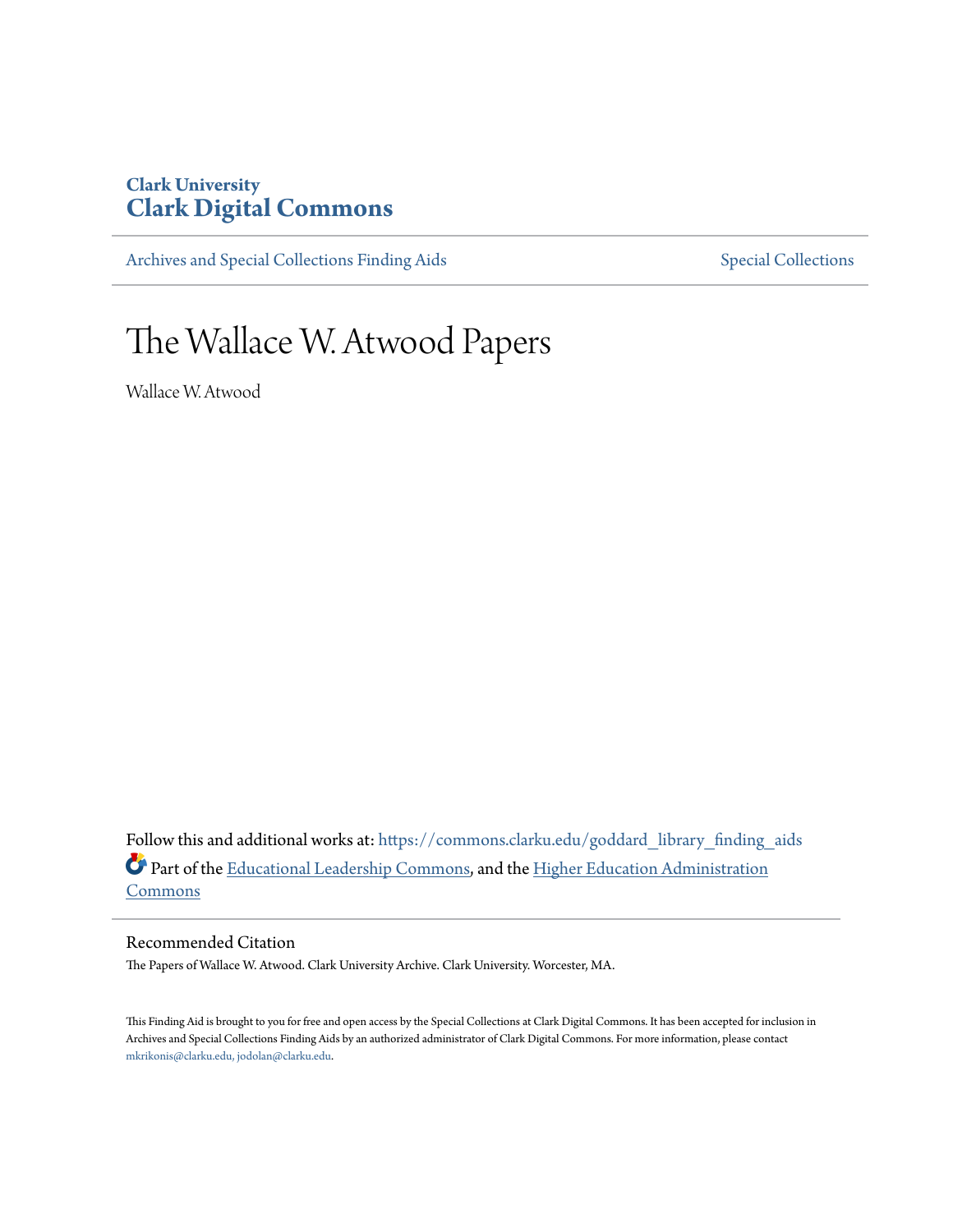**SUBGROUP 4: WALLACE W. ATWOOD**

#### **BIOGRAPHICAL NOTE**

| 1872, October 1  | Born at Chicago, Illinois                                                                                                                                    |
|------------------|--------------------------------------------------------------------------------------------------------------------------------------------------------------|
| $1893(?) - 1903$ | Student, The University of Chicago (A.B.<br>1897, Ph.D. 1903)                                                                                                |
| 1900             | Married Harriet Towle Bradley                                                                                                                                |
| 1900-1949        | Geologist, U.S. Geological Survey                                                                                                                            |
| 1902-1913        | Instructor to Associate Professor of<br>Geology, The University of Chicago                                                                                   |
| 1913-1920        | Professor of Physiography, Harvard<br>University                                                                                                             |
| 1920-1946        | Professor of Physical & Regional Geography,<br>Director of the Graduate School of<br>Geography, & President, Clark University                                |
| 1920             | Publication of New Geography (Boston: Ginn<br>& Company)                                                                                                     |
| 1925             | Founded Economic Geography                                                                                                                                   |
| 1929-1933        | President, National Parks Association                                                                                                                        |
| 1932             | Publication of Physiography and Quaternary<br>Geology of the San Juan Mountains, Colorado<br>with Kirtley F. Mather) (Washington:<br>U.S. Geological Survey) |
| 1932-1935        | President, Pan American Institute of<br>Geography & History                                                                                                  |
| 1933-1934        | President, Association of American<br>Geographers                                                                                                            |
| 1940             | Publication of The Physiographic Provinces<br>of North America (Boston: Ginn & Company)                                                                      |
|                  |                                                                                                                                                              |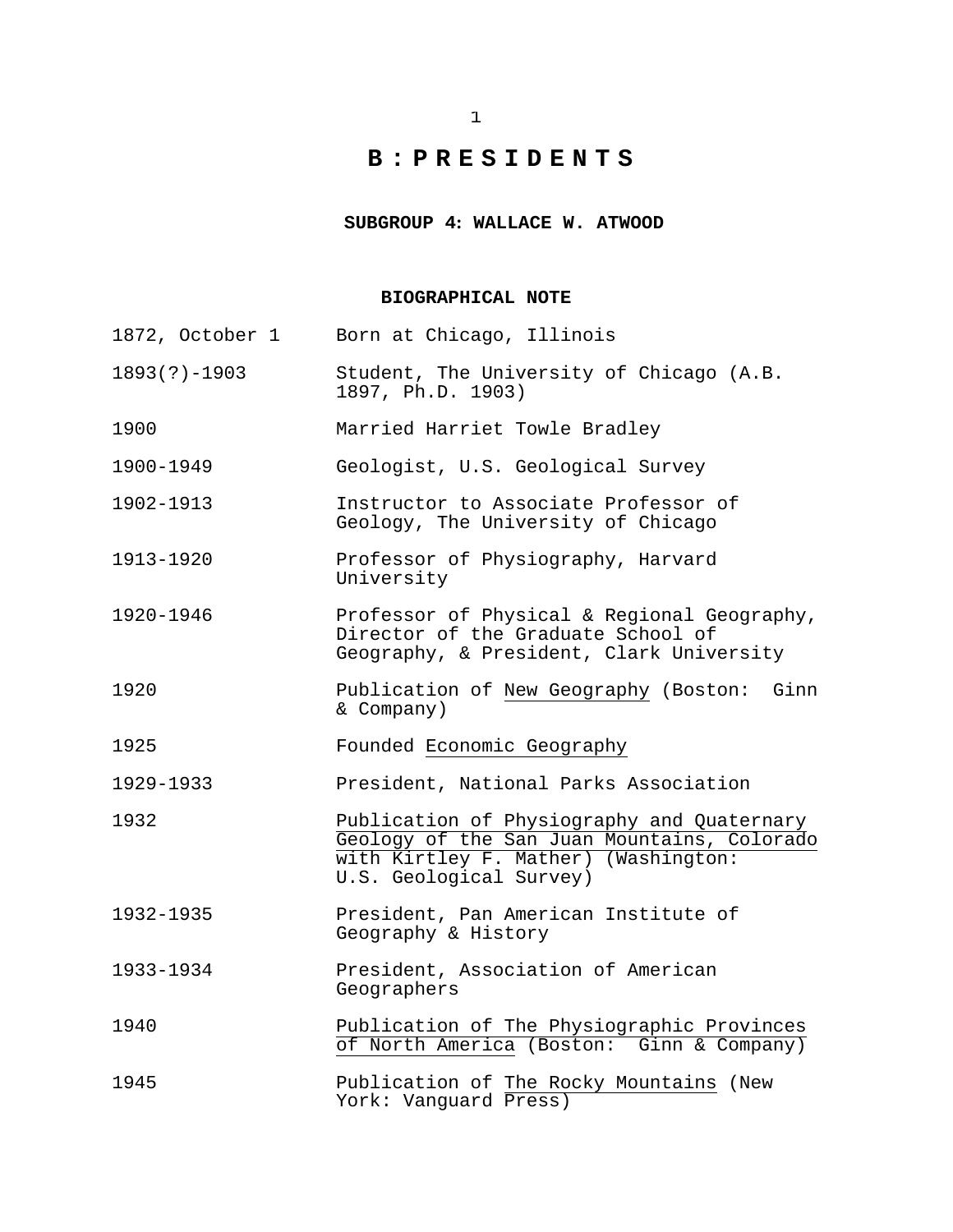| 1946          | LL.D., Clark University                                                                         |
|---------------|-------------------------------------------------------------------------------------------------|
| 1946-1949     | President Emeritus, Clark University                                                            |
| 1949, July 24 | Died at Annisquam, Massachusetts. Buried<br>at Mt. Auburn Cemetery, Cambridge,<br>Massachusetts |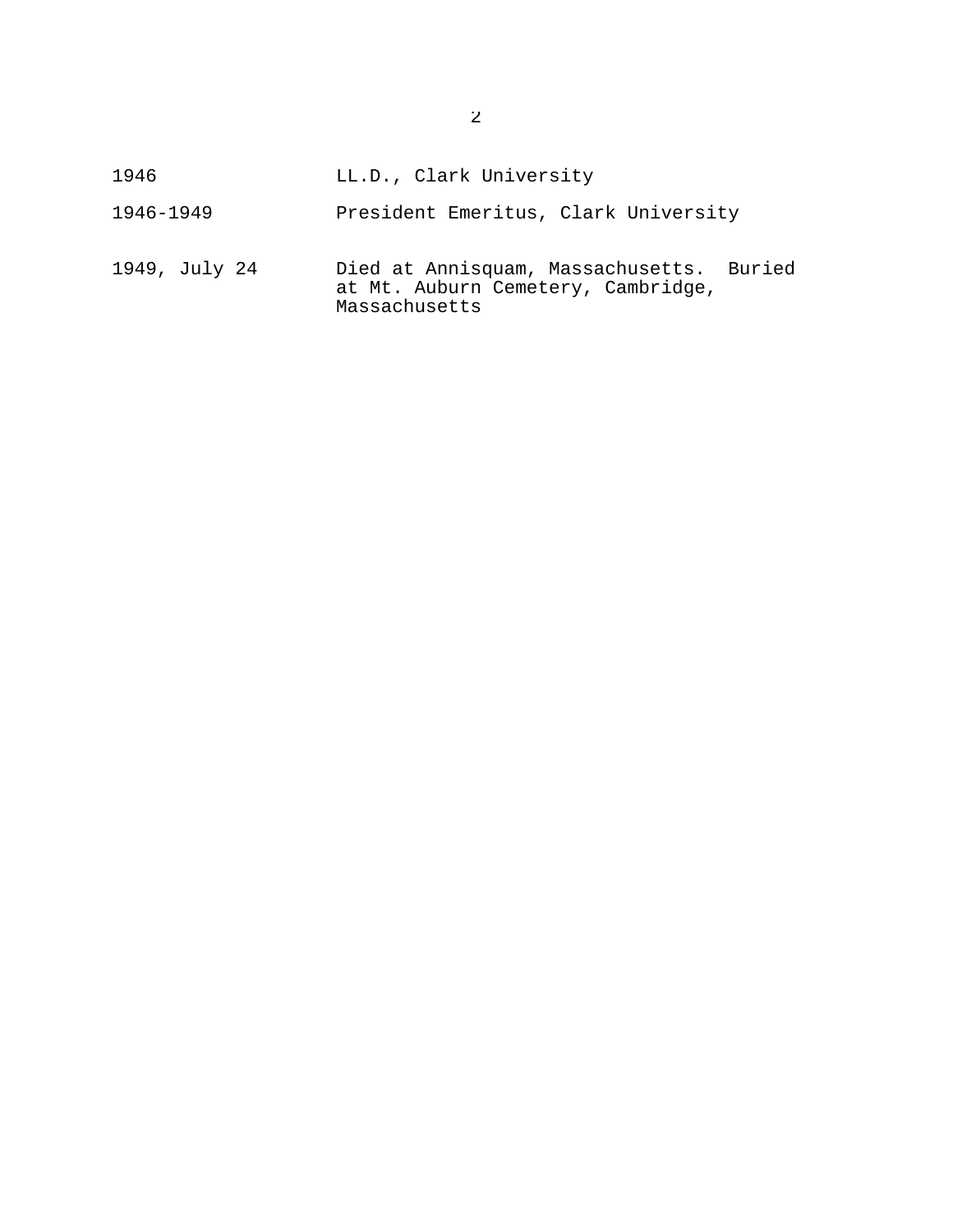#### **SCOPE & CONTENT NOTE**

The papers of Wallace W. Atwood (1872-1949), geographer, geologist, and President of Clark University, occupy about fifty linear feet of shelf space. The material spans the period 1901- 1946, but by far the largest amount dates from after 1920.

These papers consist largely of correspondence, being for the most part the official correspondence of the President's Office for the years indicated in the Register. One box contains materials relating to the so-called "Atwood Controversy" of 1922- 1924, including correspondence concerning the A.A.U.P. investigation into the Atwood administration directed by Arthur O. Lovejoy. Another box of correspondence with various officials of the U.S. Geological Survey documents Atwood's Rocky Mountain researches. Several files with various members of the Boston publishing house of Ginn and Company are concerned with the production of various Atwood textbooks. Folders dealing with various geography organizations give insight into the institutional bases of American geography in the inter-war years.

Major correspondents include such leaders in geography and related sciences as Ellen Churchill Semple (about 300 pieces), Preston James, Kirtley F. Mather, John C. Merriam, Roderick Peattie, Erwin Raisz, Helen Goss Thomas, and Robert S. Yard. Correspondence with other professional geographers, with current and former Clark graduate students in geography, with Clark faculty members, and with many other individuals, is also found in the collection.

Additional Atwood materials held in the Clark University Archives and not listed here include photographs and copies of his major publications. Newspaper clippings concerning Atwood and the University of his time are mounted in a series of annual scrapbooks, arranged chronologically by year, and indexed. manuscript material may be found in related collections, especially the records of the Graduate School of Geography covering the period.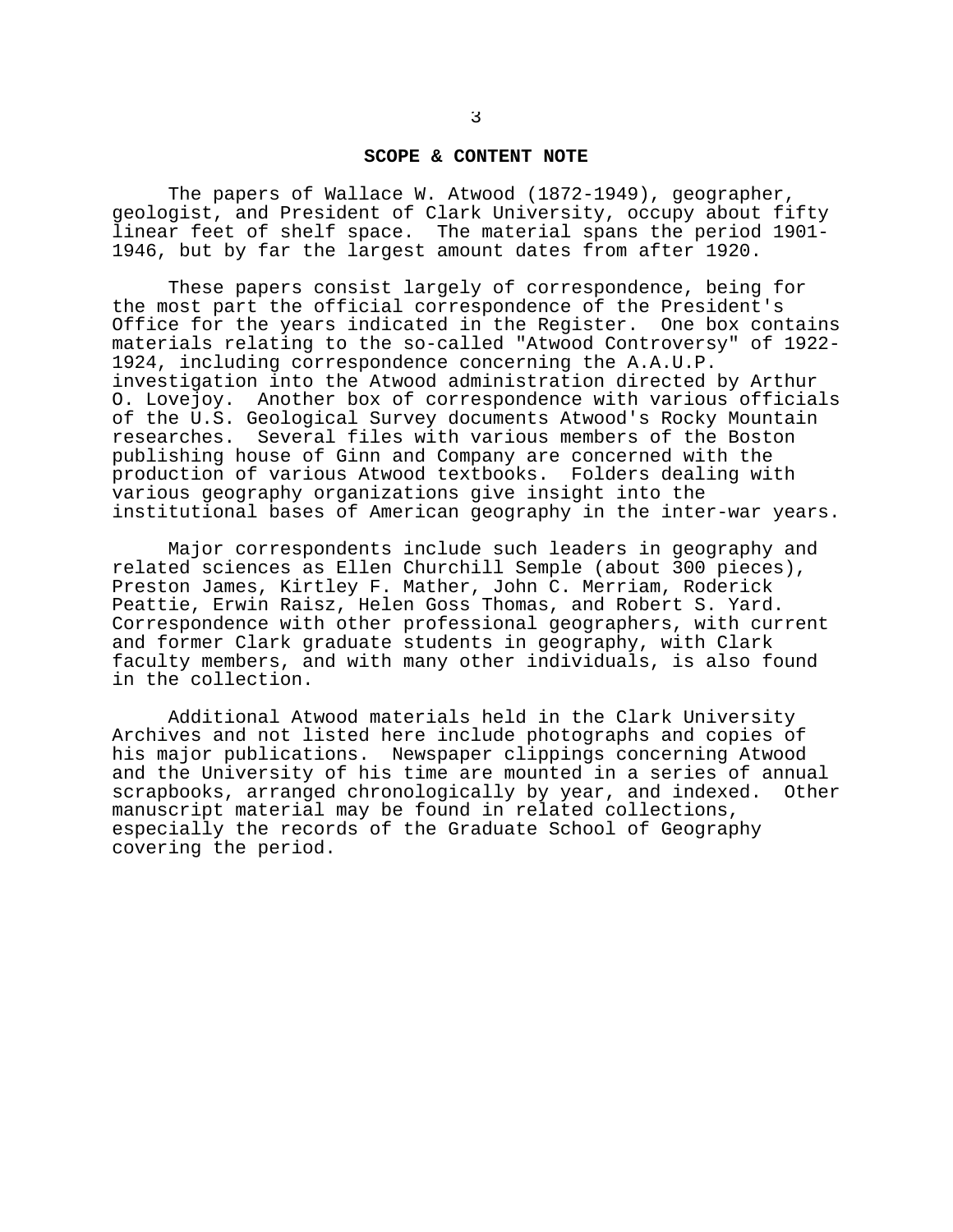# **DESCRIPTION OF SERIES\***

| <b>SERIES</b><br><b>NUMBER</b> | <b>SERIES</b>                                                                                                                                                                                                                                                                     |
|--------------------------------|-----------------------------------------------------------------------------------------------------------------------------------------------------------------------------------------------------------------------------------------------------------------------------------|
| $\mathbf 1$                    | Pre-Presidential Papers, 1901-1920 (4 boxes)<br>Correspondence arranged alphabetically<br>by topic or correspondent, &<br>chronologically within folders.                                                                                                                         |
| $\overline{2}$                 | University & Professional Affairs, 1920-1929 (16<br>boxes)<br>Correspondence arranged alphabetically,<br>& within folders, chronologically.<br>Three subseries, "Atwood Controversy",<br>"Past Students--Geography", & "U.S.<br>Geological Survey", combine subject<br>materials. |
| 3                              | General Correspondence, 1925-1926 (5 boxes)<br>Correspondence arranged alphabetically<br>by topic or correspondent, &<br>chronologically within folders.                                                                                                                          |
| 4                              | General Correspondence, 1926-1927 (4 boxes)<br>Correspondence arranged alphabetically<br>by topic or correspondent, &<br>chronologically with folders.                                                                                                                            |
| 5                              | General Correspondence, 1927-1928 (4 boxes)<br>Correspondence arranged alphabetically<br>by topic or correspondence, &<br>chronologically with folders.                                                                                                                           |
| 6                              | General Correspondence, 1929 (5 boxes)<br>Correspondence arranged alphabetically<br>by topic or correspondence, &<br>chronologically with folders.                                                                                                                                |
|                                | General Correspondence, 1930 (5 boxes)<br>Correspondence arranged alphabetically<br>by topic or correspondence, &<br>chronologically with folders.                                                                                                                                |
| 8                              | General Correspondence, 1931 (6 boxes)<br>Correspondence arranged alphabetically<br>by topic or correspondence, &<br>chronologically with folders.                                                                                                                                |
| 9                              | General Correspondence, 1932-1933 (7 boxes)<br>Correspondence arranged alphabetically<br>by topic or correspondence, &                                                                                                                                                            |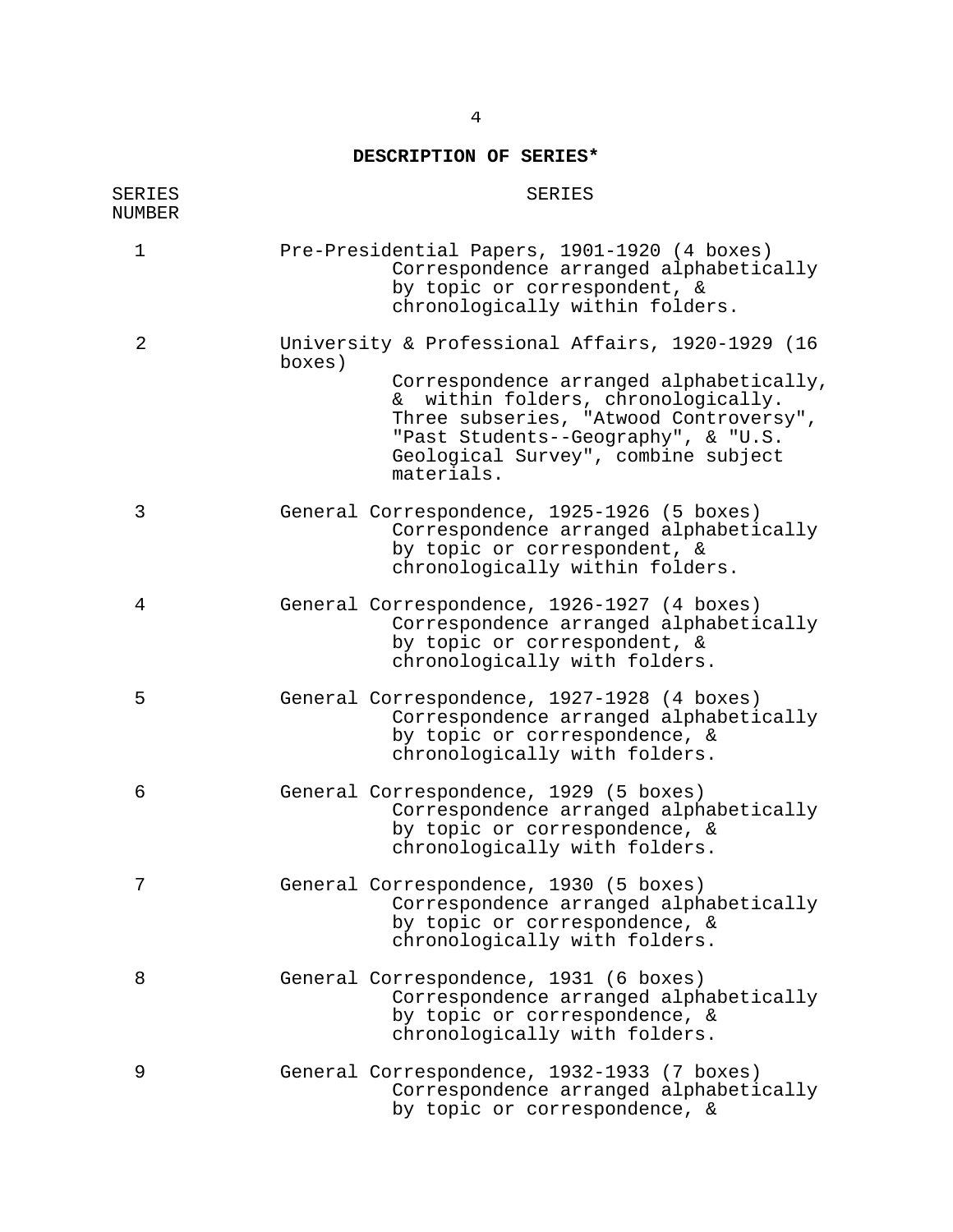chronologically with folders.

| 10 | General Correspondence, 1933-1934 (5 boxes)<br>Correspondence arranged alphabetically<br>by topic or correspondence, &<br>chronologically with folders.                                                          |
|----|------------------------------------------------------------------------------------------------------------------------------------------------------------------------------------------------------------------|
| 11 | General Correspondence, 1935-1936 (9 boxes)<br>Correspondence arranged alphabetically<br>by topic or correspondence, &<br>chronologically with folders.                                                          |
| 12 | General Correspondence, 1937-1938 (9 boxes)<br>Correspondence arranged alphabetically<br>by topic or correspondence, &<br>chronologically with folders.                                                          |
| 13 | General Correspondence, 1939 (4 boxes)<br>Correspondence arranged alphabetically<br>by topic or correspondence, &<br>chronologically with folders.                                                               |
| 14 | General Correspondence, 1940-1941 (6 boxes)<br>Correspondence arranged alphabetically<br>by topic or correspondence, &<br>chronologically with folders.                                                          |
| 15 | General Correspondence, 1942-1943 (4 boxes)<br>Correspondence arranged alphabetically<br>by topic or correspondence, &<br>chronologically with folders.                                                          |
| 16 | General University Affairs, 1920-1946 (4 boxes)<br>Arranged alphabetically by organization<br>or function, & chronologically within<br>the topic & folder.                                                       |
| 17 | Administrative Reports, 1920-1945 (1 box)                                                                                                                                                                        |
| 18 | Faculty, 1920-1946 (11 boxes)<br>Arranged alphabetically by name of<br>faculty member, & chronologically within<br>Includes much University Press<br>folders.<br>material in "Hunter vs. Murchison"<br>sequence. |

19 Miscellaneous (one box)

\*GENERAL CORRESPONDENCE SERIES REPRESENT FILE CATEGORIES, INDICATING THE GROUP OF LIVE FILES OF THE PRESIDENT'S OFFICE IN THE YEARS INDICATED. THE INDIVIDUAL FILE FOLDERS WITHIN EACH SERIES, HOWEVER, MAY CONTAIN CORRESPONDENCE DATED EARLIER OR EVEN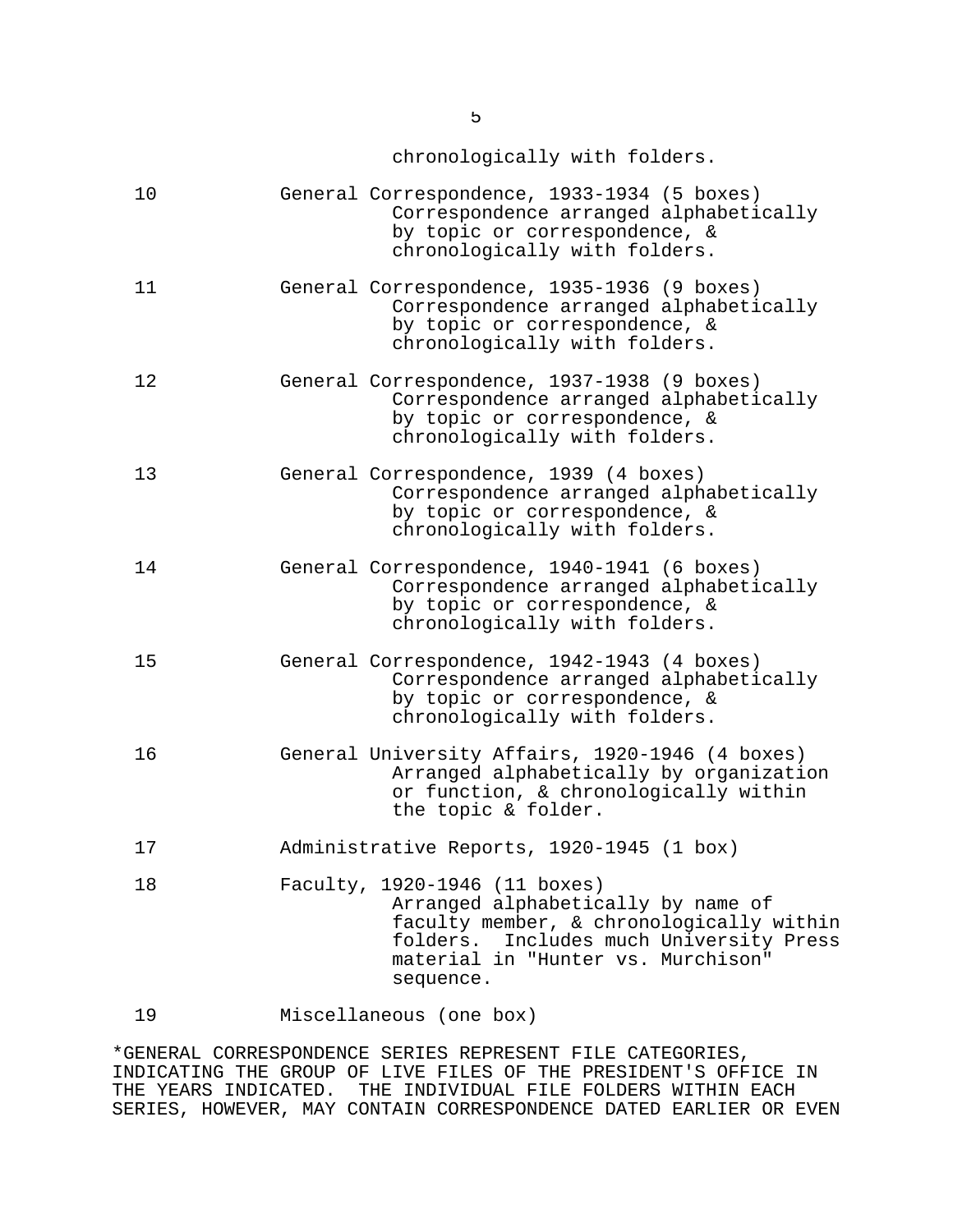LATER THAN THE SERIES CHRONOLOGY INDICATES. FOR THIS REASON, DATES OF THE EARLIEST & LATEST LETTERS FOUND IN A GIVEN FILE FOLDER HAVE BEEN INCLUDED ON THE CONTAINER LIST.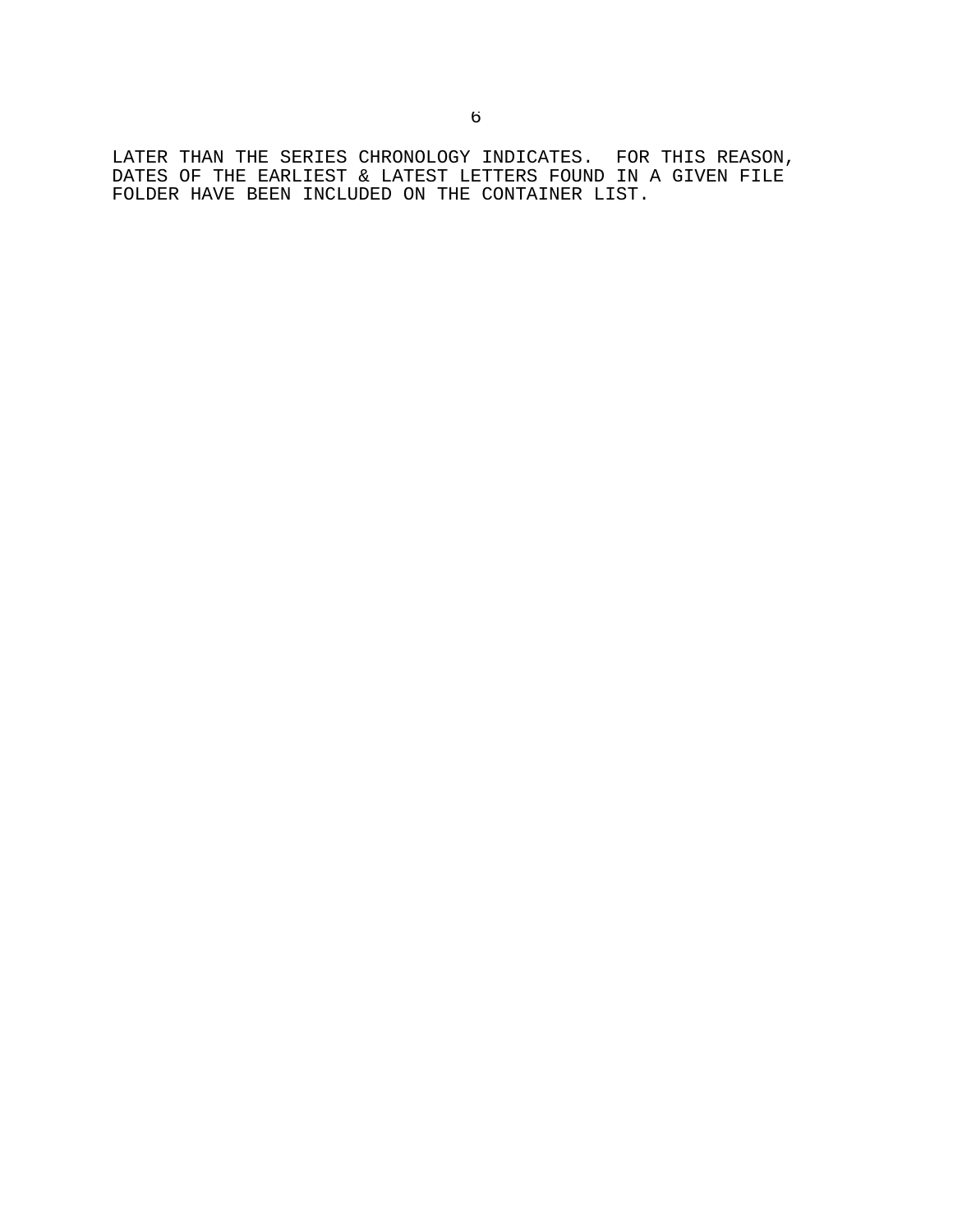#### **CONTAINER LIST**

#### **SERIES 1: PRE-PRESIDENTIAL PAPERS**

B4-1-1 Abbot, Mr. Frank P., 1920 Abrams, Mr. A.W., 1919-1920 Adams, Mr. J.S. (Ginn & Company), 1920 Addresses, 1920 & undated Advisees, Harvard, 1916-1920 Aiken, Alfred L., 1920 Allen, Miss M.A. (Ginn & Company), 1918-1919 Allen, Miss Nellie B., 1919-1920 American Association of College Professors, 1919-1920 Arnett, Mr. Trevor (General Education Board), 1920 Association of American Geographers, 1920 Atlantic Monthly, 1919 Atwood, Mr. Burton, 1919 Atwood, Miss Jane K., 1920 Atwood Geography, Letters Concerning, 1920 Austin, Mr. O.P. (National Geographic Society), 1919 Automobile Matters, 1919 Ayres, Mr. Philip W., 1919 Barrows, Prof. Harlan H., 1920 Bills, 1920 Bills to be Referred to Ginn & Company, 1917-1920 Blackwelder, Dr. Eliot, 1920 Blakey, Mr. William C., 1920 Blanchard, Prof. Raoul, 1919 Boody, Miss Bertha, 1920 Booker, Mr. A., 1920 Bownocker, Mr. J.A. (Geological Survey of Ohio), 1920 Bradley, Mr. Alexander Stewart, 1919-1920 Brant, Miss C.M. (Ginn & Company), 1918-1920 Briggs, Prof. L.B.R., 1920 Brigham, Mr. Albert Perry, 1920 Broadhead, Mr. Arthur, 1919-1920 Brown, Prof. Robert M., 1920 Buckingham, Miss Harriet R., 1919-1920 Burke, Mr. Walter S., 1919-1920 Cahill, Mr. B.J.S., 1919 Carnegie Foundation for the Advancement of Teaching, 1916-1917 Celestial Sphere, undated (ca. 1912) Chamberlain, Dr. Rollin T., 1920 Cherington, Mr. Paul T., 1919 Chicago Academy of Sciences, 1919 Church, Mr. Arthur P., 1919 City Treasurer (Cambridge), 1919 Clark, Mr. H.S. (Society for Visual Education), 1920 Clark College, Sanford Memoranda on College Affairs, 1920 Clark University, 1919-1920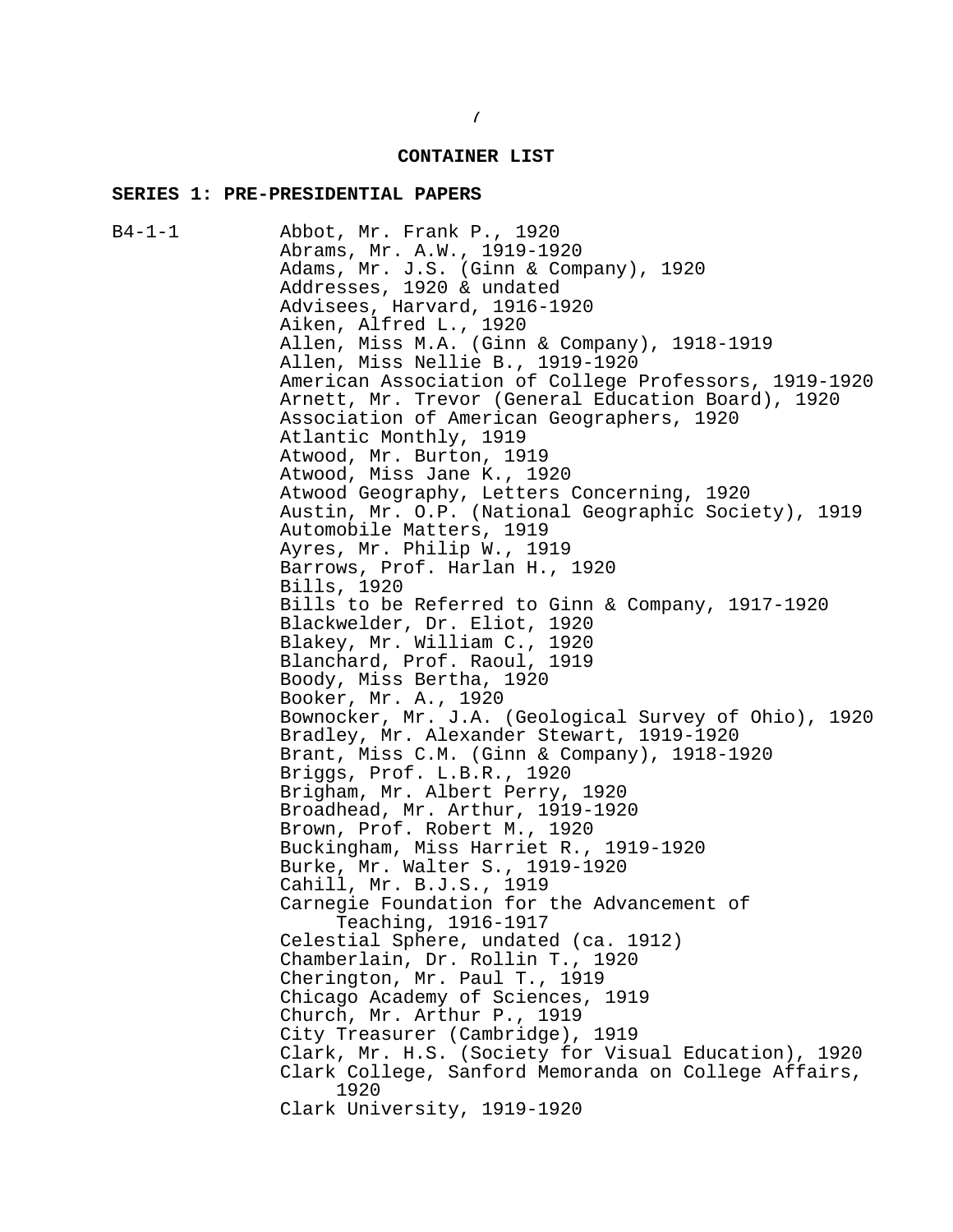Clarke, Dr. John M., 1920 Cleland, Prof. H.F. (Williams College), 1920 Clippings, undated Cobb, Mr. Ernest, 1919 Coddington, Miss Elizabeth C. (Ginn & Company), 1919- 1920 Coleman, Mr. R.V. (Charles Scribner's Sons), 1919-1920 Consul Letters, 1917 Cook, Mrs. Jane Perry, 1920 Cooke, Miss Flora J., 1920 Cotton, Prof. C.A., 1919 Courses of Study for Philadelphia, undated B4-1-2 Cram, Mr. G.W., 1919-1920 Cronan, Mr. J.F., 1920 Crook, Dr. A.R., 1919-1920 Crosby, Mr. Irving B., 1919 Cross, Dr. Whitman (USGS), 1912-1920 Dewitt, Mr. E.A. (Ginn & Company), 1916-1919 DeWolf, Mr. Frank W., 1919 Dodd, Mr. H.W., 1919 Douglas, Mr. E.M. (USGS), 1914-1920 Dowell, Miss Nora E., 1920 Dryer, Mr. Charles R., 1919-1920 Eastman, Miss Hester, 1920 Eberhardt, Miss Eunice S., 1920 Emerson, Mrs. Helen L., 1919 Engineering Sciences 4A, 1920 Equipment, Atwood Party, 1920 Estimates, Atwood Party, 1920 Examination Questions, 1919-1920 Ferguson, Mr. John L., 1919 Financial Records, 1901-1907 Finley, Pres. John H., 1920 Fitzgerald, Mr. M.E., 1919-1920 Flewelling, Miss Mary, 1919 Fraser, Mr. Duncan, 1920 Frye, Mr. Alexis E., 1916-1920 Gay, Mr. Edward R., 1920 Geography Articles, undated Geography, Articles on Teaching of, 1918 & undated Geography 2 (old 15), 1920 Geography 7, 1920 Geography 7, Lecture Notes, undated Geography 19, 1920 Geography Notes, 1915-1920 Geography Outlines, by May Flewelling, undated Geological Society of America, 1919 Geological Survey of New Jersey, 1912 Gilpin, Mr. A.R., 1920 Goode, Prof. J. Paul, 1919 Goodrich, Mr. B.F., 1919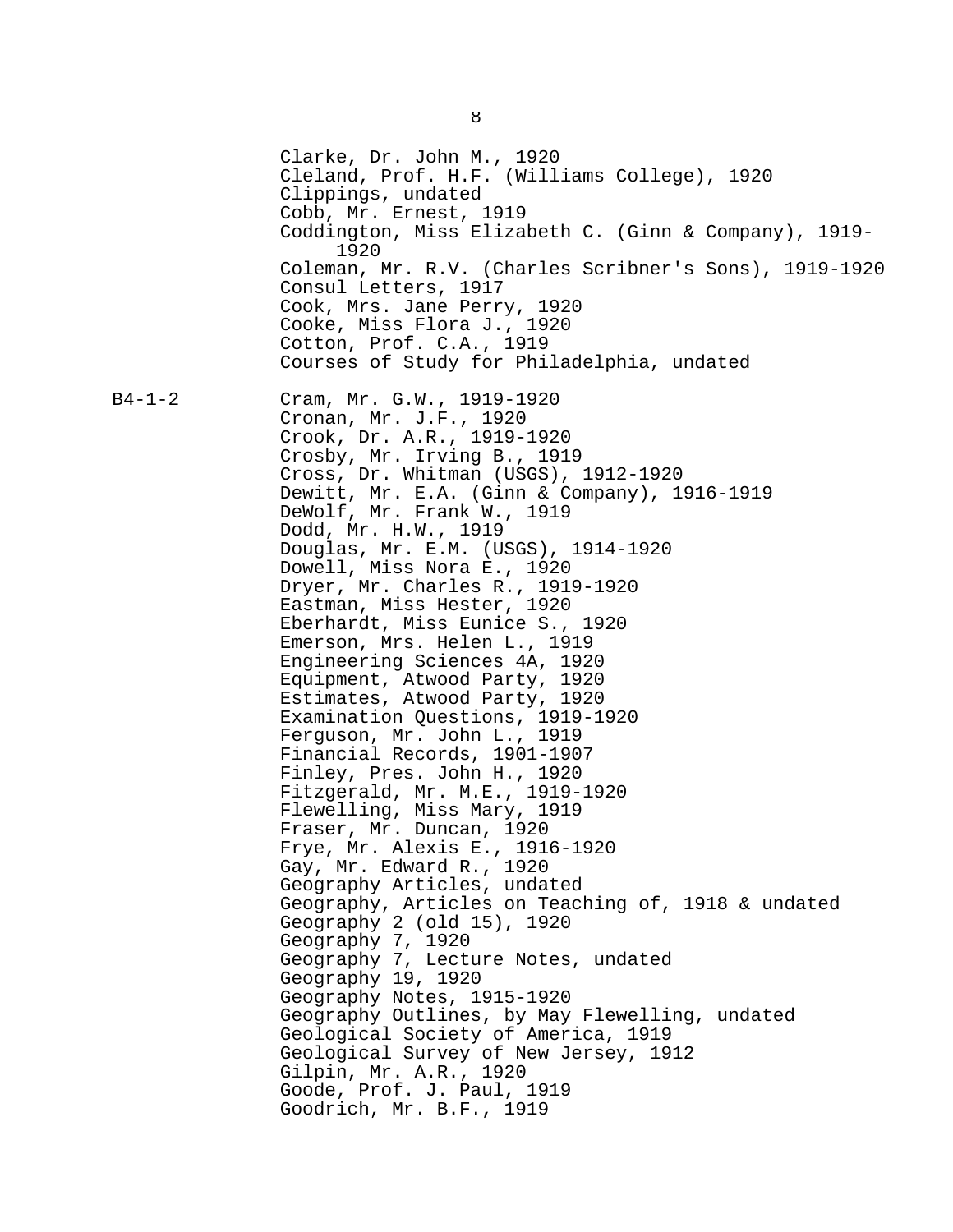Greeley, Mr. William H. (Ginn & Company), 1916-1920 Greene, Nelson L. (Society for Visual Education), 1919- 1920 Grosvenor, Mr. Gilbert, 1920 Hadsell, Mr. H.I. (Ginn & Company), 1919 Harris, Mr. Otto, 1919 Harvard, Miscellaneous, 1913-1920 Higgins, Mr. W.D., 1920 B4-1-3 Hills, Mr. Charles F. (Chicago Academy of Sciences), 1919 Hills, Mr. T.M., 1920 Hilton, Mr. H.H. (Ginn & Company), 1914-1920 Hobbs, Prof. W.H., 1920 Hood, Mr. Ross N. (Ginn & Company), 1919-1920 Hotel Statler, St. Louis, 1919 Hovey, Dr. E.O., 1914-1920 How, Mr. Frederick J., 1919 Hughes, Mr. Hector J., 1920 Hulbert, Prof. Archer B., 1920 Huntington, Mr. J.P., 1919 James, Mr. Preston E., 1919 Kay, Prof. G.F., 1920 Kendrick, Mr. Edward A., 1920 Kenerson, Mr. Edward H. (Ginn & Company), 1919 Kennedy, Mr. F. Lowell, 1919 Kent, Mr. Daniel, 1919 Keystone View Company, 1919-1920 Larsen, Dr. E.S. (USGS), 1919-1920 LaVarre, Mr. William J., 1919-1920 Laylander, Mr. O.J. (Ginn & Company), 1916-1920 Lectures in Chicago, 1908 Leighton, Mr. George B., 1920 Leighton, Mr. J.A., 1920 Leighton, Mr. Morris M., 1920 Lichty, Mr. Carmi K., 1920 Little, Mr. David M., Jr., 1920 Lovejoy, Prof. Arthur O., 1919 Lowell, Pres. Abbot Lawrence, 1913-1920 Lowry, Mr. Charles D., 1920 MacCracken, Pres. H.N. (Vassar College), 1920 Mailing Lists, General, 1913-1920 Martin, Mr. Anton, 1920 Mason, Mr. C.F., 1919 Mather, Dr. Kirtley F., 1919-1920 Mayo, Dean L.S., 1920 Miller, Mr. George J., 1919-1920 Mitchell, Mr. G.E. (USGS), 1920 Moore, Prof. E.S., 1920 Moore, Prof. R.C., 1920 Moulton, Mr. F.R., 1919-1920 (two folders) Moulton, Mr. W.C., 1919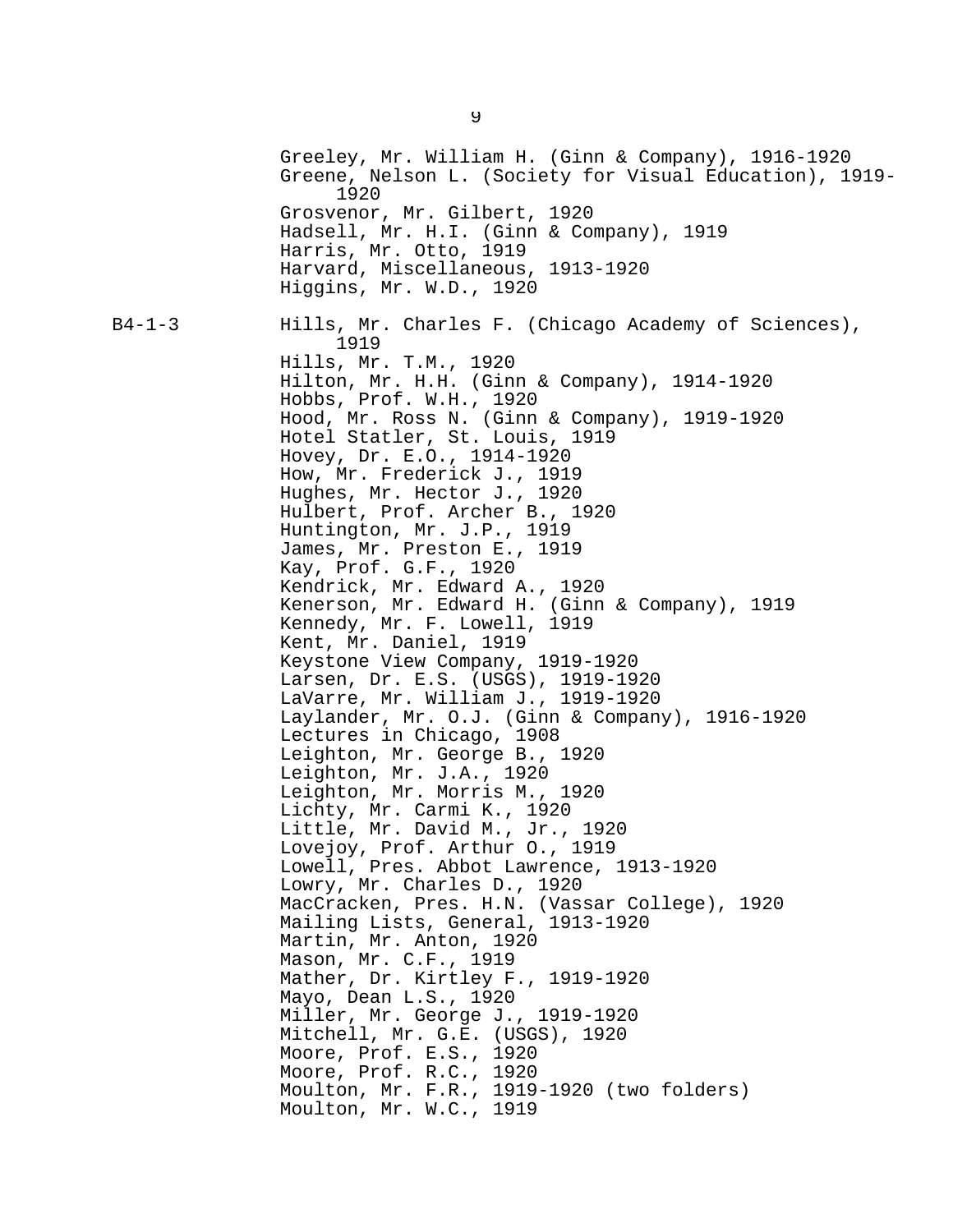Movie Scenarios, 1919-1920 Moving Picture Articles, 1920 & undated Moving Picture Corporation (correspondence with Sauer), Geography Committee, 1919-1920 Murdock, Mr. Kenneth B., 1920 Museum, Children's, 1919-1920 Mutual Benefit Life Insurance Company, 1920 National Council of Geography Teachers, 1919 National Council of Geography Teachers, Massachusetts Branch, 1919 National Executive Committee, 1919 National Geographic Society, 1919 National Laboratory Foundation, 1920 National Research Council, 1919 Nystrom, A.J., & Company, 1919-1920 Oliver, Mr. William T., 1919-1920 Outlines, undated Packard, Mr. Leonard O., 1920 Paige, Mr. Sidney (USGS), 1919-1920 Parker, Mr. G.H., 1919 Parkhurst, Mr. Lewis, 1919 Pearl, Mr. Roswell T. (Ginn & Company), 1919 Peattie, Mr. Roderick, 1919-1920 Penrose, Mr. R.A.F., Jr., 1919 B4-1-4 Photographs Taken by Atwood, 1907 Pitman, Mr. J.A., 1920 Plimpton, Mr. G.A. (Ginn & Company), 1919 Pond, Mr. David, 1920 Potter, Mr. Maurice D., 1920 Poulin, Mr. Joseph, 1919 Prater, Miss Moina, 1920 Primm, Mr. C.J. (Society for Visual Education), 1920 Quirke, Prof. T.T., 1919 Rand McNally Company, undated Ransome, Mrs. F.L., 1920 Ransome, F.L., 1920 Rathman, Mr. William T., Jr., 1920 Receipts, 1918-1919 Receipts (Ginn & Company), 1918 Reynolds, Mr. Arthur W., 1920 Rizer, Col. H.C. (USGS), 1920 Robeson, Mr. L.B. (Ginn & Company), 1918-1919 Rublee, Mr. A.F., 1920 Sales, Mr. Reno H., 1919 Salisbury, Mr. Rollin D., 1916-1919 San Juan Glacial Report (USGS), 1917 & undated Sanders, Miss E.N., 1919 Sarton, Prof. George, 1920 Sauer, Prof. Carl O., 1913-1920 Sayles, Mr. Robert, 1920 Schockel, Mr. Bernard H., 1920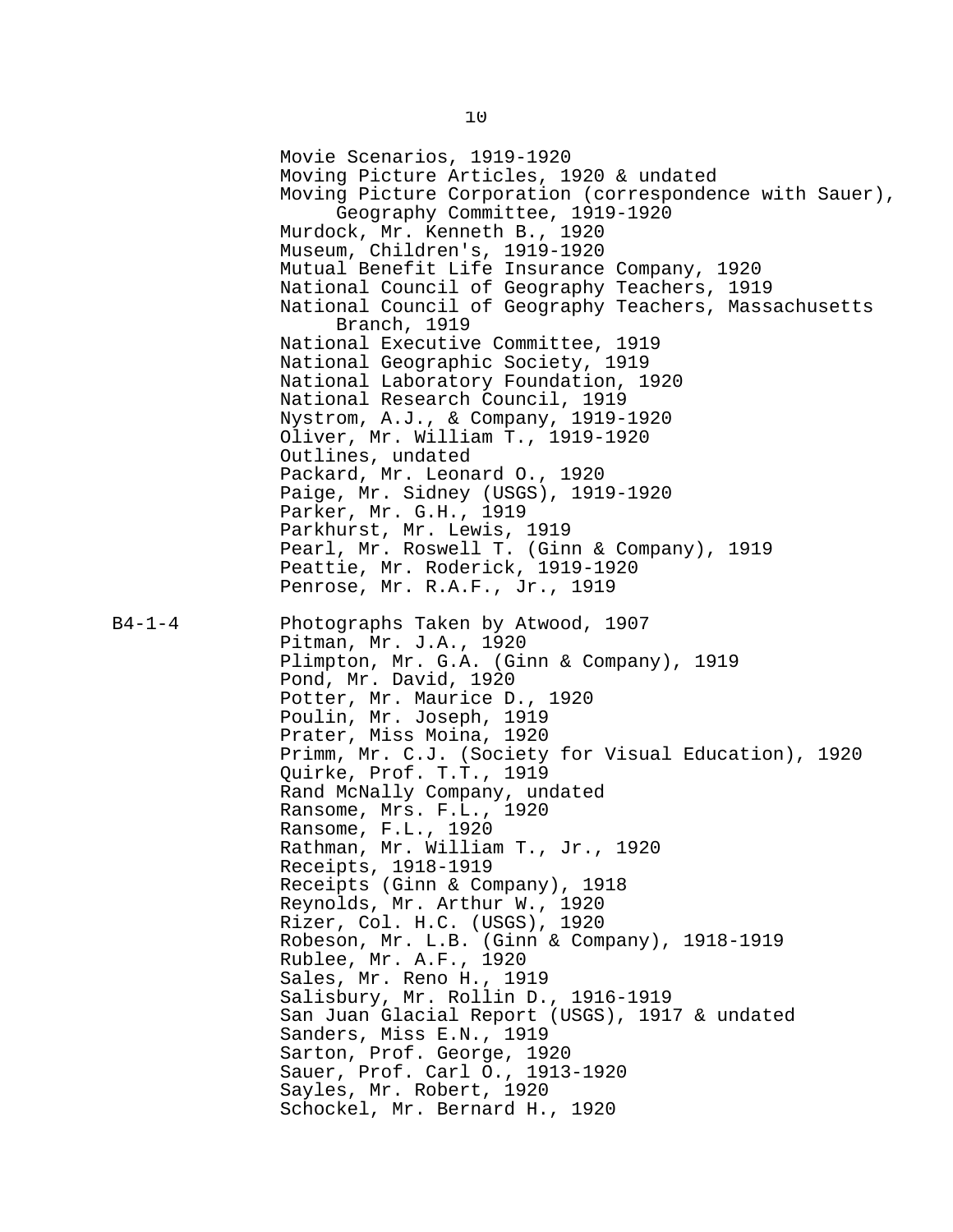Schwab, Mr. George, 1920 Semple, Miss Ellen C., 1920 (2 folders) Shepard, Mr. Francis, 1919-1920 Sigma Xi, 1903 Smith, Dr. J. Russell, 1919 Snell, Mr. George F., 1920 Spry, Mr. Edward W., 1920 Stevens, Mr. Ernest N., 1916-1920 Stevens, Mr. E.N. (Ginn & Co.) 1920 Stevenson, Dr. E.L., 1919-1920 Stoddard, Mr. A.J., 1920 Swartz, Mr. J.W. (Ginn & Company), 1919-1920 Sweeney, Mr. J.W., 1919 Tahanto, 1920 Taylor, Mr. W.J.R., 1920 Thomas, Mr. Richard S. (Ginn & Company), 1919-1920 Thompson, Pres. W.O., 1920 Todd, Miss Millicent, 1919 Tower, Mr. Walter S., 1919-1920 Triplett, Mr. Norman, 1920 Underwood & Underwood, 1920 U.S. Geological Survey, Miscellaneous, 1919-1920 Van Brocklin, Mr. A.H. (Ginn & Company), 1920 Van Horn, Miss Adela C., 1916-1917 Veblen, Prof. Thorstein, 1918-1919 Vincent, Mr. George E., 1916-1920 Vouchers for Stock with Broadhead (USGS), 1919 Walker, Mr. Lewis, 1919 Ward, Miss Helen E., 1920 Webster, Mr. K.G.T., 1919-1920 Weed, Mr. Leroy J. (Ginn & Company), 1919-1920 Wentworth, Mr. R. Preston, 1919 Wertman, Mr. Mervin J., 1919 Wetherell, Mr. Clayton, 1920 White, Mr. David (USGS), 1919-1920 Wickware, Mr. F.G. (American Yearbook), 1919-1920 Wiley, John, & Sons, 1919 Williams, Mr. Charles, 1919-1920 Wilson, Mr. J.H., 1919 Woodworth, Mr. J.B., 1919 Yard, Mr. Robert S., 1919 Yearbook, 1916-1919 Zornow, Mr. Theo A., 1920

#### **SERIES 2: UNIVERSITY & PROFESSIONAL AFFAIRS, 1920-1929**

B4-2-1 Academic Costume, 1920-1921 Accounts, Clark University, 1922-1927 (8 folders) Alumni Mailing List, 1925 & undated American Academy of Political & Social Science, 1922-1925 American Association for the Advancement of Science,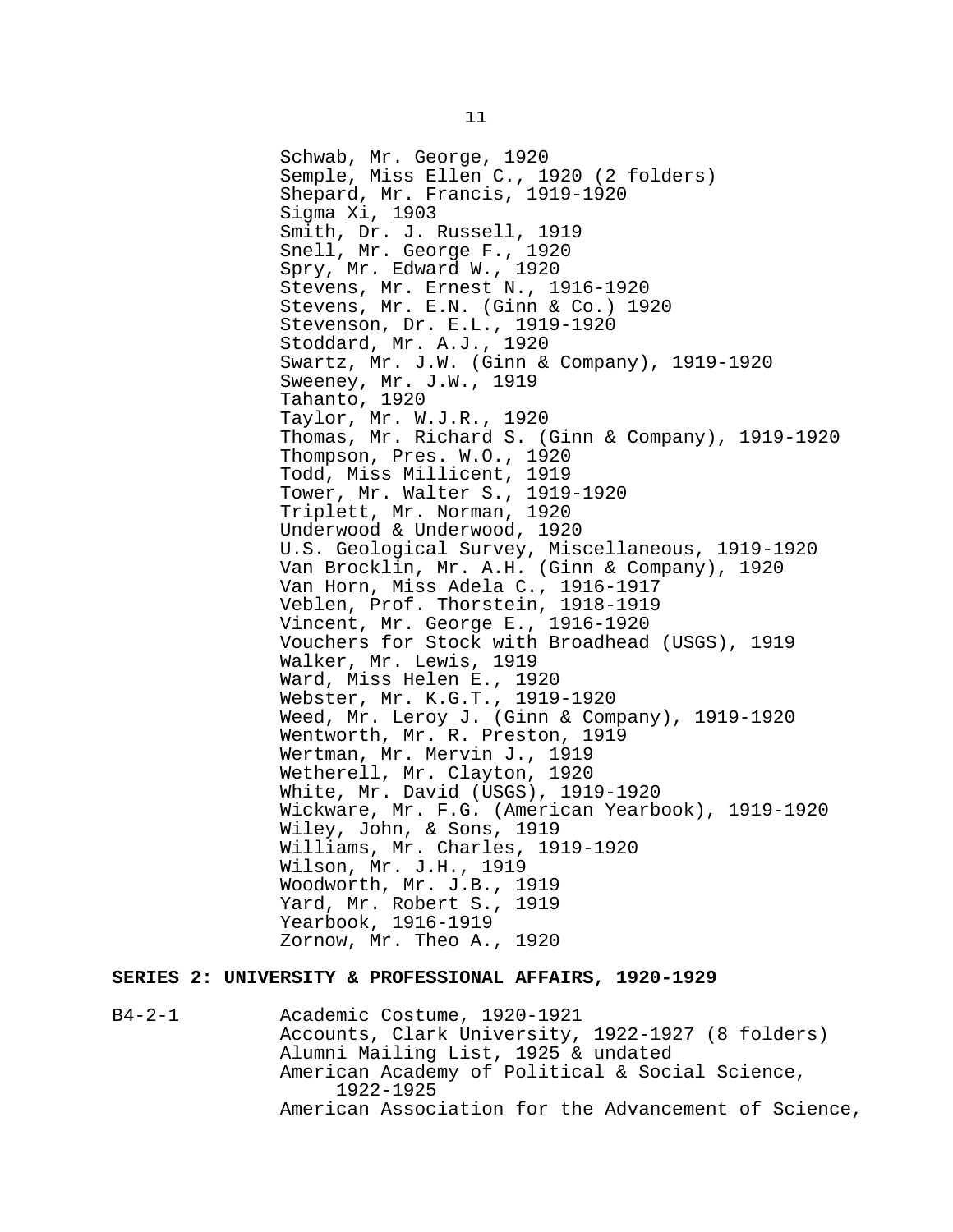1920-1927 American Association of University Professors, 1923- 1924 American College Bureau, 1926-1928 B4-2-2 American Council on Education, 1924-1929 (two folders) American Express Company, 1922-1924 American Geographical Society, 1923-1929 American-Japanese Relations (National Committee), 1924- 1927 American Peace Award, 1925-1928 American University Union, 1922-1924 American Yearbook, 1925-1926 Applicants, Biology, 1922-1924 (two folders) Applicants, Coach of Athletics, 1921 Applicants, Dean of Clark, 1922 Applicants, Economics, 1922-1923 (two folders) Applicants, Mathematics, 1925 Applicants, Psychology, 1923 B4-2-3 Applicants, Teachers, Clark, 1925-1929 (4 folders) Articles, Geography, Miscellaneous Authors, 1921-1922 & undated Association of American Colleges, 1922-1929 Association of American Geographers, 1920-1929 Association of American Universities, 1920-1929 (two folders) Association of Colleges in New England, 1922-1929 Association of Urban Universities, 1922-1927 Athletic Dues, 1923 Athletic Field (correspondence from Goddard), Alumni Committee, etc., 1924 B4-2-4 **Atwood Controversy:** Printed Statement of Thurber & Atwood, June 7, 1923 Newspaper Clippings, 1922-1925 & undated Printed Material, 1922-1923 Barnes, Dr. Harry E., 1921-1924 Boring, Dr. Edwin G., 1920-1922 \* Brewer, Dr. John M., 1924 Kraus, Dr. Charles A., 1920-1924 Scott Nearing Affair & Aftermath, 1923-1925 (2 folders) Lovejoy, Dr. Arthur O. (correspondence from Goddard), 1921-1924 (8 folders) \* = Missing as of March 17, 2000 B4-2-5 Atwood Inauguration (correspondence from Frederick

J. Turner, Freud, & Semple), 1921 (11 folders)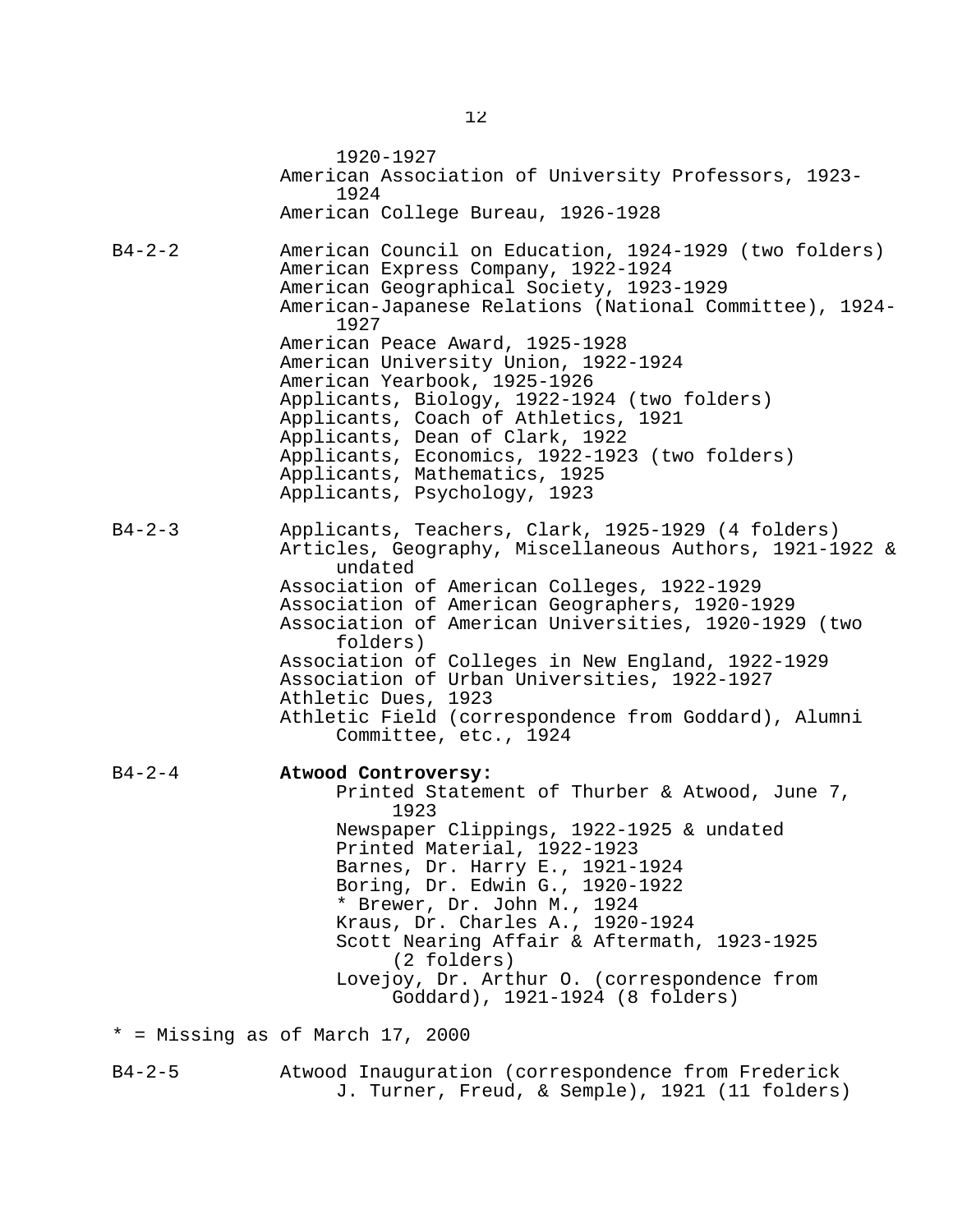|              | Automobile Matters, 1922-1924<br>Bills & Receipts, 1920-1930 (3 folders)                                                                                                                                                                                                                                                                                                                                                                                                                                                                                                                                                                                                |
|--------------|-------------------------------------------------------------------------------------------------------------------------------------------------------------------------------------------------------------------------------------------------------------------------------------------------------------------------------------------------------------------------------------------------------------------------------------------------------------------------------------------------------------------------------------------------------------------------------------------------------------------------------------------------------------------------|
| $B4 - 2 - 6$ | Bok, Mr. Edward F. (Peace Award), 1924<br>Book I, 1924-1925 & undated (2 folders)<br>Book II, 1920-1926 & undated (2 folders)<br>Books Recommended for Library, undated<br>Books to be Ordered for Library, 1927-1928<br>Boyden, Mr. Willard, 1925-1926<br>Broadcasting, Intercollegiate, 1926-1927<br>Buildings & Grounds (correspondence from Goddard), 1922<br>Calendar, Past Engagements, 1922-1929 (8 folders)<br>Catalogues, 1921-1924<br>Charter, 1923<br>Chicago Speaking Engagements, 1928-1929<br>China Famine Relief Committee, 1928-1929<br>Clark College Monthly, 1924-1929<br>Clark College Press, 1921-1924                                              |
| $B4 - 2 - 7$ | Clark University, 1920-1925 (7 folders)<br>Claudel, Ambassador Paul, 1929<br>Colleges, Enrollment Figures, 1917-1922<br>Commonwealth Fund, Finances, 1922-1923<br>Commonwealth of Massachusetts, Division of Education,<br>1922-1924<br>Congratulatory Letters, 1921-1922<br>Correspondence, School, 1921-1922<br>Correspondence, School, Plans for, 1921<br>Correspondence Study, Summary, 1921<br>Crown Prince of Sweden, 1926-1927<br>Debating, 1922-1927<br>Degree of B.Ed. & B.A. for Women, 1923<br>Dining Hall, 1922-1927<br>Economic Geography, 1924-1929 (8 folders)<br>Educational Publicity, 1925<br>Employers Association of Central Massachusetts, undated |
| $B4 - 2 - 8$ | European Trip, 1922-1924 (4 folders)<br>Extension Work, General, 1921 & undated<br>Faculty Houses, 1922-1924<br>David H. Fanning House, 1926-1928<br>Fay, Miss Louise, 1922-1927<br>Federal Council of the Churches of Christ in America,<br>1924<br>Fellowships & Scholarships, 1926-1929<br>Fellowships & Scholarships, Applicants not recommended<br>1920-1928<br>Fellowships, Guggenheim, 1925-1929<br>Fellowships, Kahn Foundation, 1925-1929<br>Fellowships, Miscellaneous, 1921-1924<br>Foreign-American Corporation, 1924<br>Foreign Language Information Service, 1922 & undated                                                                               |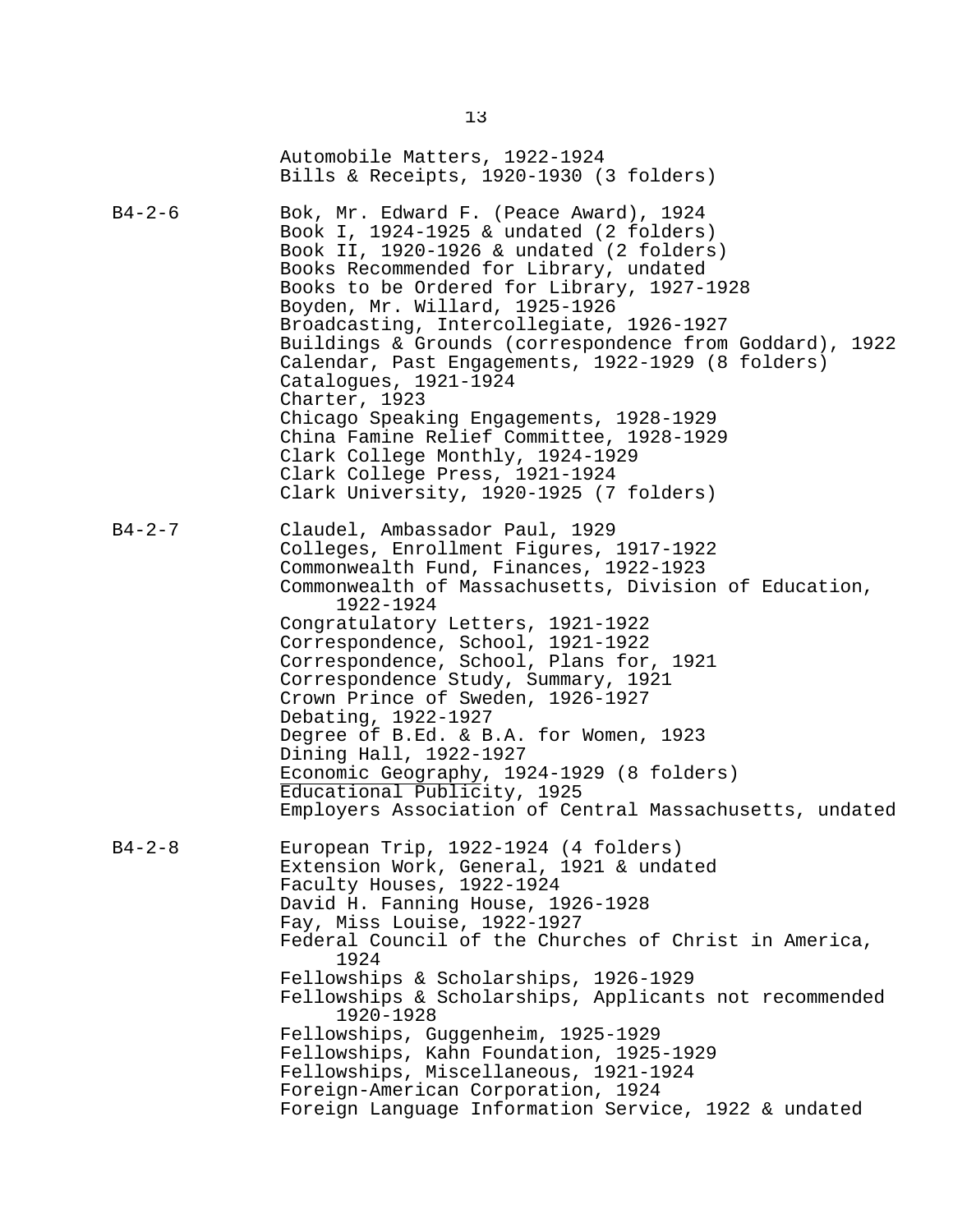Foreign Study, 1922 French Press, 1926 General Education Board, 1925-1928 Geographical Society of Chicago, 1922-1928 Geography Courses, 1921-1927 (2 folders) Geography Extension Course, 1921-1922 B4-2-9 Geography Graduate School, 1921-1924 (6 folders) Geography Pamphlet, Material for, 1921 Geography Summer School, 1922-1924 Geological Society of America, 1920-1927 Geological Society of Boston, 1923 Gifts, 1922-1925 Ginn & Company, 1927-1928 (3 folders) Greenfield (student camp), 1927-1928 (2 folders) Greetings, 1922 Gryphon, 1922-1927 Hadley (student camp), 1928-1929 Harvard Club of Boston, 1925-1928 Heffernan Press, 1928 Income Tax, 1922-1925 Institute of International Education, 1922-1930 (3 folders) Institute of Politics, 1920-1929 (2 folders) B4-2-10 Insurance, 1922-1929 (3 folders) International Geographical Conference, 1927-1929 (2 folders) Layman's League, 1921-1922 League of Nations Non-Partisan Association, 1923-1930 Lyford, Mr. C. Allan, 1922-1923 Mailing Lists, 1921-1925 (2 folders) Manual, Nystrom Maps, 1920 & undated Manuscript (unpublished), 1926-1927 & undated) Masonic Matters, 1922-1923 Massachusetts Bay Tercentenary, 1928 Massachusetts Schoolmasters' Club, 1920-1930 Memorial Hospital Drive, 1925 Menorah Club, 1922-1927 Museum, Children's, 1922 B4-2-11 National Bureau of Economic Research, 1925 National Council for Prevention of War, 1925 National Council of Geography Teachers, 1920-1929 (7 folders) National Council of Teachers of Social Studies, 1921-1925 National Economic League, 1922-1926 National Education Association, 1922-1929 National Foreign Trade Council, 1921-1927 National Geographic Society, 1923-1924 National Research Council (see Fenneman, Yerkes),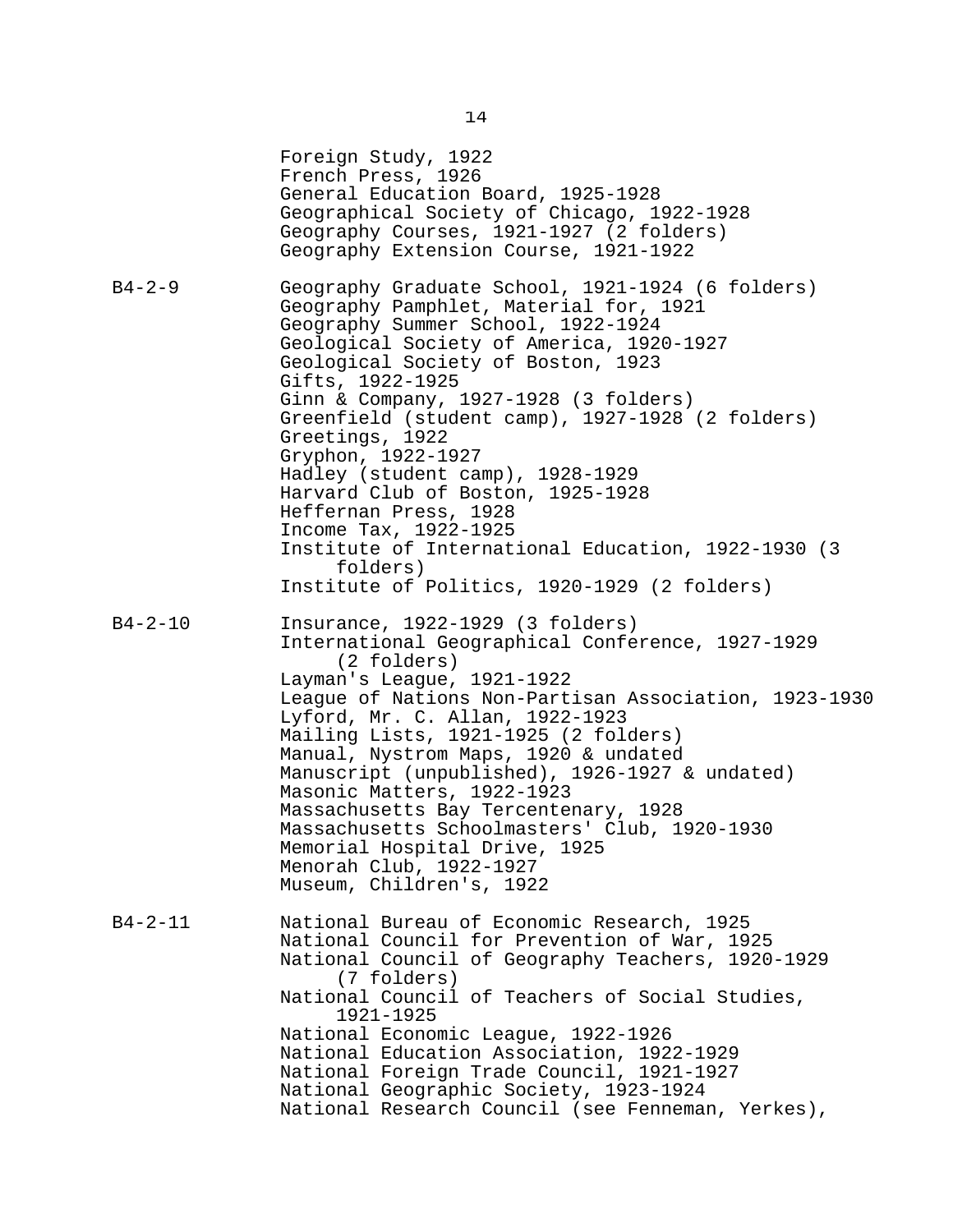1920-1929 (2 folders) New England Association of Colleges & Secondary Schools, 1923-1929 New England Council, 1927-1928 New England Geographical Conference, 1921-1930 (8 folders) New England Telephone & Telegraph Company, 1922-1928 B4-2-12 New University Club of Boston, 1923-1929 Normal Schools, 1921 North America, 1921-1922 & undated O & S (Owl & Serpent), 1921-1927 Pan-Pacific Science Congress, 1925-1926 (5 folders) Pan-Pacific Union, 1922-1923 Park, Miss Bessie L., 1922-1923 B4-2-13 Past Students, Geography Abbott, Miss Carol E., 1925 Addington, Mr. Arch R., 1924-1925 Armington, Miss Sarah R., 1921 Blanchard, Mr. Forest I., 1921 Blom, Mr. William E., 1923 Brown, Mr. Ralph H., 1921-1924 Callahan, Miss Ellen G., 1922 Conner, Miss J. Eva, 1924 Dahl, Mr. Basil D., 1923 Dana, Miss Elizabeth M., 1922 Daniels, Mr. Earl R.K., 1921 Day, Mr. G.W., 1921 Dunsmoor, Miss Laura, 1924 Fairfield, Mr. Almond, 1924 Flanders, Miss Verna B., 1923 Fraser, Mr. George C., 1923-1924 Gould, Mr. William C., 1921 Graves, Miss Bessie M., 1923 Harris, Mr. Otto, 1922-1924 Harrison, Miss Lucia, 1923 Hayden, Mr. William W., 1921-1924 Holloran, Mr. Carl F., 1923 Hoover, Mr. J.W. (correspondence from Semple), 1924 Itter, Mr. Frank A., 1924 Kelley, Mr. Charles B.L., 1922-1924 Kerlin, Mr. Oscar F., 1923 King, Miss Katherine, 1921 Lloyd, Mr. Frank S., 1923 Macmillan, Miss Jessie M., 1923-1924 Marvel, Miss Louise N., 1921-1922 Matthews, Miss Marietta, 1922-1924 Miller, Miss Hazel V., 1923 Morrow, Miss Dorothy H., 1923 Nice, Mrs. Margaret Morse (correspondence from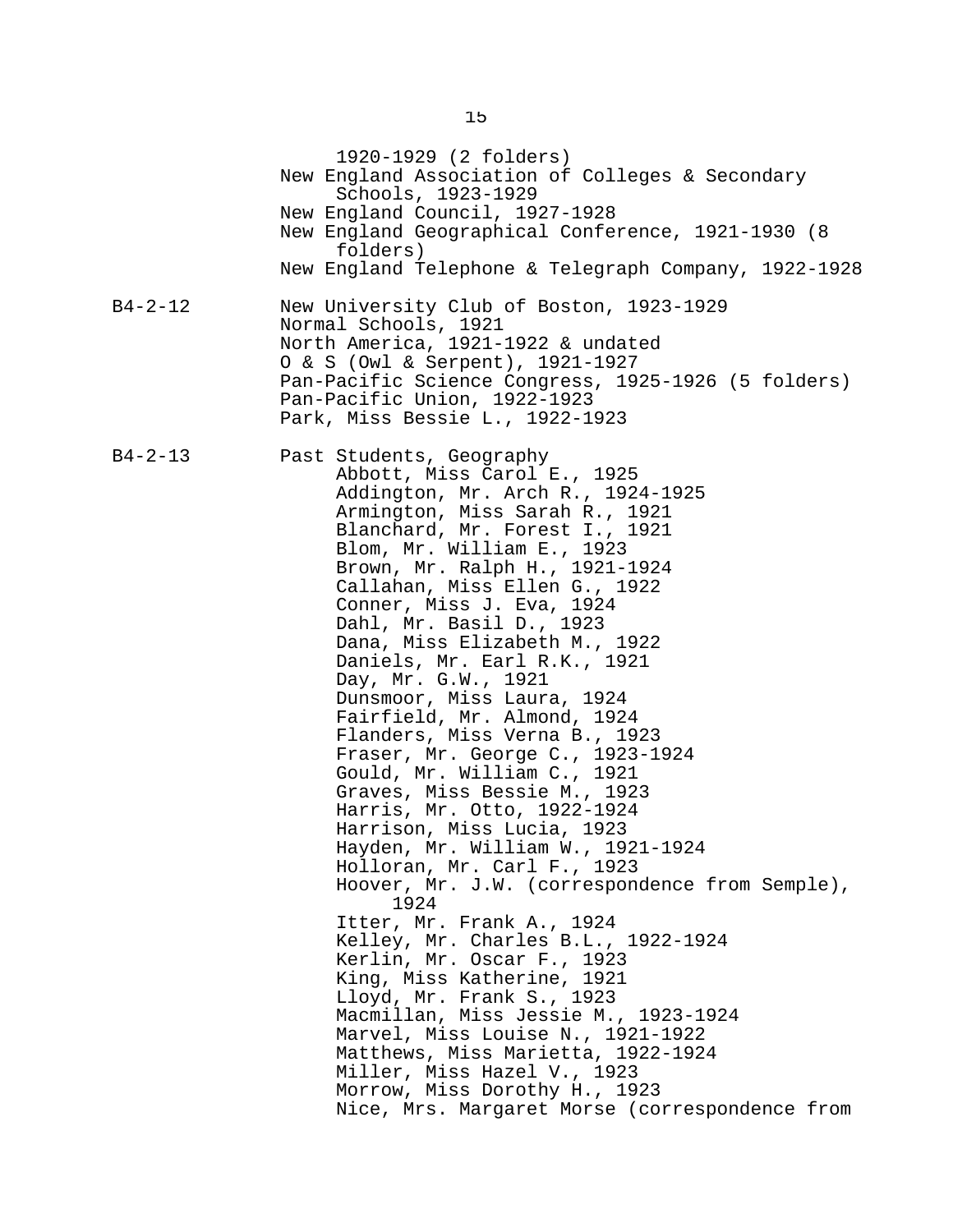Sanford), 1923 Paris, Miss Florence E., 1922 Pease, Miss Helen K., 1921 Phillips, Mr. Harry A., 1921-1922 Polspoel, Mr. Lambert G., 1924 Post, Mr. Clarence, 1922-1926 Priest, Miss Anna, 1924 Reid, Miss Adelaide P., 1922-1923 Ridgley, Miss Winifred, 1923 Sanders, Miss E.H., 1921 Shank, Miss Marjorie, 1922 Sosnin, Mr. M.L., 1921 Southard, Miss Mina, 1922 Sprinkle, Mr. Thomas W., 1922 Stevens, Mr. E.G., 1920-1921 Templeton, Miss Cora L., 1923 Turner, Miss Helene G., 1922 Varney, Mr. Burton H., 1925 Walker, Miss Margaret, 1925-1926 Webb, Mr. Robert F., 1921-1924 Webster, Miss Marion Lee, 1922-1924 Weitz, Mr. Bernard O., 1921 Wells, Mr. H.D., 1923 Polish Conference (correspondence from G.S. Hall), 1923 B4-2-14 Programs, General, 1921-1930 (5 folders) Prospective Students, 1920-1929 (8 folders) Radio Educational Service, 1923 References from Various Publications, undated Restoration of the Louvain, 1922-1923 Rotary Club, 1922-1923 Russian Conference, 1922 Science Club, 1924 Science Service, 1921-1922 Smith, Book II, undated Smithsonian Institution (re Goddard rocket experiments), 1921 Society for Visual Education, 1921-1929 (3 folders) Song Contest, 1927 Speaking Engagements, Possibilities, 1921 Square & Compass Society, 1923 B4-2-15 Student Friendship Fund, 1923 Student Matters, General, 1922-1924 Student Talks, 1922-1924 Sub-Freshman Day, 1921 Teachers Insurance & Annuity Association, 1922-1929 Tech-Clark Merger, 1922 Textbook Material, 1922 Textbook Revision, 1922 Tuition, Colleges, 1923-1924 Unitarians, 1921-1926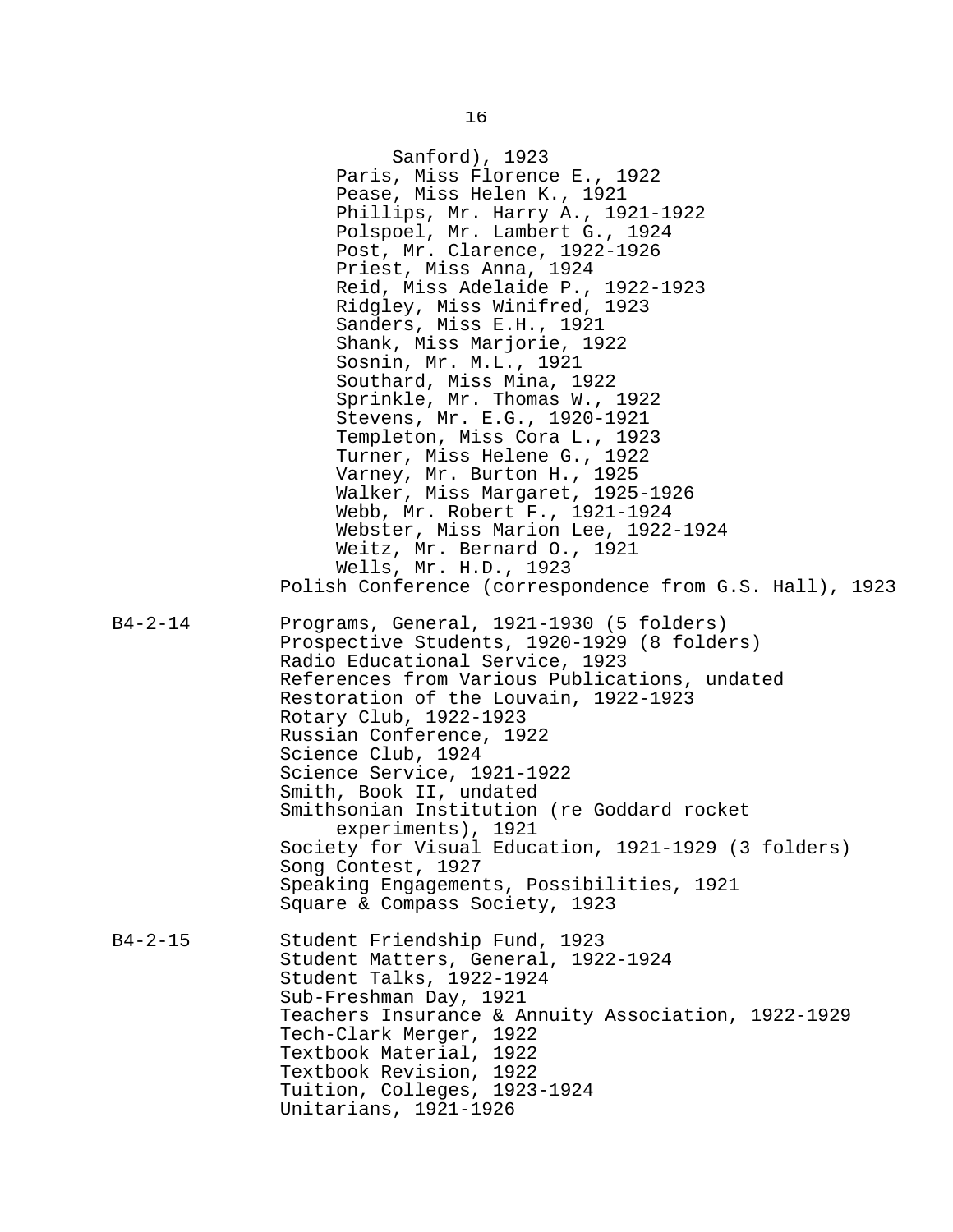U.S. Geological Survey Alden, Dr. William C., 1921-1929 Berry, Mr. R.W., 1922 Birdseye, Mr. C.H., 1923-1925 Brewer, Dr. John M., 1924 Bright, Mr. Cyrus T., 1920-1921 Campbell, Mr. M.R., 1923-1929 Cross, Dr. Whitman, 1920-1925 Director, 1920-1925 Faunce, Mr. Theodore, 1921 Forest Service, 1924 Gerdine, Mr. T.D., 1921 Greeley, Col. W.B., 1924 Heald, Mr. K.C., 1921 Hutchinson, Mr. W.I., 1921 Jaques, Miss Laura (property storage lists), 1920- 1921 King, Mr. C.A., 1921 Lane, Mr. Bernard H., 1923-1929 Larsen, Mr. E.S., 1921-1924 Lee, Mr. Willis T., 1923-1925 McJunkin, Mr. Jim, 1921 Martin, Dr. George, 1922-1926 Mendenhall, Mr. W.C., 1922-1928 Miscellaneous, Survey, 1924-1930 Paige, Mr. Sidney, 1920-1929 Ransome, Dr. F.L., 1921-1925 Renshawe, Mr. John H., 1922-1925 Rizer, Col. H.C., 1920-1924 San Juan Report, Correspondence (miscellaneous), 1921-1925 Sargeant, Mr. R.H., 1923-1925 Smith, Dr. George Otis, 1920-1929 Smith, Mr. Glenn S., 1922 Smith, Mr. Philip S., 1921-1923 Survey Accounts (vouchers), Atwood Fieldmen, 1920 Survey Orders, 1920-1925 Survey Reports, 1922 Survey Topographical Maps, 1920-1923 Tryon, Mr. F.G., 1922-1923 White, Mr. David, 1920-1930 B4-2-16 University of Chicago, 1922-1926 Western Union, 1922-1923 Wood, Mr. M.E., 1922 Worcester Art Museum, 1922-1927 Worcester Club, 1922-1928 Worcester Economic Club, 1921-1929 (5 folders) Worcester Inter-Racial Association, 1921-1925 Worcester Polytechnic Institute, 1921 Worcester Public Library, 1925-1929

World Alliance for International Friendship, 1926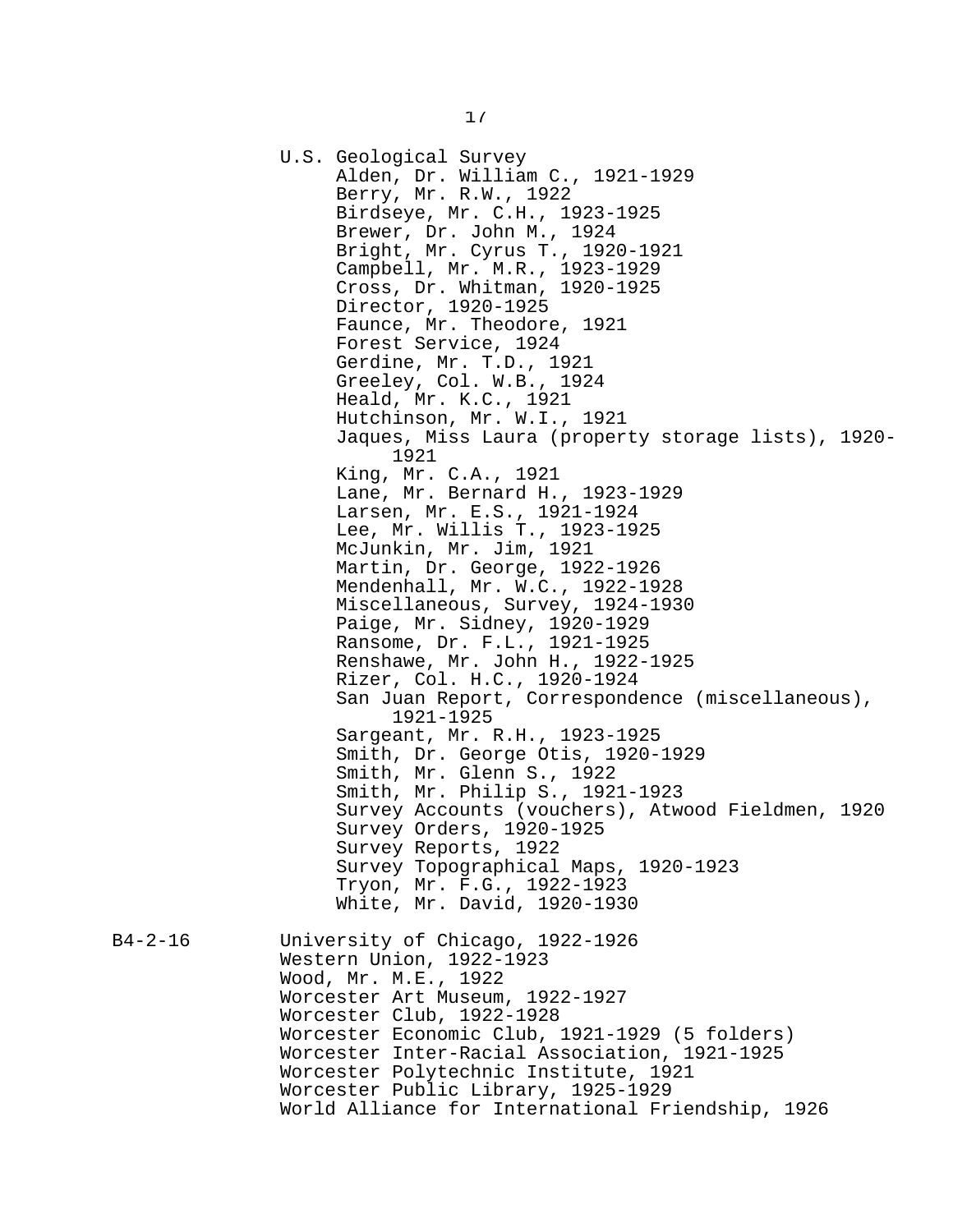World Federation of Education Associations, 1927-1928 Yearbook of Geography & Travel, 1923 & undated YMCA, Clark, 1924-1928 YMCA, Worcester, 1924-1926

#### **SERIES 3: GENERAL CORRESPONDENCE, 1925-1926**

B4-3-1 A, 1925-1926 (2 folders) Alumni Loan Fund, 1922-1925 Armitage, Dr. Frank Guy, 1922-1926 Athletic Association, 1920-1926 Atwood, Mr. Burton H., 1921-1926 (5 folders) Atwood, Miss Jane K., 1925-1926 Atwood, Dr. Rollin S., 1925-1926 Atwood, Mrs. Thomas G., 1925-1926 Atwood, Dr. Wallace W., 1924-1926 Atwood, Dr. Wallace W., Jr., 1925-1926 B, 1925-1926 (correspondence with Bowman; 6 folders) Barker, Dr. William H., 1925-1926 Blaisdell, Mr. Donald C., 1924-1925 Bookstore, 1922-1925 Branom, Mr. Frederick K. (correspondence from Semple), 1921-1925 Brown, Dr. Robert M., 1925 Byland, Dr. C.F., 1926 C, 1925-1926 (4 folders) Church, Mr. Arthur P., 1925-1926 Clark, Mr. Ivan S., 1924-1926 Clark University, 1925-1926 Clark University Invitations, 1921-1926 (correspondence from Adolf Meyer; 3 folders) B4-3-2 Clune, Dr. Mary C., 1921-1925 Cole, Supt. Page E., 1925 Coleman, Mr. George W., 1925-1926 Curtis, Mr. John Gould, 1925-1926 D, 1925-1926 (2 folders) Davis, Dr. William M., 1925 Dept, Mr. Gaston G., 1925 Dewey, Mr. Francis H., 1925-1926 E, 1925-1926 (correspondence with Charles W. Eliot) Eldridge, Mr. Albert Gould, 1921-1925 Estabrook Hall, 1924-1925 F, 1925-1926 (2 folders) Fellowships & Scholarships, 1920-1926 (2 folders) Fellowships & Scholarships, Other Institutions, 1921-1926 Fillman, Dr. Louise, 1924-1925 Furst, Dr. Clyde, 1925-1926 G, 1925-1926 (2 folders) Geography Correspondence, 1921-1925 (7 folders) Geography Grades, Atwood, 1921-1925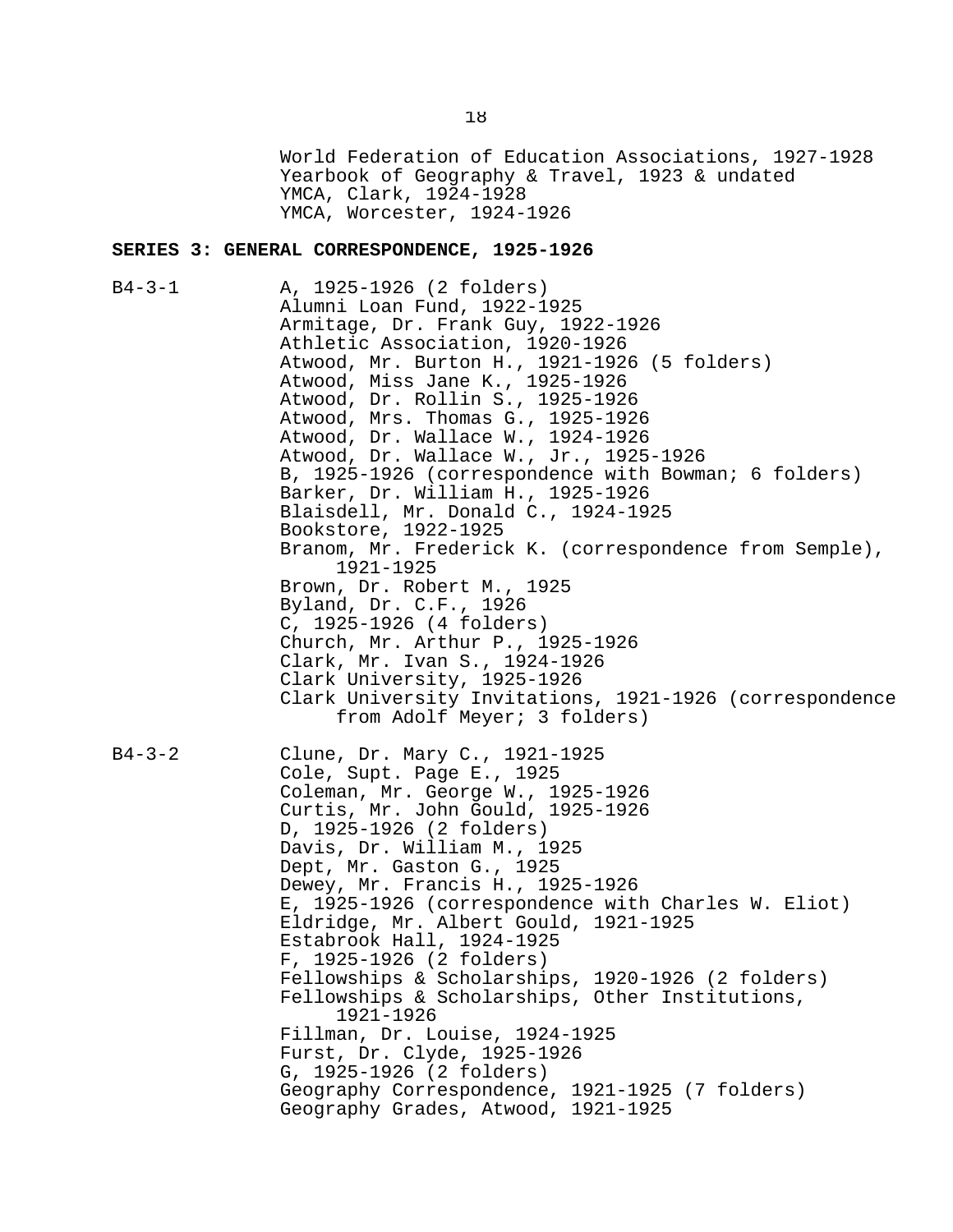Geography, Graduate School, 1924-1925 Geography Positions to be Filled, 1923-1926 (7 folders) Geography, Summer School, 1925-1927 B4-3-3 Ginn & Company, 1925-1926 (4 folders) Gregory, Dr. Herbert E., 1925-1926 Grounds, Mr. Frank O., 1925 H, 1925-1926 (correspondence with Albert Bushnell Hart; 4 folders) Handbook, 1923-1925 Haskell, Mr. William C., 1926 Heffernan Press, 1925-1926 Huntington, 1925-1926 I, 1926 Illinois Merchants Trust Company, 1925-1926 J, 1925-1926 (correspondence with John Johansen; 2 folders) K, 1925-1926 (2 folders) Kebbon, Mr. Eric, 1926 Kendrick, Mr. Edward A., 1926 (2 folders) Kennedy, Mr. F. Lowell, 1925 Krebs, Mr. L.C., 1924-1925 L, 1925-1926 (2 folders) Lough, Dean James E., 1925-1926 M, 1925-1926 (correspondence with Max Meyer; 3 folders) Mather, Dr. Kirtley F., 1925-1926 Mears, Miss Louise W., 1925 Mechanics National Bank, 1925-1926 Memorial Exercises, 1924-1925 Mills, Miss Lucile M., 1925 Minton, Mr. Hubert L., 1925 Mirick, Mr. George H., 1926 Munger, Mr. Glenn W., 1925 Mc, 1925-1926 N, 1925-1926 Nystrom, A.J., & Company, 1925-1926 (3 folders) B4-3-4 O, 1925-1926 Oak, Mr. V.V., 1924-1925 Oliver, Mr. William T., 1926 Orr, Mr. William, 1926 P, 1925-1926 (3 folders) Packard, Mr. Leonard O., 1923-1926 Peattie, Dr. Roderick, 1925-1926 Pogoff, Mr. Harry, 1925 R, 1925-1926 (correspondence with Erwin Raisz; 3 folders) Recommendations to the President, 1924-1925 Robinson, Mr. Edward K., 1925 S, 1925-1926 (correspondence with Carl Sauer; 3 folders) Santayana, Mr. Silvio, 1925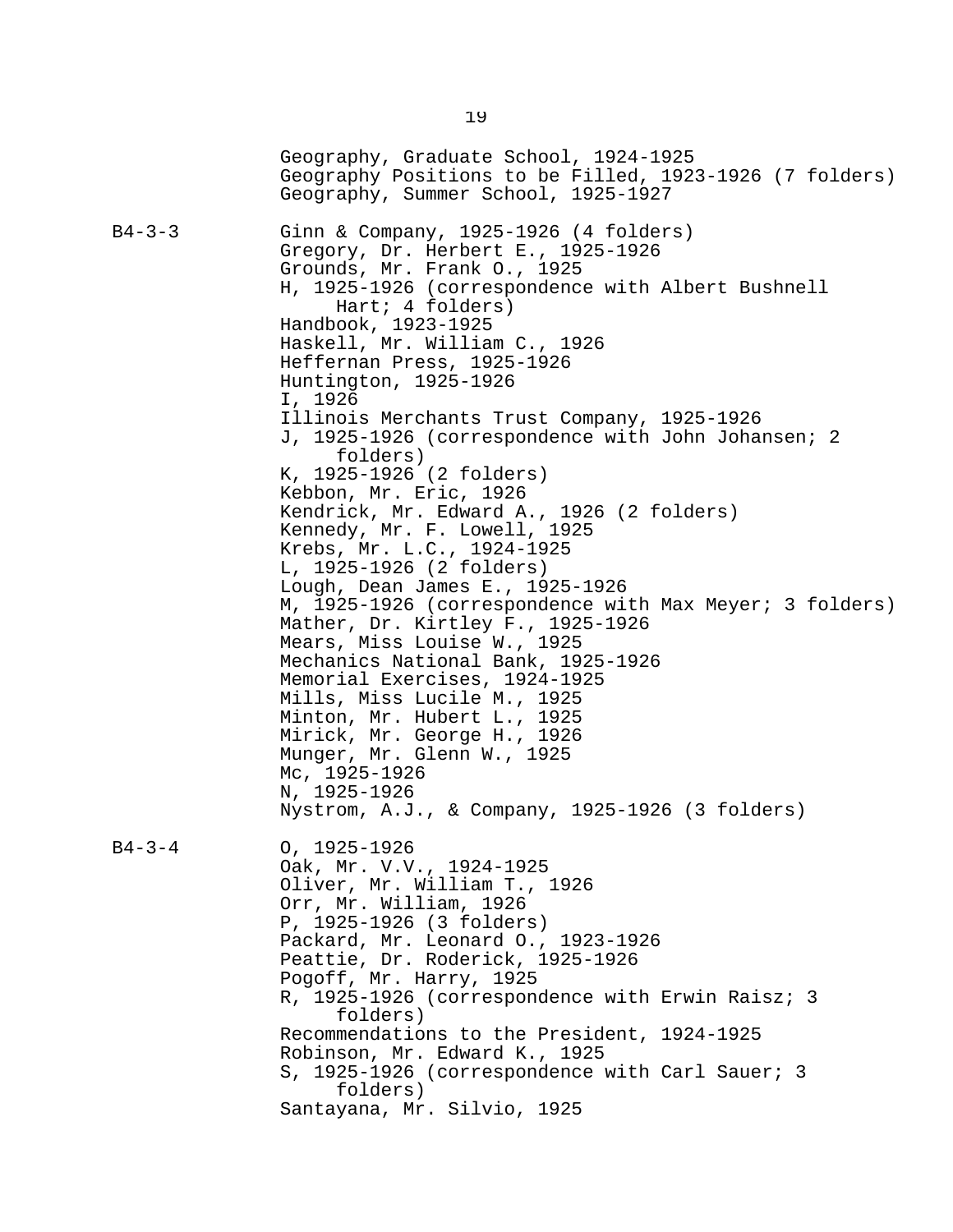Saunders, Miss Margaret J. (correspondence from Adolf Meyer), 1921-1925 Saunders, Mr. Richard M., 1924-1926 Sawyer, W.H., Lumber Company, 1925 Shattuck, Miss Florence M., 1923-1925 Shrager, Mr. Arthur M., 1925-1929 Sibelka, Mr. Arthur, 1924-1926 Stilgenbauer, Mr. F.A., 1925-1926 Student Admissions, 1921-1925 (4 folders) Student Recommendations (recommendations from Goddard), 1922-1925 (2 folders) T, 1925-1926 (correspondence with Frederick J. Turner; 4 folders) Taxes, 1922-1925 Thomas, Mrs. Helen Goss, 1925-1926 (4 folders) Thurber, Dr. Charles H., 1925-1926 (3 folders) B4-3-5 U, 1926 U.S. Department of Labor, Student Immigration, 1922-1925 Utzig, Miss Esther W., 1925 V, 1924-1926 W, 1925-1926 (correspondence with Whittlesey; 3 folders) Ware, Miss Amy, 1923-1926 Weise, Mr. Fred E., 1926 Williams, Miss Ruth, 1925 Wingate, Supt. Harold C., 1925 Wood, Mr. George E., 1925-1926 X,Y,Z, 1925-1926

#### **SERIES 4: GENERAL CORRESPONDENCE, 1926-1927**

| $B4 - 4 - 1$ | A, 1926-1927 (2 folders)                              |
|--------------|-------------------------------------------------------|
|              | Abrams, Mr. A.W., 1926-1927                           |
|              | American Shakespeare Foundation, 1927                 |
|              | Andrews, Mr. Paul E., 1921-1926                       |
|              | Armitage, Dr. Frank Guy, 1927                         |
|              | Atwood, Mr. Burton H., 1926-1927 (2 folders)          |
|              | Atwood, Miss Harriet T., 1926-1927                    |
|              | Atwood, Miss Jane K., 1927                            |
|              | Atwood, Dr. Rollin S. (correspondence to Semple),     |
|              | 1926-1927                                             |
|              | Atwood, Dr. Wallace W., 1927 (2 folders)              |
|              | Atwood, Dr. Wallace W., Jr., 1926-1927                |
|              | B, 1926-1927 (correspondence with Bowman; 3 folders)  |
|              | Barker, Dr. William H., 1927                          |
|              | Bollinger, Mr. Clyde J., 1926-1927                    |
|              | Byland, Dr. C.F., 1926-1927                           |
|              | C, 1926-1927 (correspondence with James M. Cattell, & |
|              |                                                       |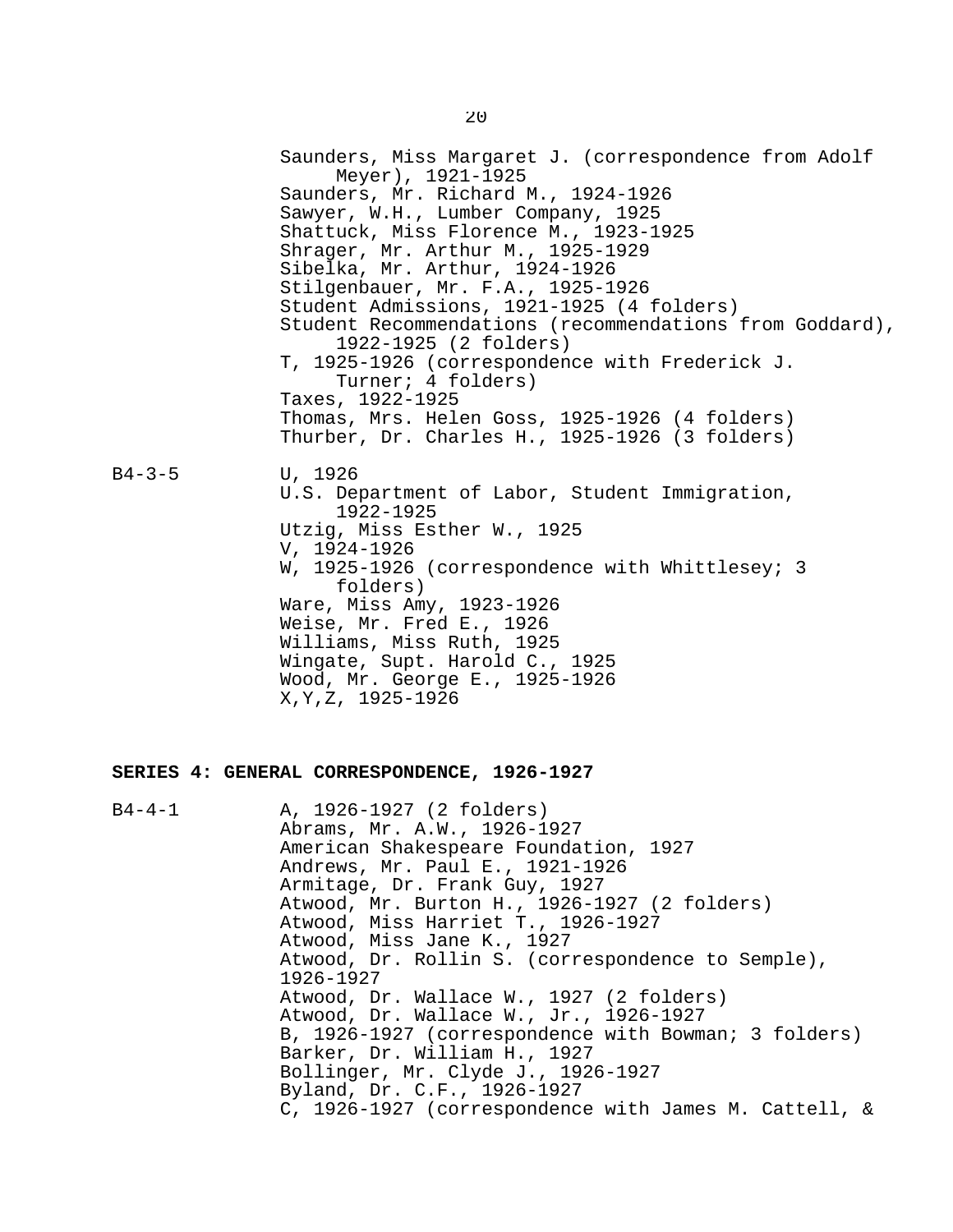|              | Rollin Chamberlain; 2 folders)<br>Church, Mr. Arthur P., 1927<br>Clark University, 1926-1927<br>Clark University, Student Affairs, 1926-1927<br>Coleman, Mr. George W., 1926-1927<br>Cook, Thomas, & Son, 1927 (2 folders)<br>Cowdrey, Mr. C. Francis, Jr., 1927<br>Crocker, Mr. Stuart M., 1926<br>Curtis, Mr. John Gould, 1926-1927 & undated (2 folders)<br>D, 1926-1927                                                                                                                                                                                                                                                                                                                                                                                                                        |
|--------------|----------------------------------------------------------------------------------------------------------------------------------------------------------------------------------------------------------------------------------------------------------------------------------------------------------------------------------------------------------------------------------------------------------------------------------------------------------------------------------------------------------------------------------------------------------------------------------------------------------------------------------------------------------------------------------------------------------------------------------------------------------------------------------------------------|
| $B4 - 4 - 2$ | Dewey, Mr. Francis H., 1926-1927<br>Dietrich, Dr. Bruno F.A., 1923-1927<br>E, 1926-1927<br>European Trip (1927), 1926-1930 (12 folders)<br>$F, 1926 - 1927$<br>Frost, Chamberlain & Edwards, 1927<br>Furst, Dr. Clyde, 1926-1927<br>G, 1926-1927<br>Ginn & Company, 1926-1927 (3 folders)<br>H, 1926-1927 (2 folders)<br>Haskell, Mr. William C., 1926-1927<br>Hodgson, Miss Roberta, 1927-1929 (2 folders)<br>Hoyt, Miss Edith (correspondence to Cattell),<br>1926-1927<br>Huntington, Dr. Ellsworth, 1927                                                                                                                                                                                                                                                                                       |
| $B4 - 4 - 3$ | I, 1926-1927<br>J, 1927<br>James, Dr. Preston, 1921-1930 (4 folders)<br>K, 1926-1927 (2 folders)<br>Kebbon, Mr. Eric, 1926-1927<br>Keller, Mr. Donald, 1925-1927<br>Kellogg, Andrew H., Company, 1927<br>Knight, Miss Ella B. (correspondence from A. Lawrence<br>Lowell), 1921-1927<br>L, 1926-1927<br>Lanphear, Dr. Marshall O., 1925-1927<br>Libbey Library, 1927<br>M, 1926-1927 (correspondence with Max Meyer)<br>Mather, Dr. Kirtley F., 1927<br>Mechanics National Bank, 1927<br>Mirick, Mr. George H., 1927<br>Mc, 1927<br>N, 1926-1927<br>Nystrom, A.J., & Company, 1926-1927 (2 folders)<br>0, 1927<br>Oliver, Mr. William T., 1927<br>Oriental Correspondence, 1926-1927 (3 folders)<br>Oriental Material, 1926-1927<br>Oriental Trip, 1926-1927 (3 folders)<br>Orr, Mr. William, 1927 |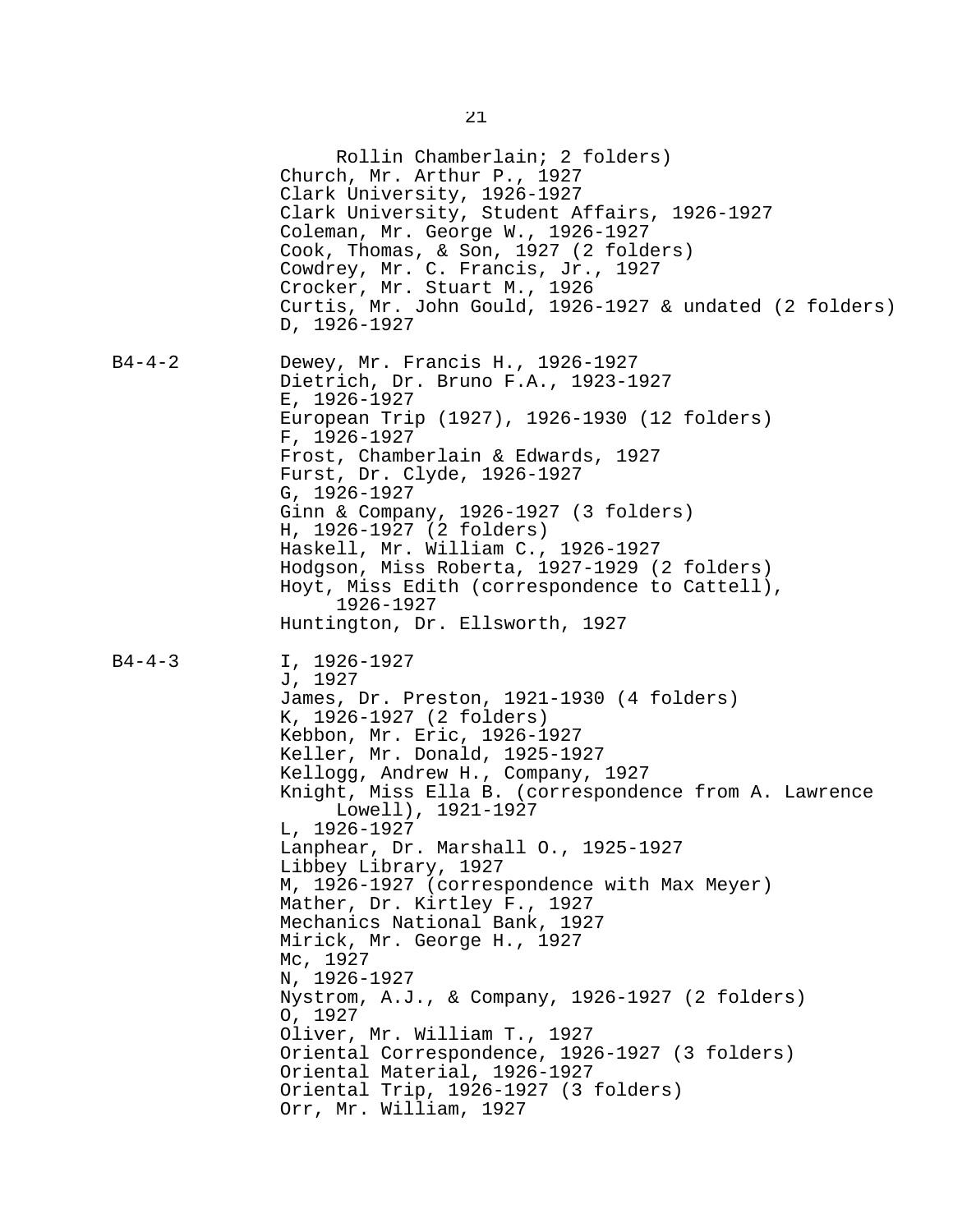P, 1926-1927 Peattie, Dr. Roderick, 1927 Q, 1927 B4-4-4 R, 1926-1927 (2 folders) Research University, 1926-1927 Robinson, Mr. Edward K., 1926-1927 S, 1926-1927 (3 folders) Spangler, Miss Iva M., 1926 Starr, Mr. Frederick, 1923-1927 Stejer, Mr. Francis A., 1924-1927 Su, Mr. Lee, 1925-1927 T, 1926-1927 Tardivel, Mr. Paul H., 1927 Thomas, Mrs. Helen Goss, 1926-1927 (2 folders) Thurber, Dr. Charles H., 1926-1927 (2 folders) U, 1927 V, 1926-1927 W, 1926-1927 (correspondence with Whittlesey; 4 folders) Ward, Mr. Henry D., 1923-1927 (5 folders) Weise, Mr. Fred E., 1926-1927 (2 folders) X,Y,Z, 1927

#### **SERIES 5: GENERAL CORRESPONDENCE, 1927-1928**

B4-5-1 A, 1927-1928 (2 folders) Abrams, Mr. A.W., 1927-1928 (2 folders) Armitage, Dr. Frank Guy, 1927-1928 Atwood, Mr. Burton H., 1927-1928 (2 folders) Atwood, Miss Harriet T., 1927-1928 Atwood, Miss Jane K., 1927-1928 Atwood, Dr. Rollin S., 1928 Atwood, Mrs. Thomas G., 1927-1928 (2 folders) Atwood, Dr. Wallace W., 1928 B, 1927-1928 (2 folders) Bangs, Mr. Nesbit H., 1927 Barker, Dr. William H., 1927-1928 Bengtson, Dr. Nels A., 1925-1928 C, 1927-1928 (4 folders) Casto, Mr. E. Ray, 1922-1928 Church, Mr. Arthur P., 1927-1928 Coleman, Mr. George W., 1927-1928 Cook, Thomas, & Sons, 1927-1928 Course of Study (for Worcester schools), 1927-1928 Cowdrey, Mr. C. Francis, Jr., 1927-1928 Curnow, Miss Irene J., 1925-1928 Curtis, Mr. John Gould, 1928

B4-5-2 D, 1927-1928 Davis, Dr. William M., 1927-1929 Dewey, Mr. Francis H., 1927-1928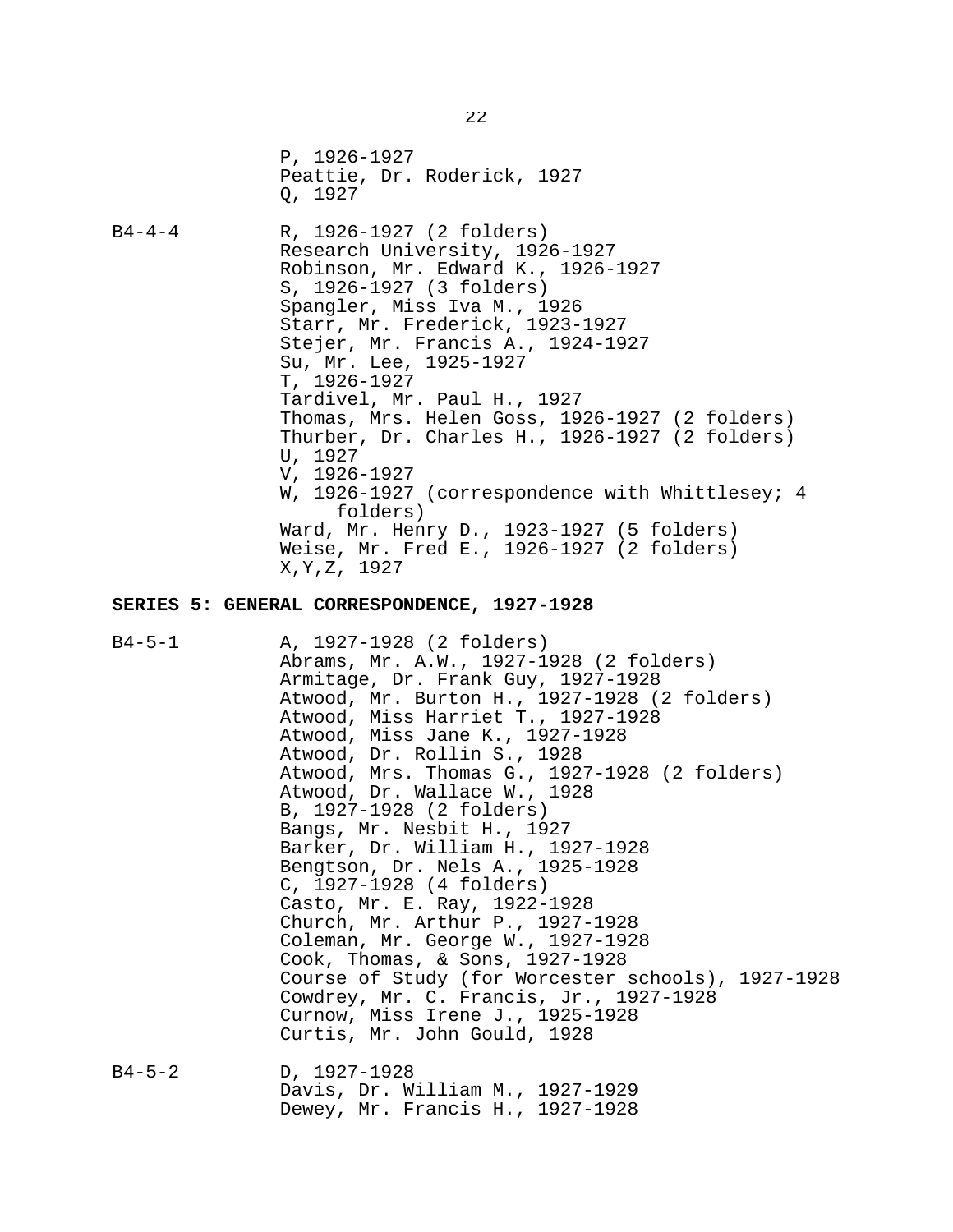Dietrich, Dr. Bruno F.A., 1927-1928 E, 1927-1928 F, 1927-1928 Forsythe, Miss Marion B., 1927-1928 Furst, Dr. Clyde, 1928 G, 1927-1928 Girard, Miss Lillian, 1923-1928 Gregory, Dr. Herbert E., 1927-1928 H, 1927-1928 (2 folders) Hanratta, Miss Anna, 1927-1928 Harmon Foundation, 1927-1928 Holzhauer, Mr. Carl F., 1926-1928 Howe, Mr. George F., 1923-1928 Huntington, Dr. Ellsworth, 1928 I, 1928 J, 1927-1928 Japanese Dolls, 1927-1928 (2 folders) K, 1927-1928 Kebbon, Mr. Eric, 1927-1928 L, 1927-1928 (2 folders) Lee, Miss Harriet E., 1927-1928 Libbey, Mrs. Mary E., 1928 M, 1927-1928 (3 folders) Martin, Mrs. Maude C., 1924-1928 B4-5-3 Mather, Dr. Kirtley F., 1928 Maxwell, Mr. W.H., 1927 Mechanics National Bank, 1927-1928 Mirick, Mr. George H., 1927-1928 Mc, 1927-1928 N, 1928 Nettleman, Miss Flora, 1927-1928 Nystrom, A.J., & Company, 1928 (2 folders) O, 1928 Oliver, Mr. William T., 1928 Oriental Correspondence, 1927-1928 P, 1928 (2 folders) Payne, Mr. Roland W., 1927 Peattie, Dr. Roderick, 1928 Q, 1928 R, 1928 Richards, Mr. Gragg, 1927-1928 Robertson, Miss Ina, 1922-1928 Robinson, Mr. Edward K., 1928 Rucker, Mr. Robert C., 1927-1928 Russell, Mr. H. Harrison, 1922-1928 S, 1928 (4 folders) Shields, Miss Hazel D., 1926-1928 (2 folders) Smith, Mr. Selden C., 1927-1928 Stark, Miss Mabel, 1921-1928 Stevens, Mr. Ernest N., 1928 Switzer, Mr. Jesse Elmer, 1921-1928 (3 folders)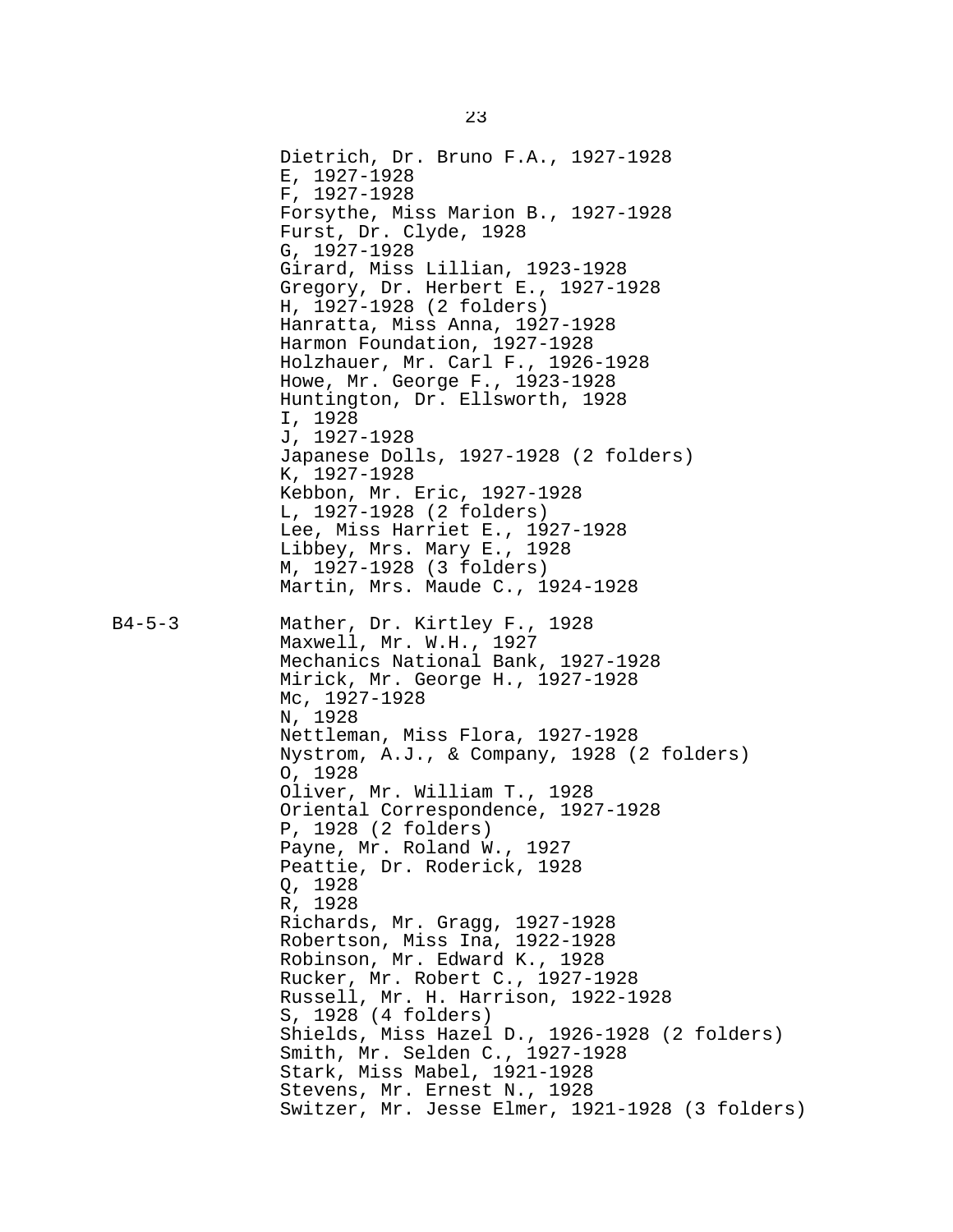B4-5-4 T, 1927-1928 (2 folders) Tardivel, Mr. Paul H., 1928 Thomas, Mrs. Helen Goss, 1928 (3 folders) Thurber, D. Charles H., 1927-1928 (2 folders) Treachey, Miss Esther G., 1925-1928 U, 1928 (2 folders) V, 1928 Van Cleef, Dr. Eugene, 1924-1928 (2 folders) Van Royen, Dr. Willem, 1926-1928 (2 folders) W, 1927-1928 (3 folders) Weise, Mr. Fred E., 1928 White, Mr. C. Langdon, 1922-1928 X,Y,Z, 1928 Zeller, Miss Rose K., 1928

#### **SERIES 6: GENERAL CORRESPONDENCE, 1929**

B4-6-1 A, 1929 (3 folders) Addicott, Mr. Harold B., 1926-1929 American Antiquarian Society, 1924-1929 Armitage, Dr. Frank Guy, 1929 Atwood, Mr. Burton H., 1929 (2 folders) Atwood, Miss Harriet T., 1929 Atwood, Miss Jane K., 1929 Atwood, Mr. Robert B., 1927-1929 Atwood, Dr. Rollin S., 1929 Atwood, Dr. Wallace W., 1929 (2 folders) B, 1929 (correspondence with Bowman; 3 folders) Barnes, Dr. Carleton P., 1927-1929 Baugh, Dr. Ruth E. (correspondence from Semple), 1925-1929 Bengtson, Dr. Nels A., 1929 Bissell, Dr. Malcolm H., 1927-1929 Bollinger, Mr. Clyde J., 1929-1930 Bromfield School, 1923-1929 Burgy, Dr. J. Herbert, 1925-1929 Buzzard, Dr. Robert G., 1923-1929 (3 folders) C, 1929 (3 folders) Cammett, Mr. Stuart H., 1923-1929 Church, Mr. Arthur P., 1929 Clark, Dr. Burton, 1923-1929 (2 folders) Clark, Miss Katherine B., 1927-1929 Coleman, Mr. George W., 1929 B4-6-2 Commonwealth Fund, 1922-1929 Cooper, Mr. Clyde E., 1922-1929 (3 folders) Cox, Mr. Flemin W., 1923-1929 Curtis, Mr. John Gould, 1929 D, 1929 (correspondence with John Dewey; 2 folders) Decennial Celebration, 1929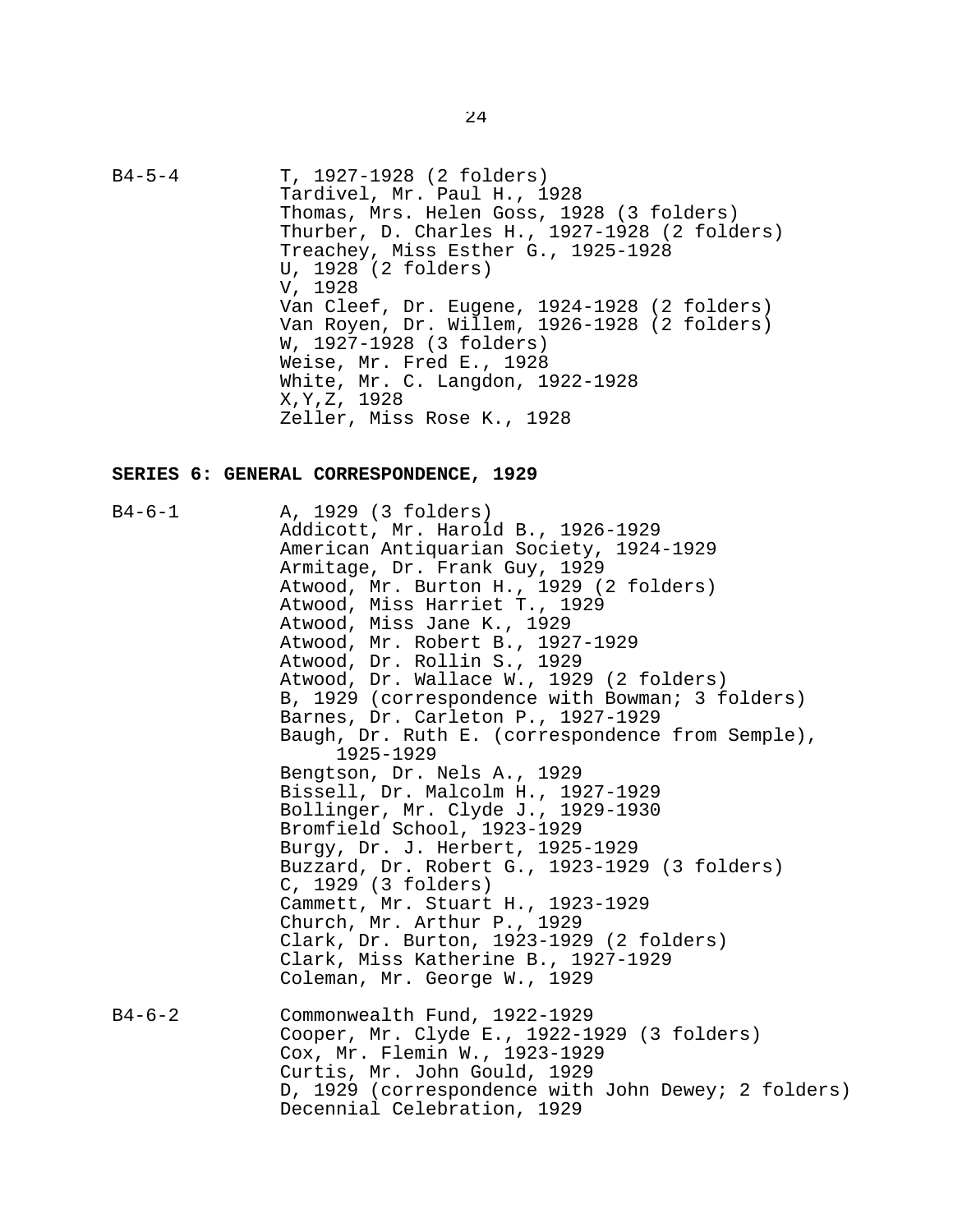|              | Dewey, Mr. Francis H., 1929<br>Dietrich, Dr. Bruno F.A., 1928-1929<br>Duggan, Dr. Stephen P., 1929<br>E, 1929<br>F, 1929<br>Freeman, Mr. Otis W., 1922-1929<br>G, 1929 (2 folders)<br>Geography, Graduate School, 1928-1929<br>Geography Positions to be Filled, 1927-1929 (7 folders)<br>Ginn & Company, 1929 (6 folders)                                                                                                                                            |
|--------------|-----------------------------------------------------------------------------------------------------------------------------------------------------------------------------------------------------------------------------------------------------------------------------------------------------------------------------------------------------------------------------------------------------------------------------------------------------------------------|
| B4-6-3       | H, 1929 (correspondence from Max Meyer to Huntington; 2<br>folders)<br>Huang, Miss Yu-Jung, 1926-1929 (2 folders)<br>Hunt, Mr. Thomas F., 1927-1929<br>I, 1929<br>J, 1929<br>James, Dr. Preston E., 1927-1929<br>Johnson, Mr. Elmer H., 1921-1929 (2 folders)<br>K, 1928-1929 (2 folders)<br>Koeppe, Dr. Clarence E., 1926-1930                                                                                                                                       |
|              | L, 1929<br>LaFleur, Mr. Albert, 1923-1929<br>Libbey, Mrs. Mary E., 1929<br>M, 1929 (3 folders)<br>Mason, Miss Carol Y., 1924-1929<br>Massachusetts Bay Tercentenary, 1929<br>Mather, Dr. Kirtley F., 1929<br>Mechanics National Bank, 1929<br>Mirick, Mr. George H., 1928-1929<br>Mitchell, Miss Adelphia, 1927-1929<br>Morris, Mr. George W., 1924-1929<br>Mc, 1929<br>McConnell, Dr. Wallace R., 1922-1929 (2 folders)                                              |
|              | N, 1929<br>National Council of Geography Teachers, 1929                                                                                                                                                                                                                                                                                                                                                                                                               |
| $B4 - 6 - 4$ | National Parks, 1928-1929 & undated (10 folders)<br>Noble, Miss Dorothy V., 1923-1930<br>Nystrom, A.J., & Company, 1929<br>0, 1929<br>Oliver, Mr. William T., 1929<br>Oriental Correspondence, 1929<br>P, 1929<br>Peattie, Dr. Roderick, 1929<br>Philadelphia Meeting, 1929<br>Prator, Miss Moina, 1926-1929<br>Q, 1929<br>R, 1928-1929 (correspondence with Raisz)<br>Robinson, Mr. Edward K., 1929<br>S, 1929 (4 folders)<br>Schlesselman, Mr. George W., 1927-1929 |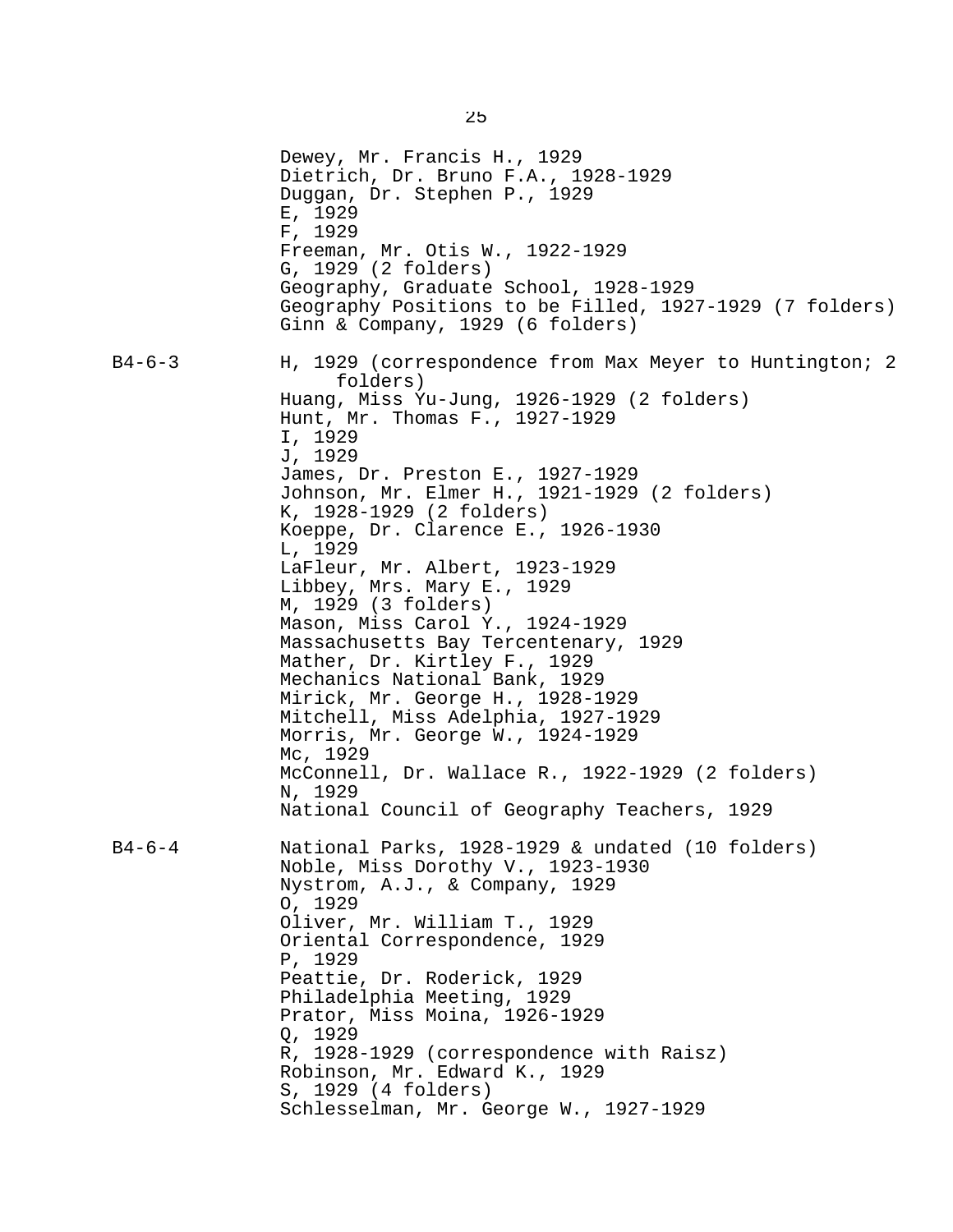Schneider, Mr. Leonard R., 1927-1929 Schwendeman, Mr. Joseph R., 1927-1929 Shipman, Dr. Julia, 1921-1929 (2 folders) Smith, Mrs. Ada B., 1925-1929 Stevens, Mr. Ernest N., 1929 (2 folders) Student Camp, 1929 Su, Mr. Lee, 1929 Swett, Mr. Phelps N., 1924-1929 B4-6-5 T, 1929 (2 folders) Tahanto, 1921-1929 Tardivel, Mr. Paul H., 1929 Thomas, Mrs. Helen Goss, 1929 (3 folders) Thomas, Miss Katheryne C., 1925-1929 Thurber, Dr. Charles H., 1928-1929 U, 1929 V, 1929 Van Royen, Dr. Willem, 1929-1930 W, 1929 (correspondence with Whittlesey; 3 folders) Weise, Mr. Fred E., 1929 (2 folders) Wilson Fund, 1929-1930 (3 folders) Worcester School Project, 1928-1929 (4 folders) X,Y,Z, 1929 Yard, Mr. Robert S., 1929 (2 folders) Yoakley, Miss Ina, 1927-1929

#### **SERIES 7: GENERAL CORRESPONDENCE, 1930**

B4-7-1 A, 1930 (3 folders) Albright, Mr. Horace M., 1930 Armitage, Dr. Frank Guy, 1930 Association of American Colleges, 1930 Association of American Geographers, 1930 Association of American Universities, 1930 Atwood, Mr. Burton H., 1930 Atwood, Miss Harriet T., 1930 Atwood, Miss Jane K., 1930 Atwood, Dr. Rollin S., 1930 (2 folders) Atwood, Dr. Wallace W., 1930 (2 folders) Atwood, Dr. Wallace W., Jr., 1930 B, 1930 (correspondence with Bowman) Baugh, Dr. Ruth E., 1930 Berry, Miss Katherine F., 1930 Bookstore, 1928-1930 Bradley, Miss Annie E.F., Estate, 1928-1930 Burrill, Mr. Meredith F., 1925-1930 B4-7-2 C, 1930 (4 folders) Carnegie Foundation, 1927-1930 Church, Mr. Arthur P., 1930

Coleman, Mr. George W., 1930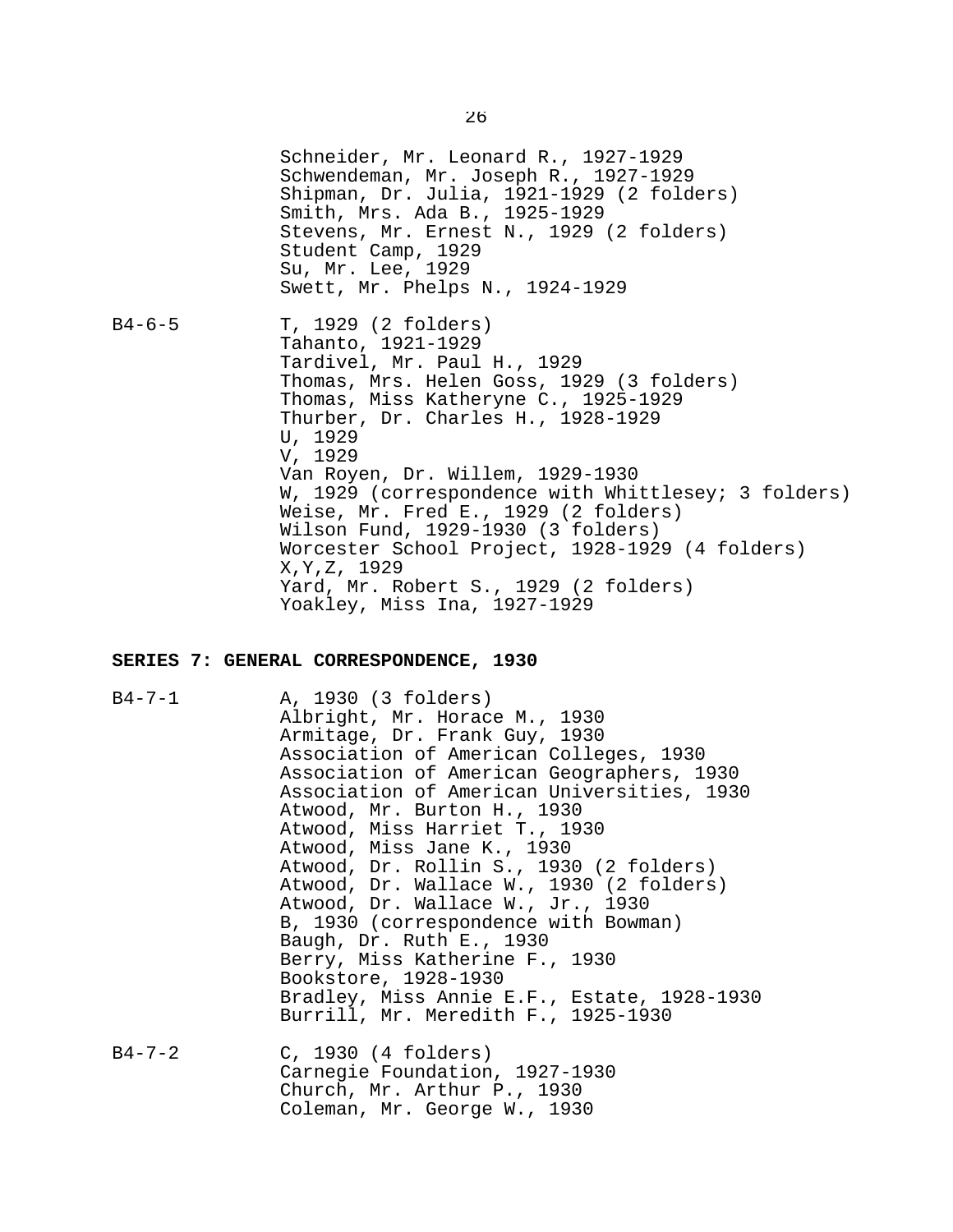College Reorganization Plans, 1930 Curtis, Mr. John Gould, 1930 D, 1930 Dewey, Mr. Francis H., 1930 Dietrich, Dr. Bruno F.A., 1930 Duggan, Dr. Stephen P., 1930 E, 1930 F, 1930 (2 folders) Fellowships, Kahn Foundation, 1930 Furst, Dr. Clyde, 1930 G, 1930 (correspondence with Gesell; 3 folders) General Education Board, 1930 Geography Meetings, National Associations, 1930 (2 folders) Geography Yearbook, 1929-1930 Geologists, List of State, 1930 Ginn & Company, 1930 (4 folders) B4-7-3 H, 1930 (correspondence with Albert Bushnell Hart; 4 folders) Harmon Foundation, 1930 Hodgson, Mr. Caspar W., 1930 I, 1930 Institute of International Education, 1930 J, 1930 Jackson, Mr. Eric P., 1922-1930 K, 1930 (3 folders) L, 1930 (2 folders) Libbey Library, 1930 M, 1930 (correspondence with Max Meyer; 4 folders) Massachusetts Bay Tercentenary, 1930 Massachusetts Forestry Association, 1930 Mather, Dr. Kirtley F., 1930 Mechanics National Bank, 1930 Merriam, Dr. John C., 1929-1930 (2 folders) Mirick, Mr. George H., 1930 N, 1930 (two folders) National Council of Geography Teachers, 1929-1930 (2 folders) B4-7-4 National Parks, 1930 (6 folders) National Research Council, 1930 New England Geographical Conference, 1930 (\*missing) Nystrom, A.J., & Company, 1930 O, 1930 Oriental Correspondence, 1930 P, 1930 (2 folders) Page, John L., 1930 Peattie, Dr. Roderick, 1930 R, 1930 S, 1930 (3 folders) Smith, Mr. Selden C., 1930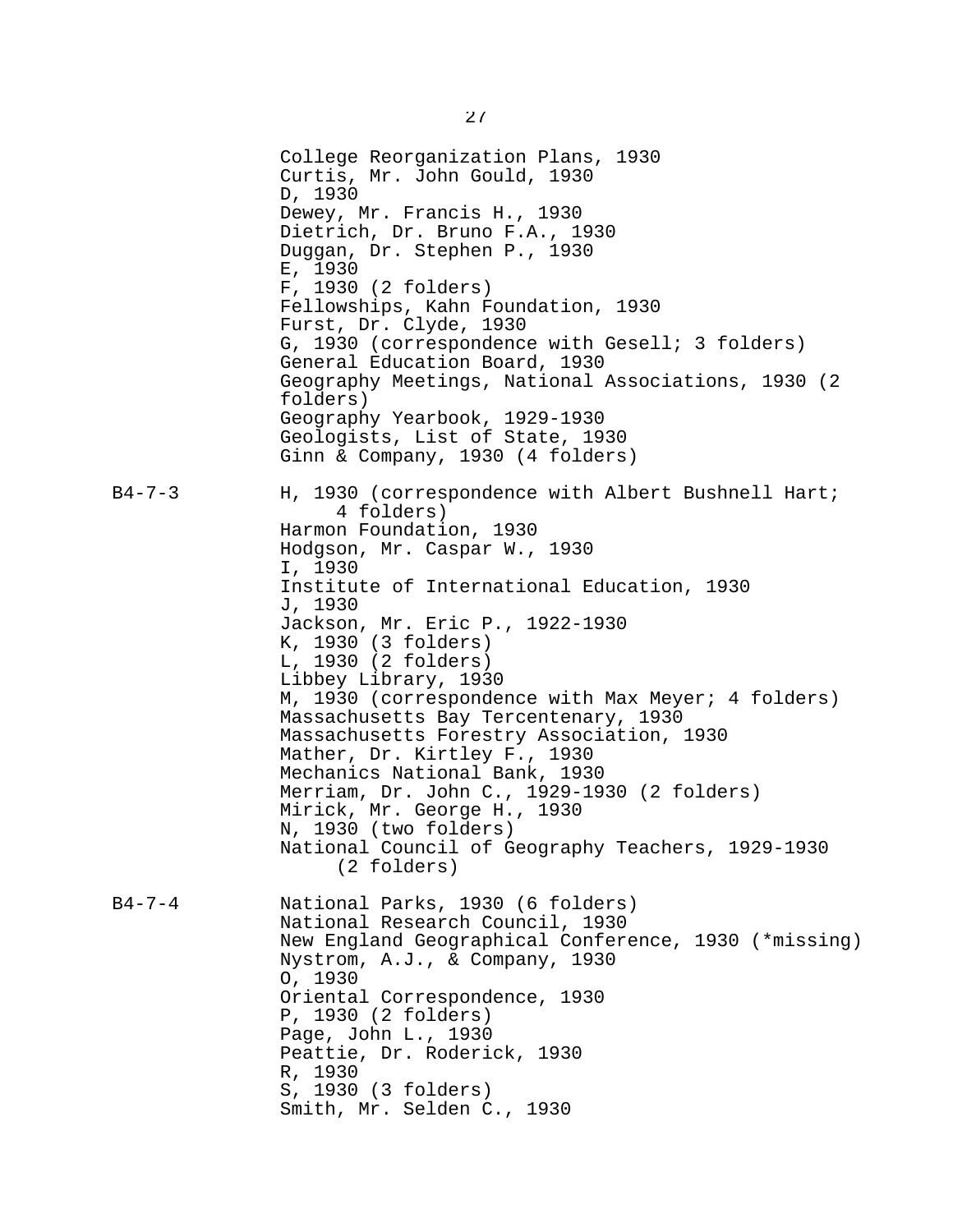Stevens, Mr. Ernest N., 1930 Student Camp, 1930 T, 1930 Thomas, Mrs. Helen Goss, 1930 Thurber, Dr. Charles H., 1930 U, 1930 V, 1930 Varney, Mr. Burton M., 1930

B4-7-5 W, 1930 (3 folders) Weise, Mr. Fred E., 1930 Western Trip, Accounts, 1930 White, Mr. C. Langdon, 1930 Worcester School Project, 1930 X,Y,Z, 1930 Yard, Mr. Robert S., 1930 (7 folders)

#### **SERIES 8: GENERAL CORRESPONDENCE, 1931**

B4-8-1 A, 1931 (3 folders) Albright, Mr. Horace M., 1931 American Civic Association, 1930-1932 American Forestry Association, 1930-1931 Association of American Colleges, 1931 Association of American Geographers, 1931 Association of American Universities, 1931 Association of Colleges in New England (correspondence with A. Lawrence Lowell), 1930-1931 Atwood, Mr. Burton H., 1931 Atwood, Miss Harriet T. & Miss Mary, 1931 Atwood, Miss Jane K., 1931 Atwood, Dr. Rollin S., 1931 (2 folders) Atwood, Dr. Wallace W., 1931 (2 folders) Atwood, Dr. Wallace W., Jr., 1931 (2 folders) B, 1931 (3 folders) Barclay, Mr. Lorne W., 1931 (3 folders) Baugh, Dr. Ruth E., 1931 Berry, Miss Katherine F., 1931 Bookstore, 1931 Building Plans, 1930-1932 (3 folders) C, 1931 (5 folders) B4-8-2 Carnegie Foundation for the Advancement of Teaching, 1931 Church, Mr. Arthur P., 1931 Collier, P.F., & Son Company, 1931 D, 1931 (2 folders) Dewey, Mr. Francis H., 1931 Drury, Mr. Newton B., 1931 E, 1931 F, 1931 (2 folders)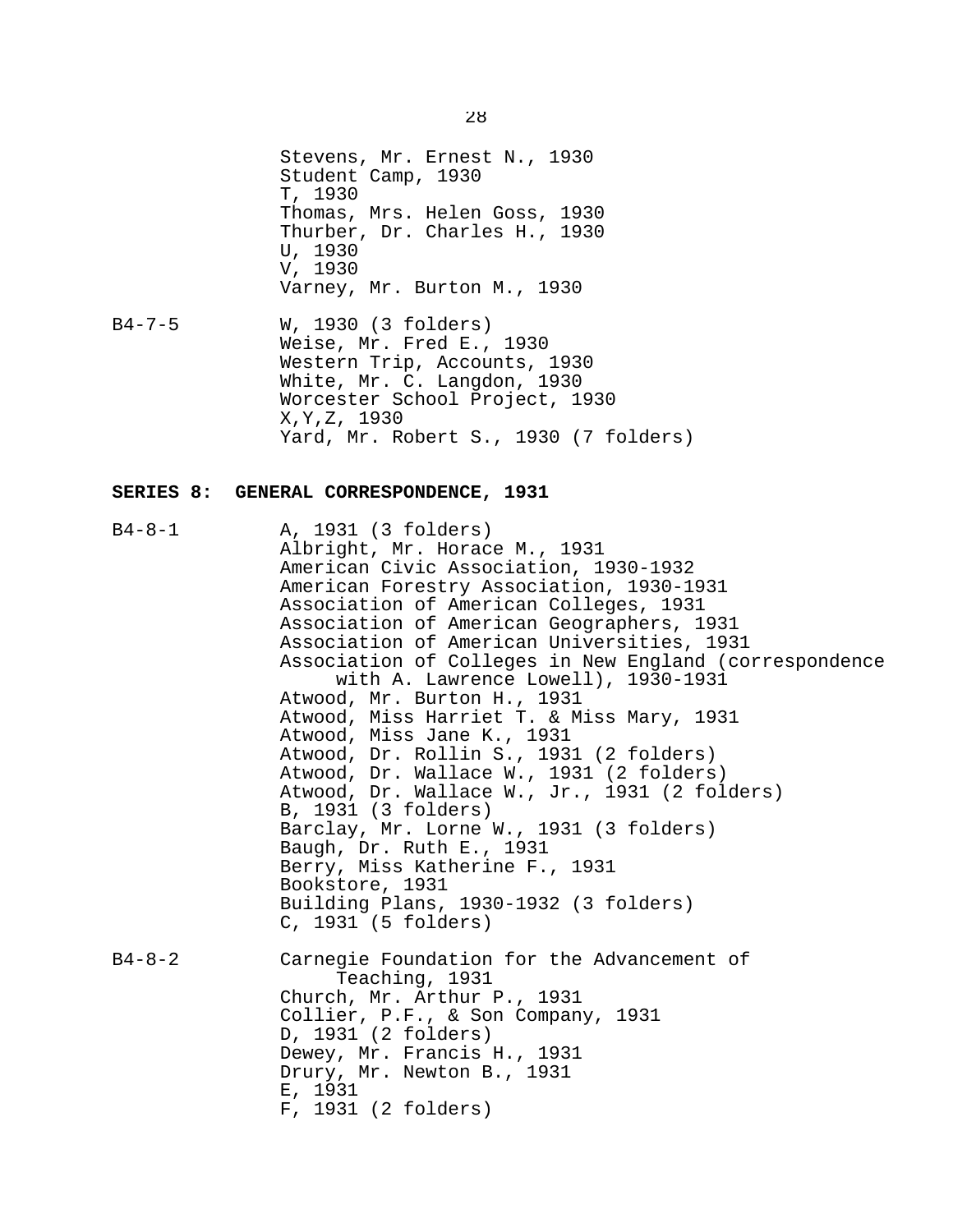|              | Fellowships, Guggenheim, 1931<br>Fidac Medal Award, 1931 (3 folders)<br>Fox Movietone News, 1931 (3 folders)<br>G, 1931 (3 folders)<br>Geography Yearbook, 1931<br>Ginn & Company, 1931 (5 folders)                                                                                                                                                                                                                                                                                                                                                                                                                        |
|--------------|----------------------------------------------------------------------------------------------------------------------------------------------------------------------------------------------------------------------------------------------------------------------------------------------------------------------------------------------------------------------------------------------------------------------------------------------------------------------------------------------------------------------------------------------------------------------------------------------------------------------------|
| $B4 - 8 - 3$ | Graduate School of Geography Bulletin, 1931-1932<br>(7 folders)<br>Guatemala Project, 1931-1932<br>H, 1931 (correspondence with Oliver Wendell Holmes, &<br>Albert Bushnell Hart; 5 folders)<br>Hodgson, Mr. Caspar W., 1931 (2 folders)<br>I, 1931<br>Institute of Inter-American Affairs, 1930-1931<br>Institute of International Education, 1931<br>International Geographical Congress, 1930-1931 (2<br>folders)<br>J, 1931 (correspondence with Bowman, & James)<br>K, 1931<br>Kebbon, Mr. Eric, 1930-1931 (3 folders)<br>Kingman, Mr. Eugene A., 1930-1931<br>L, 1931<br>Libbey Library, 1931<br>M, 1931 (3 folders) |
| $B4 - 8 - 4$ | Macmillan Company, 1931<br>Massachusetts Forestry Association, 1931 (3 folders)<br>Mather, Dr. Kirtley F., 1931<br>Mechanics National Bank, 1931<br>Merriam, G.C., Company, 1930-1931 (3 folders)<br>Merriam, Dr. John C. (Goddard copy to Lindberg), 1931<br>(4 folders)<br>Mirick, Mr. George H., 1931<br>Mc, 1931<br>McGinnis, Mrs. Gertrude N., 1931 (2 folders)<br>N, 1931 (2 folders)<br>National Council of Geography Teachers, 1931<br>National Park Service, 1931<br>National Parks Association, 1931 (10 folders)                                                                                                |
| $B4 - 8 - 5$ | National Research Council, 1931<br>Nystrom, A.J., & Company, 1931<br>0, 1931<br>Oriental Correspondence, 1931<br>P, 1931 (3 folders)<br>Peattie, Dr. Roderick, 1931<br>R, 1931 (correspondence with Raisz; 3 folders)<br>S, 1931 (5 folders)<br>Stevens, Mr. Ernest N., 1931<br>Su, Mr. Lee, 1930-1931<br>T, 1931                                                                                                                                                                                                                                                                                                          |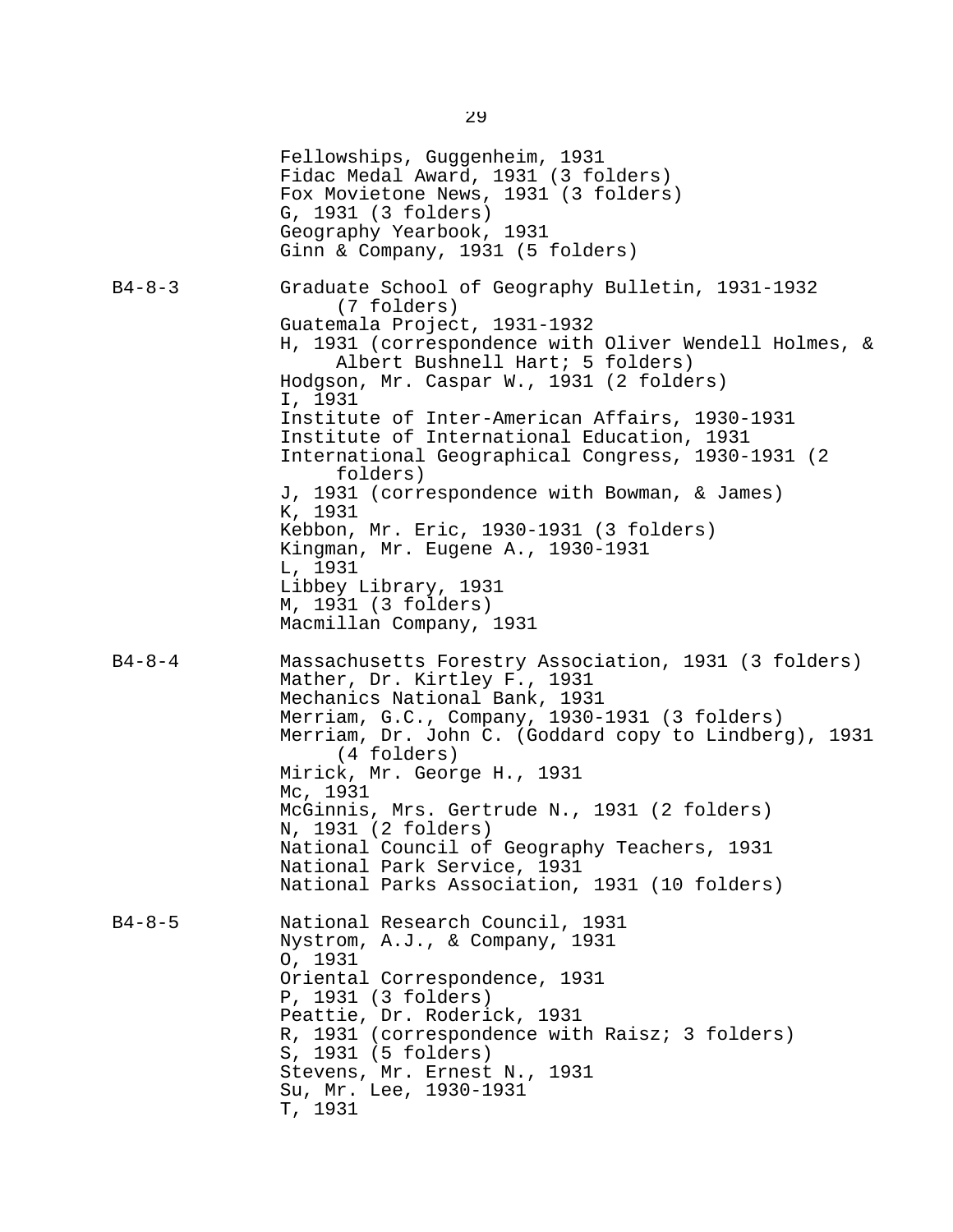Teachers Insurance & Annuity Association, 1931 Thomas, Mrs. Helen Goss, 1931 Thurber, Dr. Charles H., 1931 (2 folders) U, 1931 V, 1931 W, 1931 (4 folders) Wang, Miss Flora, 1931 Weise, Mr. Fred E., 1931 X,Y,Z, 1931

B4-8-6 Yard, Mr. Robert S., 1931 (8 folders)

#### **SERIES 9: GENERAL CORRESPONDENCE, 1932-1933**

- B4-9-1 A, 1932-1933 (6 folders) American Forestry Association, 1932-1933 Association of American Colleges, 1932-1933 Association of American Geographers, 1932-1933 (2 folders) Association of American Universities, 1932-1933 Association of Colleges in New England (correspondence with A. Lawrence Lowell), 1932-1933 (3 folders) Atwood, Miss Harriet T., 1932-1933 Atwood, Miss Jane K., 1932-1933 Atwood, Dr. Rollin S., 1932-1933 (4 folders) Atwood, Dr. Wallace W., 1932-1933 (6 folders) Atwood, Dr. Wallace W., Jr., 1932-1933 (3 folders)
- B4-9-2 B, 1932-1933 (correspondence with Bowman; 4 folders) Barclay, Mr. Lorne W., 1932-March, 1933 (11 folders) Barclay, Mr. Lorne W., April-November, 1933 (4 folders) Bates & Graham, Certified Public Accountants, 1932 Baugh, Dr. Ruth E., 1932-1933 Berry, Miss Katherine F., 1932-1933 Bookstore, 1932-1933 (2 folders) Buckingham, Dr. B.R., 1932-1933 (2 folders) C, 1932-1933 (5 folders) Carnegie Foundation for the Advancement of Teaching, 1932-1933
- B4-9-3 Church, Mr. Arthur P., 1932-1933 Collier, P.F., & Son Company, 1932 Commonwealth Fund, 1932-1933 Curtis, Mr. John Gould, 1932-1934 D, 1932-1933 (3 folders) de Rochemont, Mr. Louis, 1932-1933 (3 folders) Dewey, Mr. Francis H., 1932-1933 Dewey, Mr. Francis H., Jr., 1933 Drury, Mr. Newton B., 1932-1933 E, 1932-1933 Educational Meetings, 1932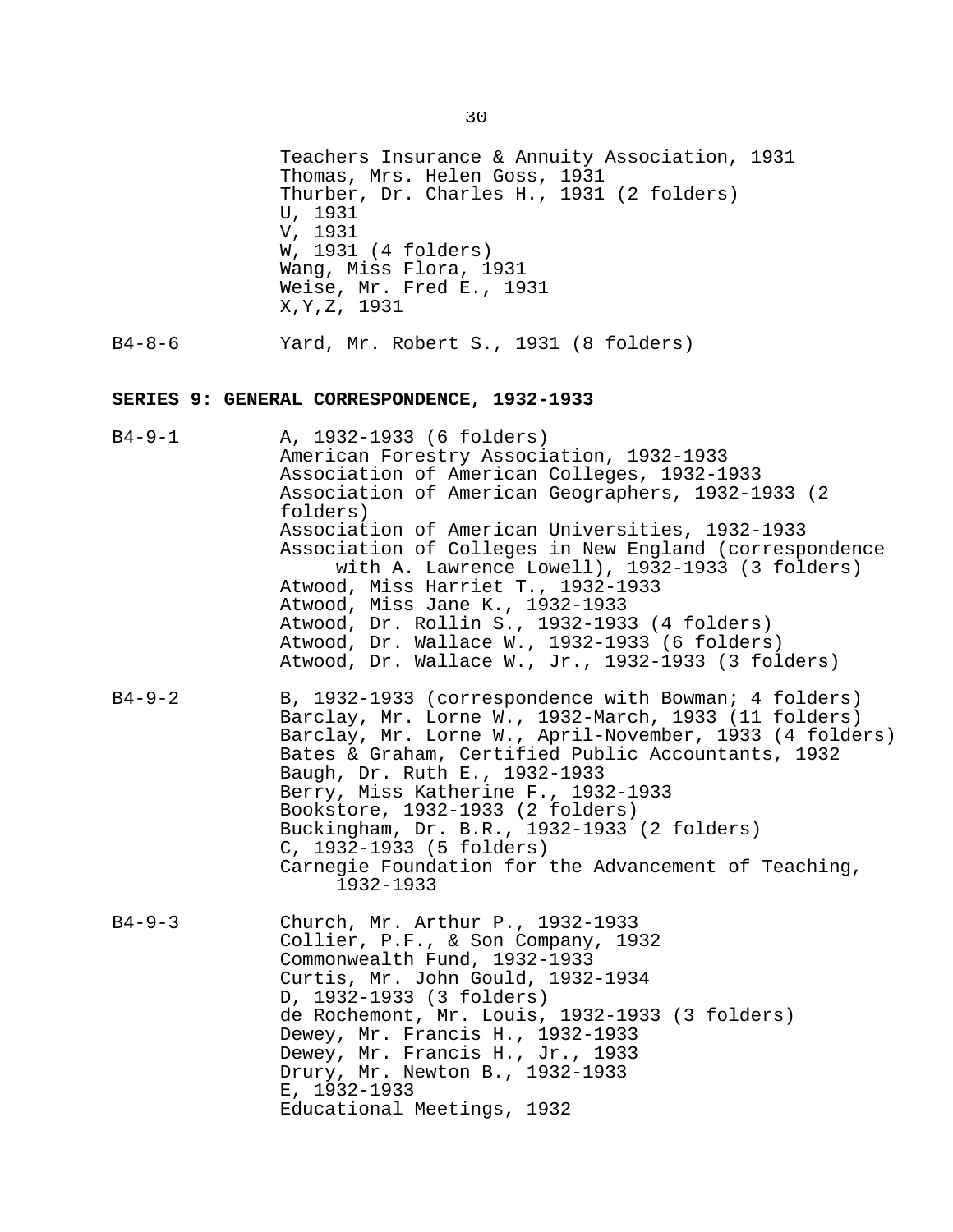|              | F, 1932-1933 (3 folders)<br>G, 1932-1933 (3 folders)<br>Geological Society of America, 1932-1933 (2 folders)<br>Ginn & Company, 1932-1933 (4 folders)<br>Greg, Col. E.W., 1932-1933<br>Guatemala Project, 1932-1933 (4 folders)                                                                                                                                                                                                                                                                                                        |
|--------------|----------------------------------------------------------------------------------------------------------------------------------------------------------------------------------------------------------------------------------------------------------------------------------------------------------------------------------------------------------------------------------------------------------------------------------------------------------------------------------------------------------------------------------------|
| $B4 - 9 - 4$ | H, 1932-1933 (correspondence with Huntington; 5<br>folders)<br>Hodgson, Mr. Caspar W., 1932-1933<br>Honduran Expedition (2nd), 1933<br>I, 1932-1933<br>International Film Foundation, 1932-1933 (3 folders)<br>J, 1932-1933 (2 folders)<br>K, 1932-1933 (2 folders)<br>Kebbon, Mr. Eric, 1932-1933<br>Kingman, Mr. Eugene A., 1932<br>L, 1932-1933 (4 folders)<br>LaVarre, Mr. William, 1932-1933<br>Libbey Estate, Libbey Fund, 1932-1934<br>M, 1932-1933 (4 folders)<br>Massachusetts Forestry Association, 1932-1933 (3<br>folders) |
|              | Mather, D. Kirtley F., 1932-1933<br>Mechanics National Bank, 1932-1933                                                                                                                                                                                                                                                                                                                                                                                                                                                                 |
| $B4 - 9 - 5$ | Merriam, Dr. John C., 1932-1933 (6 folders)<br>Minnesota Education Association, 1932<br>Mirick, Mr. George H., 1932-193 (2 folders)<br>Moving Picture Work (Fox Movietone News), 1932-1933 (3<br>folders)<br>Mc, 1932-1933<br>McGinnis, Mrs. Gertrude N., 1932-1933 (2 folders)<br>N, 1932-1933 (3 folders)<br>National Council of Geography Teachers, 1932-1933<br>National Park Service (correspondence with Henry<br>A. Wallace), 1932-1933 (four folders)                                                                          |
| $B4 - 9 - 6$ | National Parks Association, 1932-1933 (10 folders)<br>National Research Council, 1932-1933<br>Nystrom, A.J., & Company, 1932-1933 (2 folders)<br>$0, 1932 - 1933$<br>Oriental Correspondence, 1932-1933<br>P, 1932-1933 (5 folders)<br>Pan American Institute of Geography & History,<br>1932 (4 folders)<br>Phi Beta Kappa, 1932<br>R, 1932-1933 (2 folders)<br>Rio de Janeiro Trip, 1933<br>Rocky Mountain Field Project, 1932-1933 (4 folders)                                                                                      |
| $B4 - 9 - 7$ | S, 1932-1933 (correspondence with Henry L. Stimson; 7                                                                                                                                                                                                                                                                                                                                                                                                                                                                                  |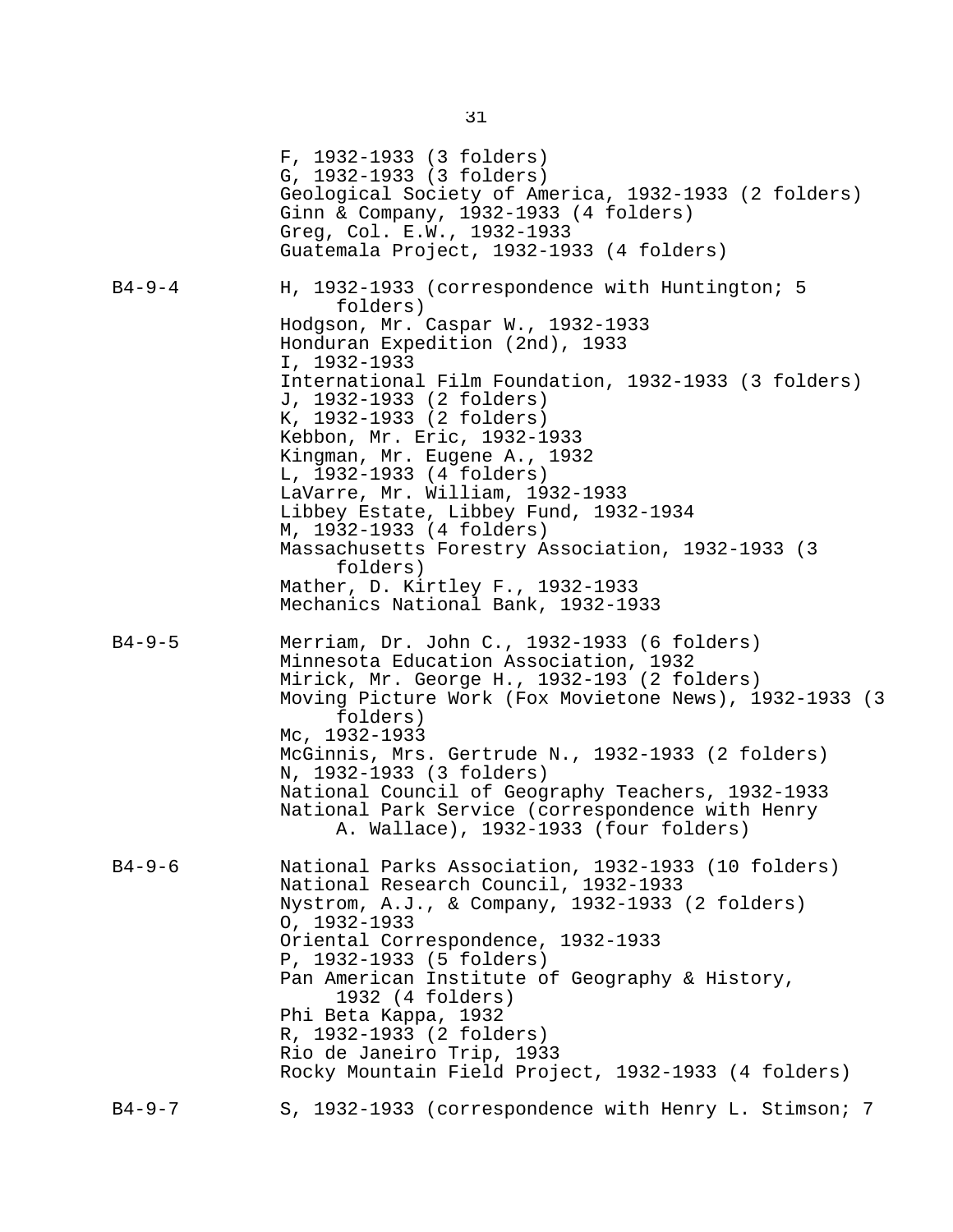folders) South American Journal 1932-1933 Stanton, Mr. T.W., 1932-1933 Stevens, Mr. Ernest N., 1932-1933 Student Camp, 1931-1932 Symposium on Physiography of the Rocky Mountain Region, 1933 T, 1932-1933 (3 folders) Teachers Insurance & Annuity Association, 1932-1933 Thomas, Mrs. Helen Goss, 1932-1933 (3 folders) Thurber, Dr. Charles H., 1932-1933 (2 folders) U, 1932-1933 V, 1932-1933 (correspondence with Van Waters-- Huntington to Sauer) W, 1932-1933 (4 folders) Weise, Mr. & Mrs. Fred E., 1932-1933 Williams, Mrs. Frank B., 1933 Worcester County Teachers Association, 1932 X,Y,Z, 1932-1933 Yard, Mr. Robert S., 1932-1933 (7 folders)

#### **SERIES 10: GENERAL CORRESPONDENCE, 1933-1934**

| $B4 - 10 - 1$ | A, 1934 (3 folders)                                                                          |
|---------------|----------------------------------------------------------------------------------------------|
|               | Association of American Colleges, 1933-1934                                                  |
|               | Association of American Geographers (correspondence to<br>Huntington), 1933-1934 (8 folders) |
|               | Philadelphia Meeting 1934                                                                    |
|               | Association of American Universities, 1934                                                   |
|               | Association of Colleges in New England, 1934                                                 |
|               | Atwood, Miss Harriet T. & Miss Mary, 1934                                                    |
|               | Atwood, Miss Jane K., 1934                                                                   |
|               | Atwood, Dr. Rollin S., 1934 (2 folders)                                                      |
|               | Atwood, Dr. Wallace W., 1934 (5 folders)                                                     |
|               | Atwood, Dr. Wallace W., Jr., 1934 (2 folders)                                                |
|               | Auditorium, Dedication, 1931-1935 (3 folders)                                                |
|               | Auditorium, Jonas G. Clark Hall (new seating),<br>1933-1934                                  |
|               | Automobile Mutual Insurance Company of America,<br>1933-1934                                 |
| $B4 - 10 - 2$ | B, 1933-1934 (3 folders)                                                                     |
|               | Berry, Miss Katherine F., 1934                                                               |
|               | Bookstore, 1934 (2 folders)                                                                  |
|               | Bowie, Dr. William, 1934                                                                     |
|               | Buckingham, Dr. B.R., 1934                                                                   |
|               | $C, 1933 - 1934$                                                                             |
|               | Carnegie Foundation for the Advancement of                                                   |
|               | Teaching, 1934                                                                               |
|               | Chase National Bank, 1933-1934 (2 folders)                                                   |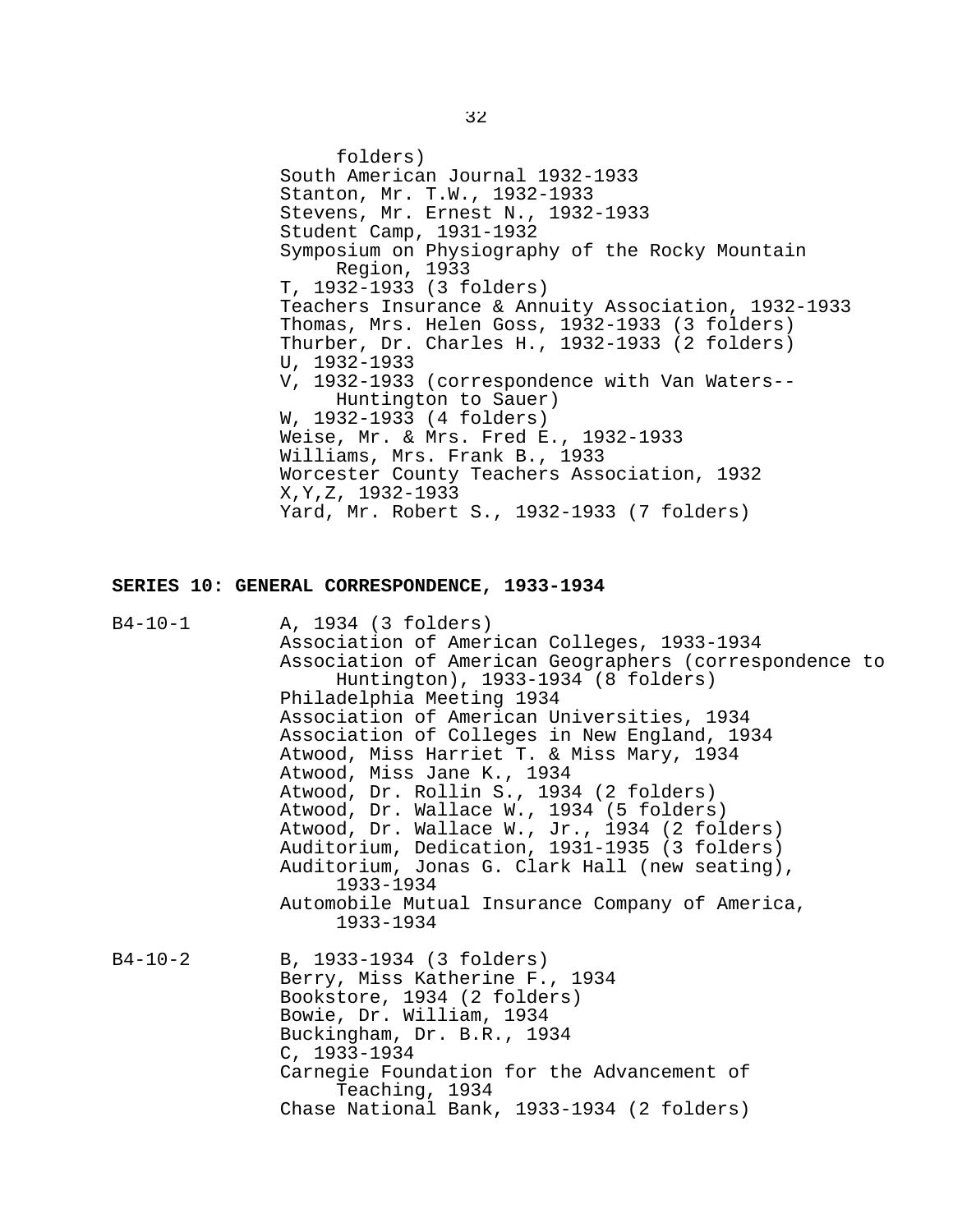Church, Mr. Arthur P., 1934 Commonwealth Fund, 1934 Commonwealth Press, 1933-1934 Curtis, Mr. John Gould, 1934 D, 1933-1934 (2 folders) de Rochemont, Mr. Louis, 1934 Dewey, Mr. Francis H., Jr., 1934 E, 1933-1934 F, 1934 Federal Emergency Relief, NYA, 1934 Felton, Mr. Leon, 1934 G, 1934 (3 folders) Geographic Players, Inc., 1933-1934 (4 folders) Geological Society of America, 1934 Ginn & Company, 1934 (4 folders) Guatemala Project, 1934 B4-10-3 H, 1934 (correspondence with Harry L. Hopkins; 3 folders) I, 1934 Institute of International Education, 1934 J, 1934 K, 1934 Kebbon, Mr. Eric, 1934 Kingman, Mr. Eugene A., 1933-1934 L, 1933-1934 (3 folders) M, 1934 (3 folders) Mechanics National Bank, 1934 Merriam, Dr. John C., 1934 (2 folders) Miller, Mr. Allan B., 1934-1935 Mirick, Mr. George H., 1934 (3 folders) Moving Picture Work (Fox Movietone News), 1934 (2 folders) Mc, 1934 McGinnis, Mrs. Gertrude N., 1933-1934 N, 1934 NRA Material, Educational Institutions, 1933 Nadeau, Mrs. Eleanore, 1933-1934 (3 folders) National Park Service, 1934 (2 folders) National Parks Association, 1934 (2 folders) B4-10-4 National Research Council, 1934 Norfolk County Teachers Association, 1934-1935 Nystrom, A.J., & Company, 1934 (5 folders) O, 1934 Oriental Correspondence, 1934 P, 1933-1934 (2 folders) Pan American Institute of Geography & History (correspondence with Bowman), 1933-1934 (11 folders) Pan American Union, 1933-1934 Phi Beta Kappa, 1933-1935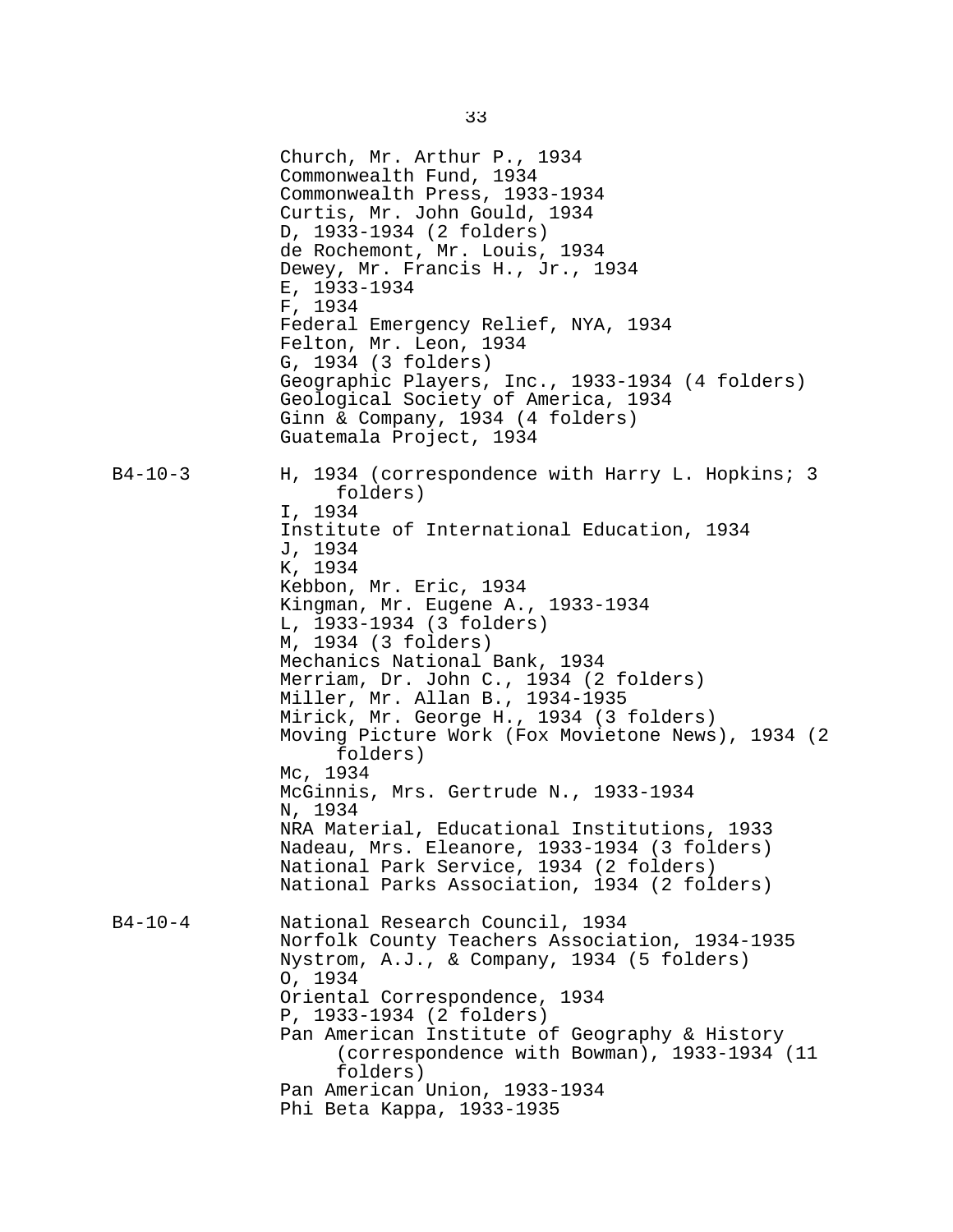R, 1934 (3 folders) Radio-Vision, 1934 (3 folders) Rocky Mountain Field trip, 1934 (2 folders)

B4-10-5 S, 1934 (3 folders) Stevens, Mr. Ernest N., 1934 Student Camp, 1933-1934 (2 folders) T, 1934 Teachers Insurance & Annuity Association, 1934 Thomas, Mrs. Helen Goss, 1934 Thurber, Dr. Charles H., 1934 U, 1934 V, 1934 Vassar College, 1934-1935 W, 1934 (3 folders) Weise, Mrs. Fred E., 1934 X,Y,Z, 1934 Yard, Mr. Robert S., 1934 & undated Yenching University, 1932-1934

#### **SERIES 11: GENERAL CORRESPONDENCE, 1935-1936**

| B4-11-1       | A, 1935-1936 (6 folders)<br>American Council on Education, 1935-1936 (3 folders)<br>American Forestry Association, 1935-1936<br>American Scientific Congress, Mexico City<br>(correspondence to Cordell Hull), 1935-1936 (4<br>folders)<br>Association of American Colleges, 1935-1936<br>Association American Geographers (correspondence with<br>James Whittlesey), 1935-1936 (5 folders)                                                                                                                                                                                                               |
|---------------|-----------------------------------------------------------------------------------------------------------------------------------------------------------------------------------------------------------------------------------------------------------------------------------------------------------------------------------------------------------------------------------------------------------------------------------------------------------------------------------------------------------------------------------------------------------------------------------------------------------|
| $B4 - 11 - 2$ | Association of American Geographers, Council, 1935-1936<br>(3 folders)<br>Association of American Universities, 1935-1936<br>Association of Colleges in New England, 1935-1936<br>Atwood, Miss Harriet T., 1935-1936<br>Atwood, Miss Jane K., 1935-1936<br>Atwood, Miss Mary, 1935-1936<br>Atwood, Dr. Rollin S., 1935-1936 (2 folders)<br>Atwood, Dr. Wallace W. (biographical data), 1935-1936<br>(3 folders)<br>Atwood, Dr. Wallace W., Jr., 1935-1936 (2 folders)<br>B, 1935-1936 (correspondence with Ruth Baugh; 6<br>folders)<br>Bookstore, 1935-1936<br>Bowie, Dr. William, 1935-1936 (2 folders) |
| $B4 - 11 - 3$ | Bradley, Mrs. A.S., 1935<br>Building Drive, Worcester, 1936 (2 folders)                                                                                                                                                                                                                                                                                                                                                                                                                                                                                                                                   |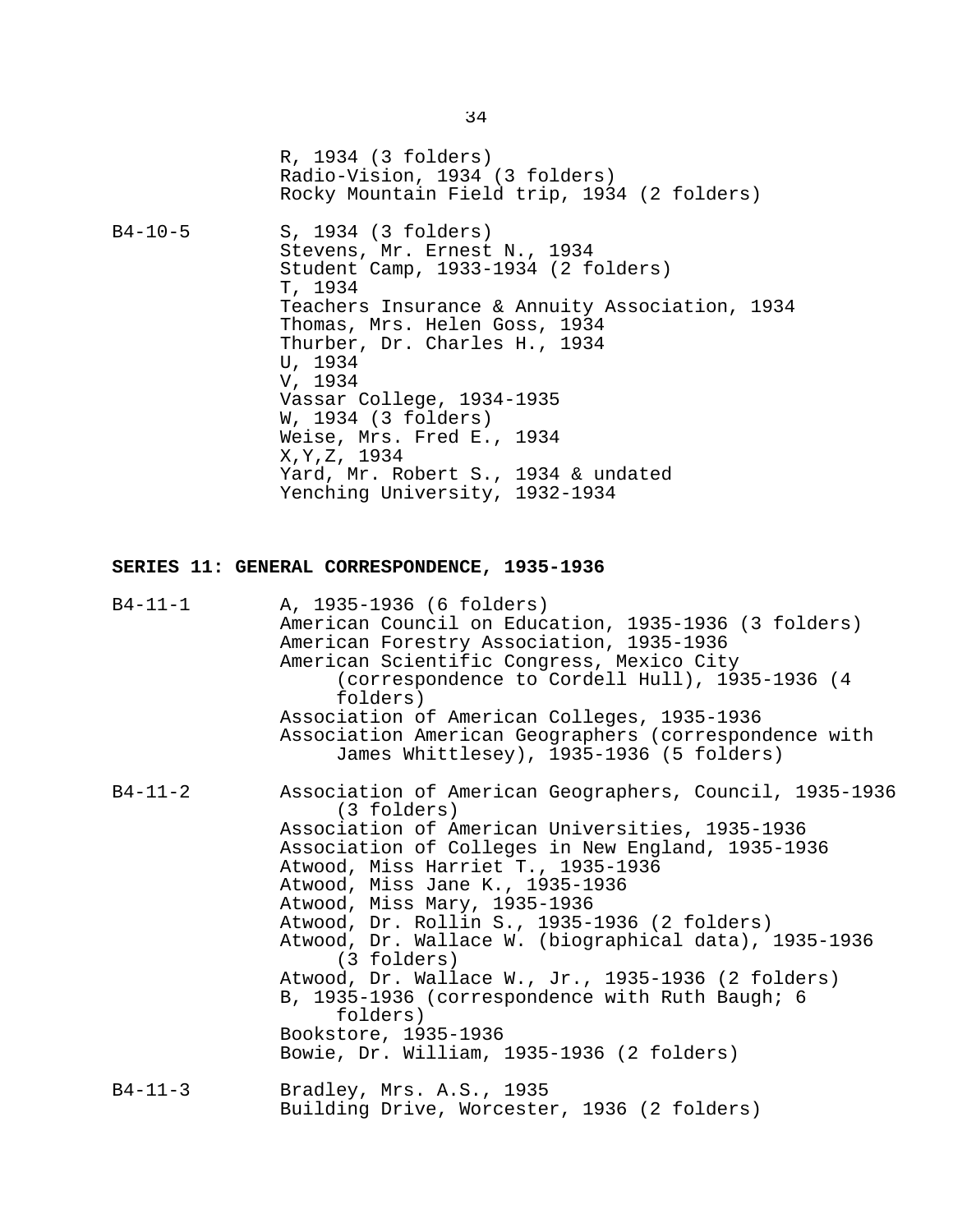|         | C, 1935-1936 (7 folders)<br>Chase National Bank, 1935-1936 (2 folders)<br>Church, Mr. Arthur P., 1935-1936<br>Clark University, 1935-1936<br>Conservation Material, 1935-1936 (4 folders)<br>Cressey, Dr. George B., 1935-1936<br>Cunningham, Dr. Floyd F., 1935-1936<br>D, 1935-1936 (2 folders)<br>Dining Hall, 1932-1935<br>E, 1935-1936 (2 folders)<br>F, 1935-1936 (3 folders)                                                                                                                                                                                                                        |
|---------|------------------------------------------------------------------------------------------------------------------------------------------------------------------------------------------------------------------------------------------------------------------------------------------------------------------------------------------------------------------------------------------------------------------------------------------------------------------------------------------------------------------------------------------------------------------------------------------------------------|
| B4-11-4 | Federal Emergency Relief, NYA, 1935-1936 (3 folders)<br>Fox Movietone News, Claim Against, 1933-1937 (5<br>folders)<br>Freshman Induction Plans, 1935-1936<br>G, 1935-1936 (3 folders)<br>Geological Society of America, 1935-1936<br>Ginn & Company, 1935-1936 (6 folders)<br>Glee Club, 1935<br>Graduate Students at Clark 1936-1937<br>H, 1935-1936 (4 folders)<br>Hall, Mr. Ansel F., 1935-1936<br>Harris, Mr. H.H., 1935-1936<br>Holyoke Valve & Hydrant Company, 1936<br>I, 1935-1936<br>Institute of International Education, 1935-1936 (2)<br>folders)<br>J, 1935-1936 (correspondence with James) |
| B4-11-5 | K, 1935-1936<br>Kebbon, Mr. Eric, 1935-1936<br>L, 1935-1936 (3 folders)<br>M, 1935-1936 (correspondence with Mather; 6 folders)<br>Mechanics National Bank, 1935-1936 (2 folders)<br>Merriam, Dr. John C., 1935-1936 (3 folders)<br>Mirick, Mr. George H., 1935-1936 (3 folders)<br>Mc, 1935-1936<br>McGinnis, Mrs. Gertrude N., 1935-1936 (2 folders)<br>N, 1935-1936 (4 folders)                                                                                                                                                                                                                         |
| B4-11-6 | National Park Service, 1935-1936 (2 folders)<br>National Parks Association, 1935-1936 (3 folders)<br>National Research Council, 1935-1936<br>New England Regional Planning Commission, 1935-1936 (2<br>folders)<br>New England Town Planning Association, 1936<br>Nystrom, A.J., & Company, 1935-1936<br>$0, 1935 - 1936$<br>Oath of Allegiance, 1935<br>Oriental Correspondence, 1935-1936<br>P, 1935-1936 (2 folders)                                                                                                                                                                                    |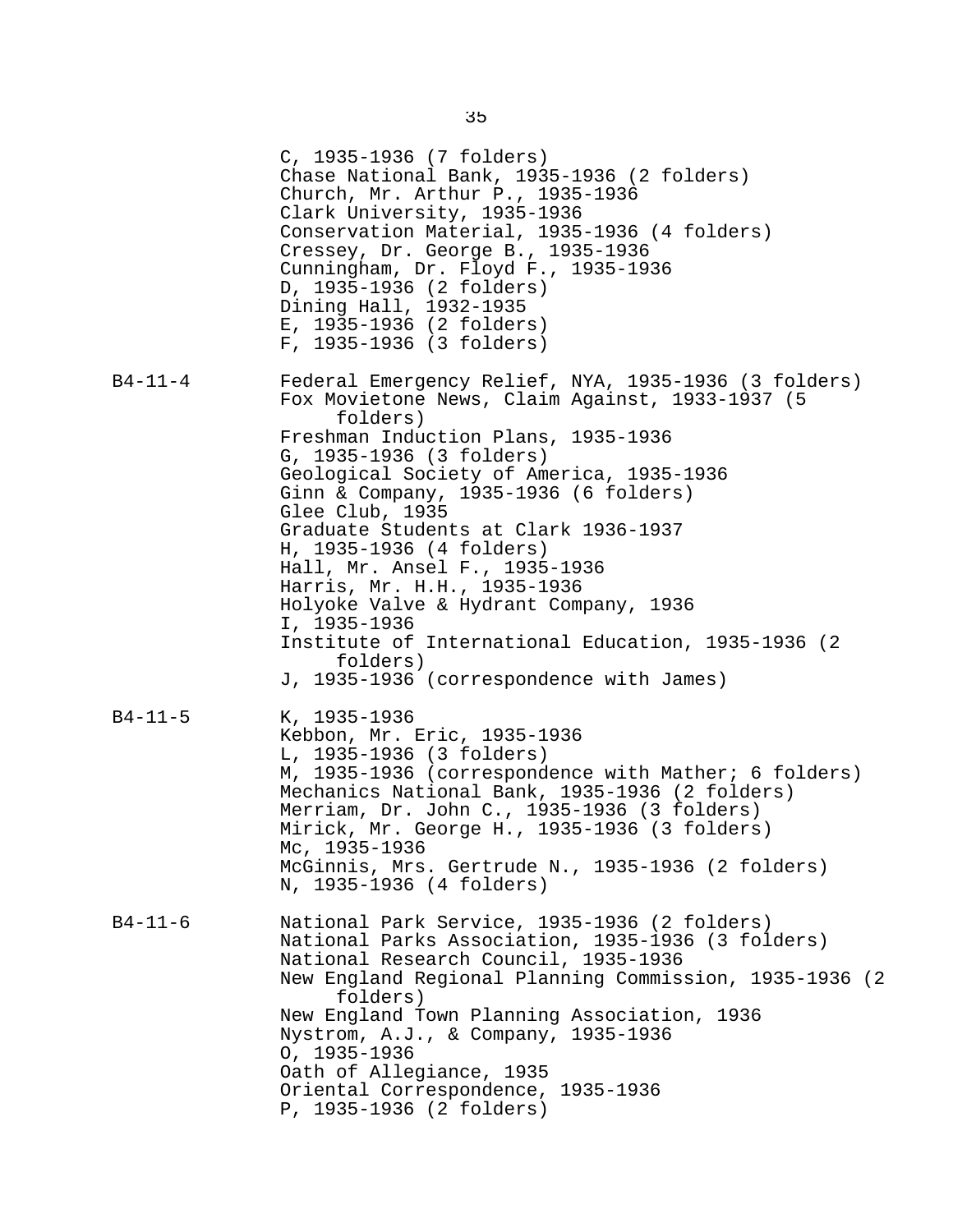|               | Pan American Institute of Geography & History<br>(correspondence from Cattell & Mary Woolley, to<br>FDR), 1935-1936 (8 folders)<br>Pan American Institute of Geography & History,<br>Committee on Preservation, 1936                                                                                                                                                                                                                                                                                                                                                                                                                                              |
|---------------|-------------------------------------------------------------------------------------------------------------------------------------------------------------------------------------------------------------------------------------------------------------------------------------------------------------------------------------------------------------------------------------------------------------------------------------------------------------------------------------------------------------------------------------------------------------------------------------------------------------------------------------------------------------------|
| $B4 - 11 - 7$ | Pan American Institute of Geography and History,<br>Mexico City Meeting, 1935<br>Pan American Institute of Geography and History,<br>Washington Meeting, 1935 (ten folders)<br>Pan American Institute of Geography and History,<br>Letters of Endorsement<br>Pan American Institute of Geography and History -<br>Steering Committee, 1933-35 (3 folders)<br>Pan American Institute Report on National Parks in<br>Latin America, 1931-1936 (3 folders)<br>Pan American Union, 1935-1936<br>Q, 1935<br>R, 1935-1936 (correspondence with Raisz; 4 folders)<br>Radio-Vision, 1935 (2 folders)<br>Randolph, Mrs. Charles B., 1933-1936<br>Repeal of Pink Slip, 1935 |
| $B4 - 11 - 8$ | S, 1935-1936 (9 folders)<br>Speaking Engagements, 1935-1937 (8 folders)<br>Stevens, Mr. Ernest N., 1935-1936<br>T, 1935-1936 (3 folders)<br>Teachers Insurance & Annuity Association, 1935-1936<br>Thomas, Mrs. Helen Goss, 1935-1936<br>Thurber, Dr. Charles H., 1935-1936<br>Trustee-Alumni Meeting, 1935<br>U, 1935-1936<br>V, 1936-1936                                                                                                                                                                                                                                                                                                                       |
| $B4 - 11 - 9$ | W, 1935-1936 (correspondence with Whittlesey; 4<br>folders)<br>Weise, Mrs. Fred E., 1935-1936<br>Emma Willard School, 1934-1936<br>Works Progress Administration, 1935-1936<br>X, Y, Z, 1935-1936                                                                                                                                                                                                                                                                                                                                                                                                                                                                 |

## **SERIES 12: GENERAL CORRESPONDENCE, 1937-1938**

B4-12-1 A, 1937-1938 (correspondence with John K. Wright; 9 folders) African Trip (1938), 1938-1939 (3 folders) Allen, Miss Agnes M., Thesis Material, 1934-1937 (4 folders) American Forestry Association, 1937-1938 (3 folders) Association of American Colleges, 1937-1938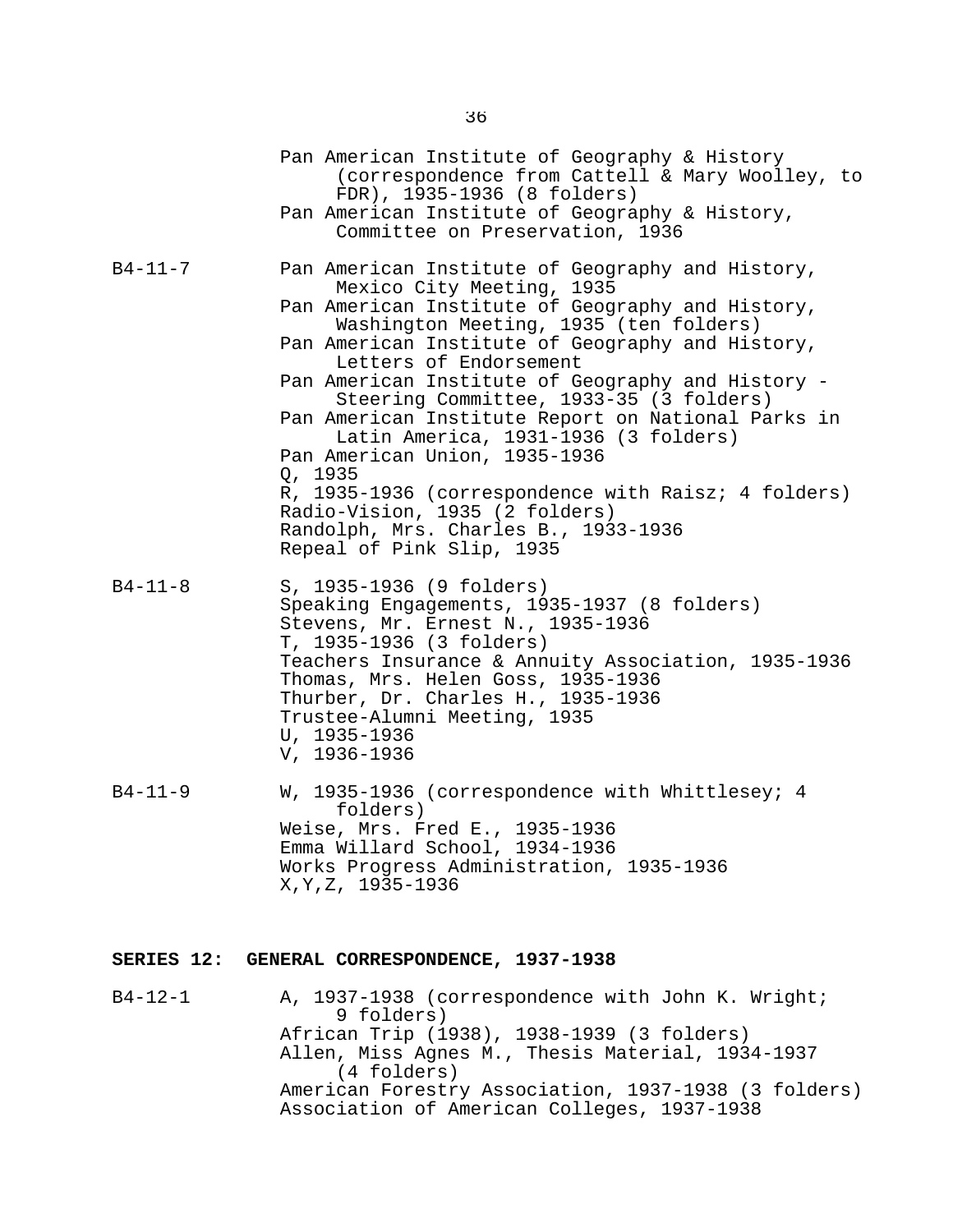|               | Association of American Geographers, 1937-1938 (5<br>folders)                                                                                                                                                                                                                                                                                                                                                                                      |
|---------------|----------------------------------------------------------------------------------------------------------------------------------------------------------------------------------------------------------------------------------------------------------------------------------------------------------------------------------------------------------------------------------------------------------------------------------------------------|
|               | Association of American Universities, 1937-1938 (3)<br>folders)                                                                                                                                                                                                                                                                                                                                                                                    |
|               | Association of Colleges in New England, 1937-1938<br>Atwood, Miss Harriet T. & Miss Mary, 1937-1938<br>Atwood, Miss Jane K., 1937-1938<br>Atwood, Mr. Robert B., 1937-1938<br>Atwood, Dr. Rollin S., 1937-1938 (2 folders)                                                                                                                                                                                                                         |
| B4-12-2       | Atwood, Dr. Wallace W., 1937-1938 (6 folders)<br>Atwood, Dr. Wallace W., Jr., 1937-1938<br>Automobile Mutual Insurance Company of America,<br>1936-1938<br>B, 1937-1938 (correspondence with Boas; 7 folders)<br>Bookstore, 1937-1938<br>Buckingham, Dr. B.R., 1937-1938 (3 folders)<br>Building Drive, 1934-1938 (correspondence with<br>Lindberg; photos of Goddard; 11 folders)                                                                 |
| $B4 - 12 - 3$ | Building Equipment, Gymnasium, 1938-1939<br>Building Program, Alumni, 1934-1938 (8 folders)                                                                                                                                                                                                                                                                                                                                                        |
|               | C, 1937-1938 (12 folders)<br>Canadian-American Affairs, Conference, 1937 (2 folders)<br>Chase National Bank, 1937-1938<br>Church, Mr. Arthur P., 1937<br>Clark University Press, 1936-1938 (4 folders)<br>Conservation Material, 1937-1938<br>Cressey, Dr. George B., 1937-1938                                                                                                                                                                    |
| $B4 - 12 - 4$ | D, 1937-1938 (4 folders)<br>E, 1937-1938 (2 folders)<br>Earle, Pres. Ralph, 1937-1938<br>F, 1937-1938 (3 folders)<br>Felton, Mr. Leon E., 1937-1938<br>File II, Manuscripts, undated<br>Freshman Induction Plans, 1937-1938<br>G, 1937-1938 (5 folders)<br>Geological Society of America, 1937-1938 (2 folders)<br>Ginn & Company, 1937-1938 (6 folders)<br>Guatemala Project, 1935-1938<br>Gymnasium, Plans for Dedication, 1937-1938 (4 folders) |
| B4-12-5       | H, 1937-1938 (correspondence with J. Edgar Hoover;<br>3 folders)<br>Hall, Mr. Ansel P., 1937-1938 (3 folders)<br>Harvard Tercentenary, 1936-1937 (3 folders)<br>Healy, Miss Gertrude (alumnae plates), 1927-1928<br>I, 1937-1938<br>Institute of International Education, 1937-1938 (3)<br>folders)                                                                                                                                                |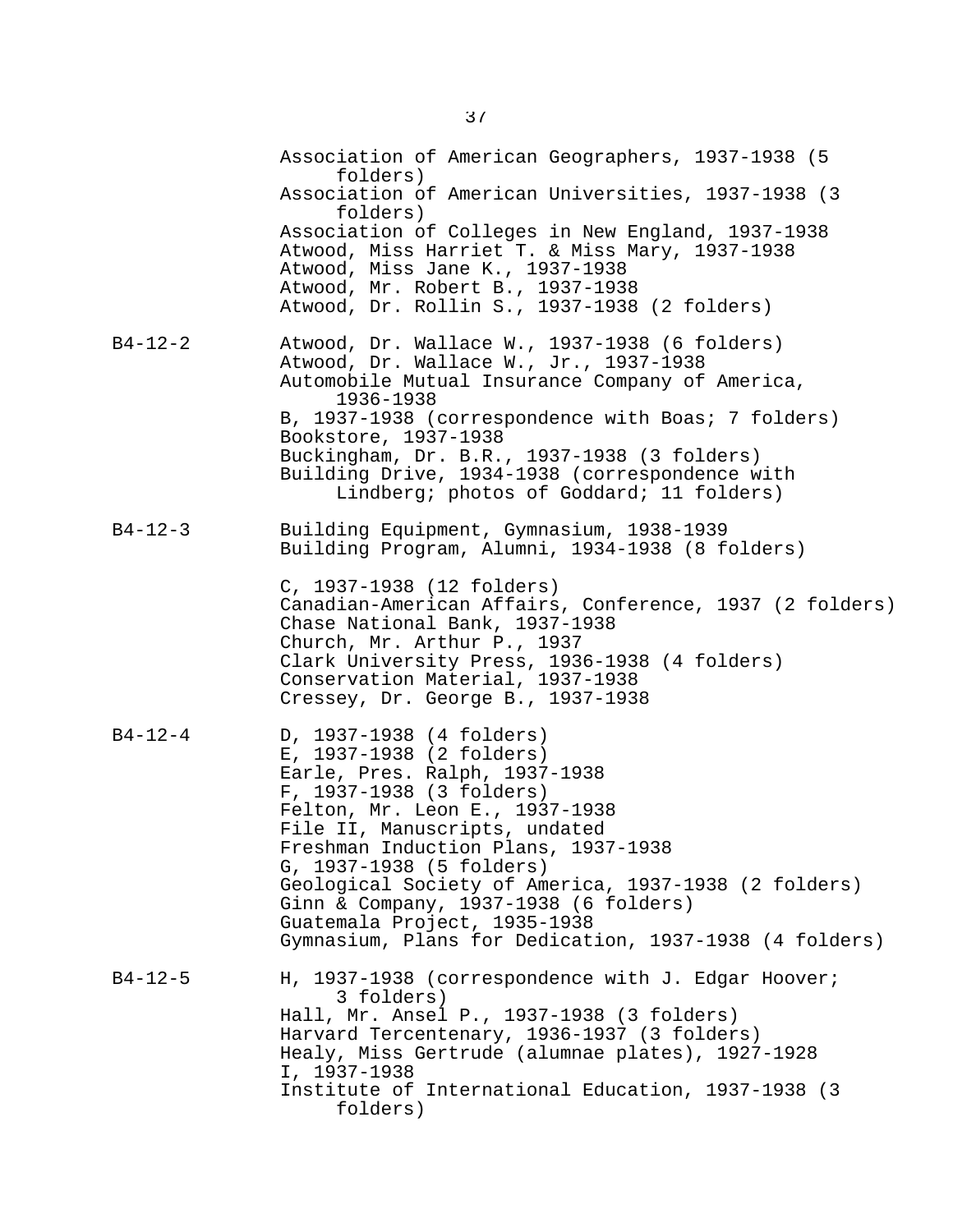|               | International Geographical Congress, 1937-1938<br>J, 1937-1938 (3 folders)<br>K, 1937-1938 (2 folders)<br>Kingman, Mr. Eugene A., 1936-1938<br>L, 1937-1938 (5 folders)<br>Lawyers' Letters, Needs of Clark, 1935-1938<br>Loomis, Mr. Robert H., 1936-1938 (3 folders)<br>Lord, Mrs. Mary Warriner, 1935-1938 (3 folders)                                                                                                                                                                                                                                                                                                                                                                               |
|---------------|---------------------------------------------------------------------------------------------------------------------------------------------------------------------------------------------------------------------------------------------------------------------------------------------------------------------------------------------------------------------------------------------------------------------------------------------------------------------------------------------------------------------------------------------------------------------------------------------------------------------------------------------------------------------------------------------------------|
| $B4 - 12 - 6$ | M, 1937-1938 (correspondence with Gunnar Myrdal, &<br>Mather; 7 folders)<br>Mechanics National Bank, 1937-1938<br>Merriam, Dr. John C., 1937-1938<br>Miller, Mr. Allan B., 1936-1938<br>Mirick, Mr. George H., 1937-1938 (5 folders)<br>Moving Picture Work, Erpi, 1937-1938 (8 folders)<br>Mc, 1937-1938 (2 folders)<br>McGeoch, Dr. John A., 1936-1938<br>McGinnis, Mrs. Gertrude N. (correspondence from<br>John K. Wright), 1937-1938 (5 folders)<br>N, 1937-1938 (5 folders)                                                                                                                                                                                                                       |
| $B4 - 12 - 7$ | National Park Service, 1937-1938<br>National Parks Association, 1937-1938 (5 folders)<br>National Research Council, 1937-1938<br>Nystrom, A.J., & Company, 1937-1938 (3 folders)<br>0, 1937-1938 (2 folders)<br>Oriental Correspondence, 1937-1938<br>P, 1937-1938 (5 folders)<br>Pan American Institute of Geography & History,<br>1937-1938 (4 folders)<br>Pan American Institute of Geography & History,<br>Committee on Preservation, 1937-1938 (4 folders)<br>Pan American Institute Report on National Parks in<br>Latin America, 1937-1938 (2 folders)<br>Peattie, Dr. Roderick, 1936-1938 (2 folders)<br>Presidential Report, 1935-1937 (3 folders)<br>Publicity Material, 1937-1938<br>Q, 1937 |
| $B4 - 12 - 8$ | R, 1937-1938 (4 folders)<br>Raisz, Dr. Erwin, 1937-1938<br>S, 1937-1938 (11 folders)<br>Semi-Centennial Celebration, 1935-1938 (6 folders)<br>Speaking Engagements, Ohio, 1938 (2 folders)<br>Stevens, Mr. Ernest N., 1937-1938<br>T, 1937-1938 (4 folders)<br>Teachers Insurance & Annuity Association, 1937-<br>1938 (2 folders)<br>Thomas, Mrs. Helen Goss, 1937-1938 (2 folders)<br>Thurber, Dr. Charles, 1937-1938<br>U, 1937-1938 (2 folders)                                                                                                                                                                                                                                                     |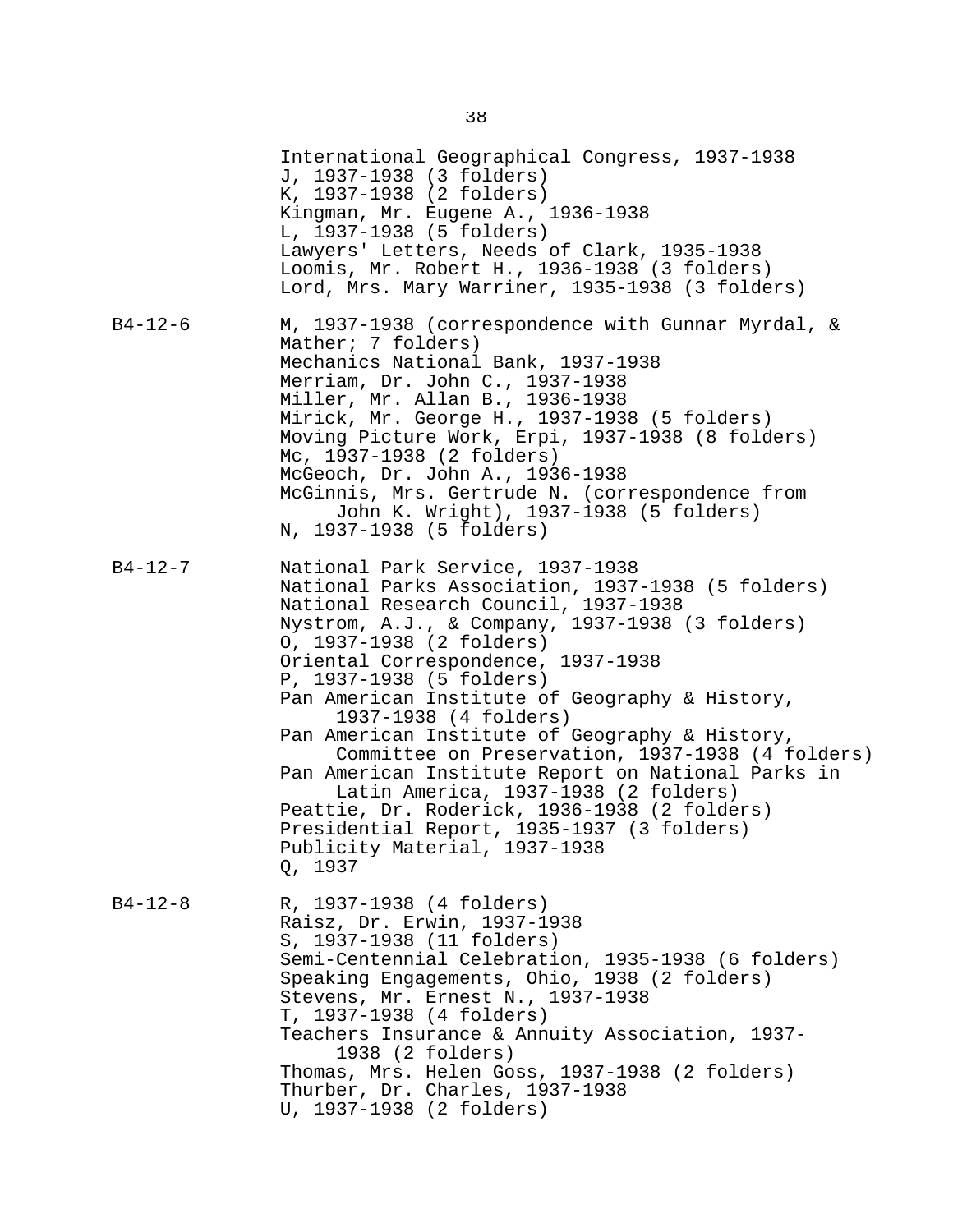B4-12-9 V, 1937-1938 (2 folders) W, 1937-1938 (correspondence with John K. Wright; 9 folders) Weise, Mrs. Fred E., 1937-1938 X,Y,Z, 1937-1938 (2 folders)

#### **SERIES 13: GENERAL CORRESPONDENCE, 1939**

B4-13-1 A, 1939 (correspondence with John K. Wright; 5 folders) Association of American Colleges, 1939 Association of American Geographers, 1939 (4 folders) Association of American Universities, 1939 (3 folders) Association of Colleges in New England, 1939 B, 1939 (correspondence with Richard E. Byrd, & Thaddeus Bolton; 5 folders) Bookstore, 1939 Buckingham, Dr. B.R., 1939 C, 1939 (7 folders) Carnegie Foundation for the Advancement of Teaching, 1939 Chase National Bank, 1939 Chinese Cultural Group, 1938-1939 (4 folders) Church, Mr. Arthur P., 1939 Clark Scientific Society & Sigma Xi, 1937-1939 Clark University Geographical Excursions, Inc., 1934-1939 B4-13-2 D, 1939 (3 folders) E, 1939 (2 folders) Educational Conference, Alumni & Faculty, 1938- 1939 (2 folders) Equipment, Library Building, 1937-1940 (9 folders) F, 1939 Felton, Mr. Leon E., 1939 G, 1939 (2 folders) Ginn & Company, 1939 (3 folders) H, 1939 (correspondence with Huntington; 4 folders) Hall, Mr. Ansel F., 1939 (2 folders) I, 1939 Institute of International Education, 1939 J, 1939 K, 1939 Kingman, Mr. Eugene A., 1939 L, 1939 M, 1939 (4 folders) B4-13-3 Mechanics National Bank, 1939 Merriam, Dr. John C., 1939 Mirick, Mr. George H., 1939 (3 folders)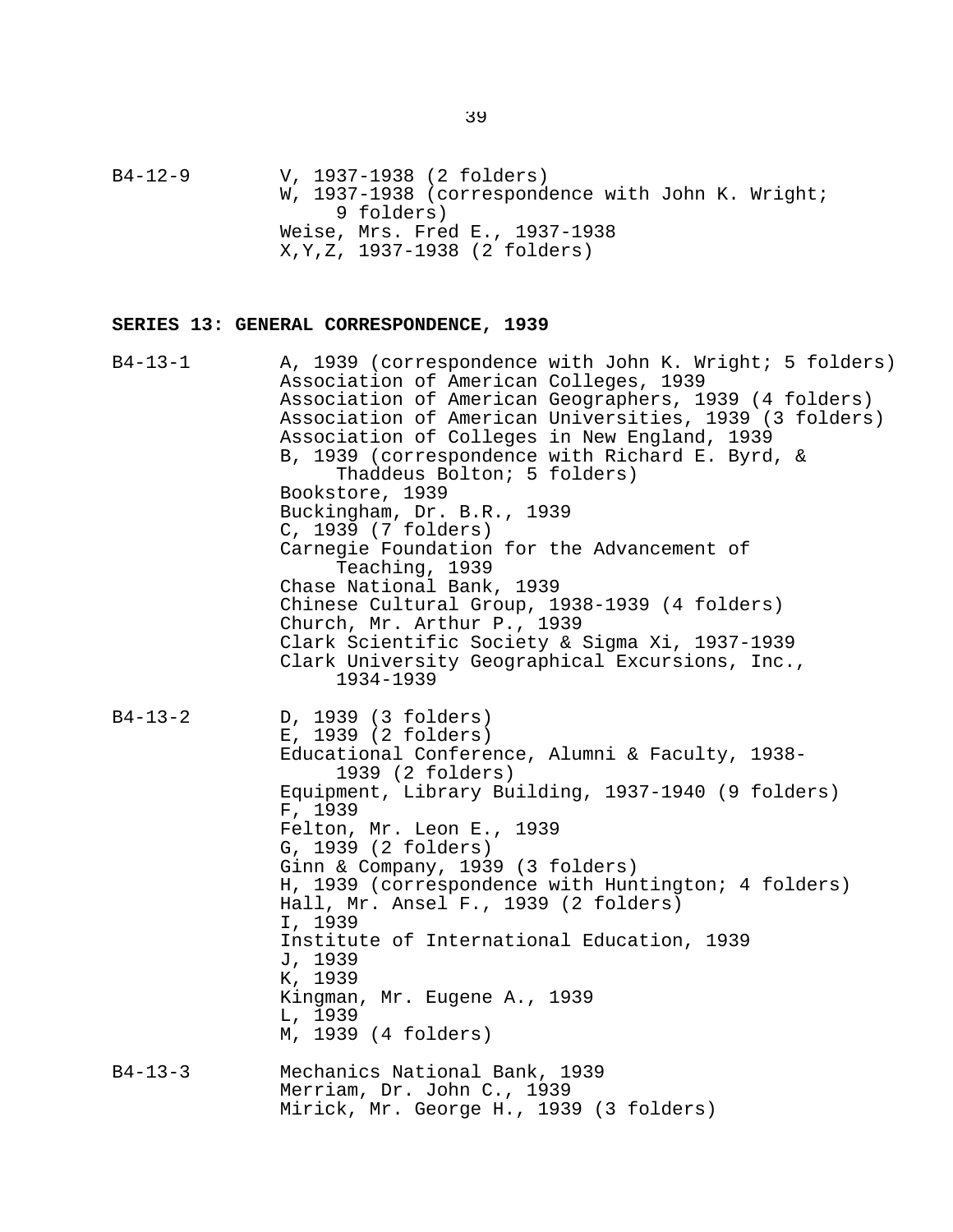Moving Picture Work, Erpi, 1939-1940 (3 folders) Mc, 1939 McGinnis, Mrs. Gertrude N., 1939 (8 folders) N, 1939 (3 folders) Nystrom, A.J., & Company, 1939 O, 1939 Oriental Correspondence, 1939 P, 1939 (3 folders) Pan American Institute of Geography & History, 1939 (2 folders) Publicity Material, 1939 Q, 1939 R, 1939 (3 folders) Radio, 1939 & undated (2 folders) S, 1939 (7 folders) Stevens, Mr. Ernest N., 1939 B4-13-4 T, 1939 (4 folders) Teachers Insurance & Annuity Association, 1939 Theses Abstracts, 1936-1939 Thomas, Mrs. Helen Goss, 1939 U, 1939 V, 1939 W, 1939 (6 folders) Weise, Mrs. Fred E., 1939 Wilber, Mrs. Horace Z., 1939 X,Y,Z, 1939 Yenching University, 1935-1939 **SERIES 14: GENERAL CORRESPONDENCE, 1940-1941** B4-14-1 A, 1940-1941 (correspondence with Boas, to Cordell Hull, & John K. Wright; 3 folders) American Council on Education, 1940-1941 (2 folders) Association of American Colleges, 1940-1941 (2 folders) Association of American Geographers (re the Atwood Award), 1940-1942 (7 folders) Association of American Universities, 1941-1941 (7 folders) Association of Colleges in New England, 1940-1941 B, 1940-1941 (13 folders)

B4-14-2 Bookstore, 1940-1941 Buffum, Mr. Jesse H., 1940-1941 (2 folders) C, 1940-1941 (9 folders) Carnegie Foundation for the Advancement of Teaching, 1940-1941 Chase National Bank, 1940-1941 (2 folders) Chicago, Memo, 1941 (3 folders) Church, Mr. Arthur P., 1940-1941 Clark University Press (correspondence with William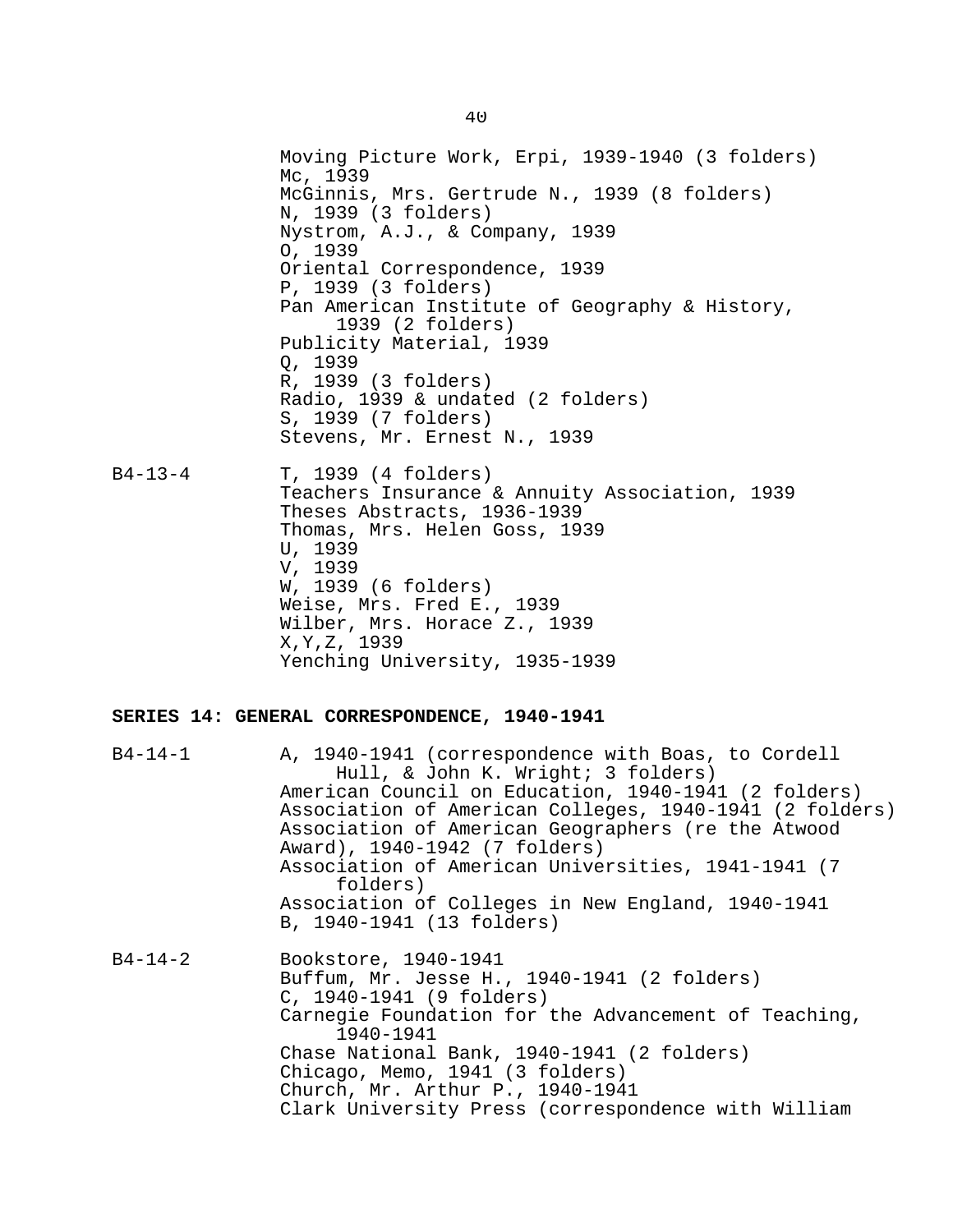Stern Gesell), 1940-1941 Cressey, Mr. George B., 1940-1941 (2 folders) D, 1940-1941 (4 folders) Dolbear, Mr. Samuel H., 1940-1941 (2 folders) E, 1940-1941 (2 folders) F, 1940-1941 (correspondence with Anna Freud; 4 folders) Felton, Mr. Leon E., 1940-1941 G, 1940-1941 (5 folders) B4-14-3 Geological Society of America, 1940-1941 H, 1940-1941 (correspondence with Herbert Hoover, to Cordell Hull, & Huntington; 4 folders) Hall, Mr. Ansel F., 1940-1941 (2 folders) I, 1940-1941 Institute of International Education, 1940-1941 (3 folders) J, 1940-1941 (2 folders) Junior College Project (in cooperation with YMCA), 1937-1940 (3 folders) K, 1940-1941 Kansas City, 1940-1941 (3 folders) Kingman, Mr. Eugene A., 1940-1941 L, 1940-1941 (4 folders) Lloyd, Mr. Trevor, 1940-1941 (3 folders) Loomis, Mr. Robert H., 1940 M, 1940-1941 (8 folders) B4-14-4 Map (land forms of the U.S.), 1940-1941 (17 folders) Mechanics National Bank, 1940-1941 Mirick, Mr. George H., 1940-1941 (2 folders) Mc, 1940-1941 McGinnis, Mrs. Gertrude N., 1940-1941 (3 folders) N, 1940-1941 (4 folders) National Council of Geography Teachers, 1941 (3 folders) National Municipal League, 1940 (2 folders) National Park Service, 1940-1941 National Parks Association, 1940-1941 (4 folders) National Research Council, 1940-1941 B4-14-5 Nystrom, A.J., & Company, 1940-1941 (2 folders) O, 1940-1941 Oriental Correspondence, 1941 P, 1940-1941 (7 folders) Pan American Institute of Geography & History, 1940-1941 (5 folders) Pan American Institute of Geography & History, Committee on Preservation, 1940-1941 (5 folders) Pan American Union, 1940 Publicity Material, 1940-1941 (3 folders) Q, 1941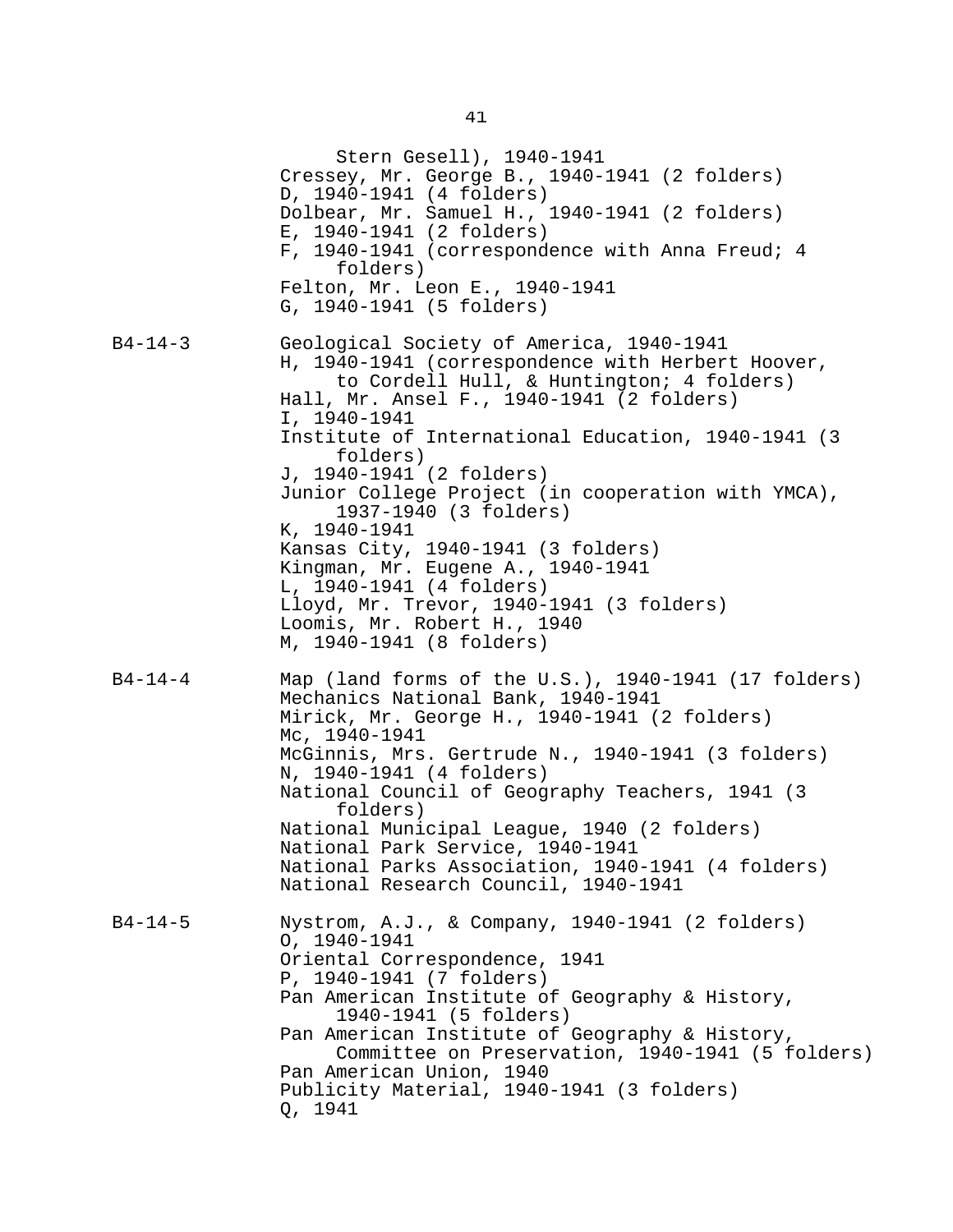|               | R, 1940-1941 (5 folders)<br>Raisz, Dr. Erwin, 1940-1941<br>S, 1940-1941 (6 folders)<br>Scrapbook Material, 1931-1940                                                                                                                                                                                                                                                                                                                                                                                                         |
|---------------|------------------------------------------------------------------------------------------------------------------------------------------------------------------------------------------------------------------------------------------------------------------------------------------------------------------------------------------------------------------------------------------------------------------------------------------------------------------------------------------------------------------------------|
| $B4 - 14 - 6$ | Stevens, Mr. Ernest N., 1940-1941 (2 folders)<br>T, 1940-1941 (correspondence with Lowell Thomas; 4<br>folders)<br>Teachers Insurance & Annuity Association, 1940-1941<br>Theses Abstracts, 1940-1941<br>Thomas, Mrs. Helen Goss, 1940-1941 (2 folders)<br>Thurber, Mrs. Charles H., 1939-1941<br>U, 1940-1941<br>University, Survey, 1939-1942 (6 folders)<br>V, 1940-1941 (2 folders)<br>W, 1940-1941 (4 folders)<br>Weise, Mrs. Fred E., 1940-1941 (2 folders)<br>Wilber, Mrs. Horace Z., 1940-1941<br>X, Y, Z, 1940-1941 |
|               | SERIES 15: GENERAL CORRESPONDENCE, 1942-1943                                                                                                                                                                                                                                                                                                                                                                                                                                                                                 |
| $B4 - 15 - 1$ | A, 1942-1943 (2 folders)<br>Academic Council, 1942-1943 (2 folders)<br>Alexander, Lt. Col. Newton W., 1943-1944 (3 folders)<br>Association of American Colleges, 1942-1943<br>Association of American Universities (correspondence<br>with C.E. Seashore), 1942-1943<br>Association of Colleges in New England, 1942-1945<br>(2 folders)<br>B, 1942-1943 (2 folders)<br>Buckingham, Dr. B.R., 1942<br>Bullock, Mr. Alexander H., 1942-1943<br>C, 1942-1943 (correspondence with Paul Clarkson;<br>11 folders)                |

Carnegie Foundation for the Advancement of Teaching, 1942-1943 (2 folders)

Chase National Bank, 1942-1944 (3 folders) Clark University, 1942 Committee on Civilian Morale, 1942-1943 Conversation Material, 1939-1943 Correspondence Courses for Service Men, 1942-1946

B4-15-2 D, 1942-1943 (3 folders) Dolbear, Samuel H., 1942-1943 E, 1942-1943 (correspondence with Pearl Buck) F, 1942-1943 (correspondence with Esther Forbes, & Henry Luce; 3 folders) Federal Emergency Relief, NYA, 1937-1942 Felton, Mr. Leon E., 1942-1946 (3 folders) Foreign Service Educational Foundation (correspondence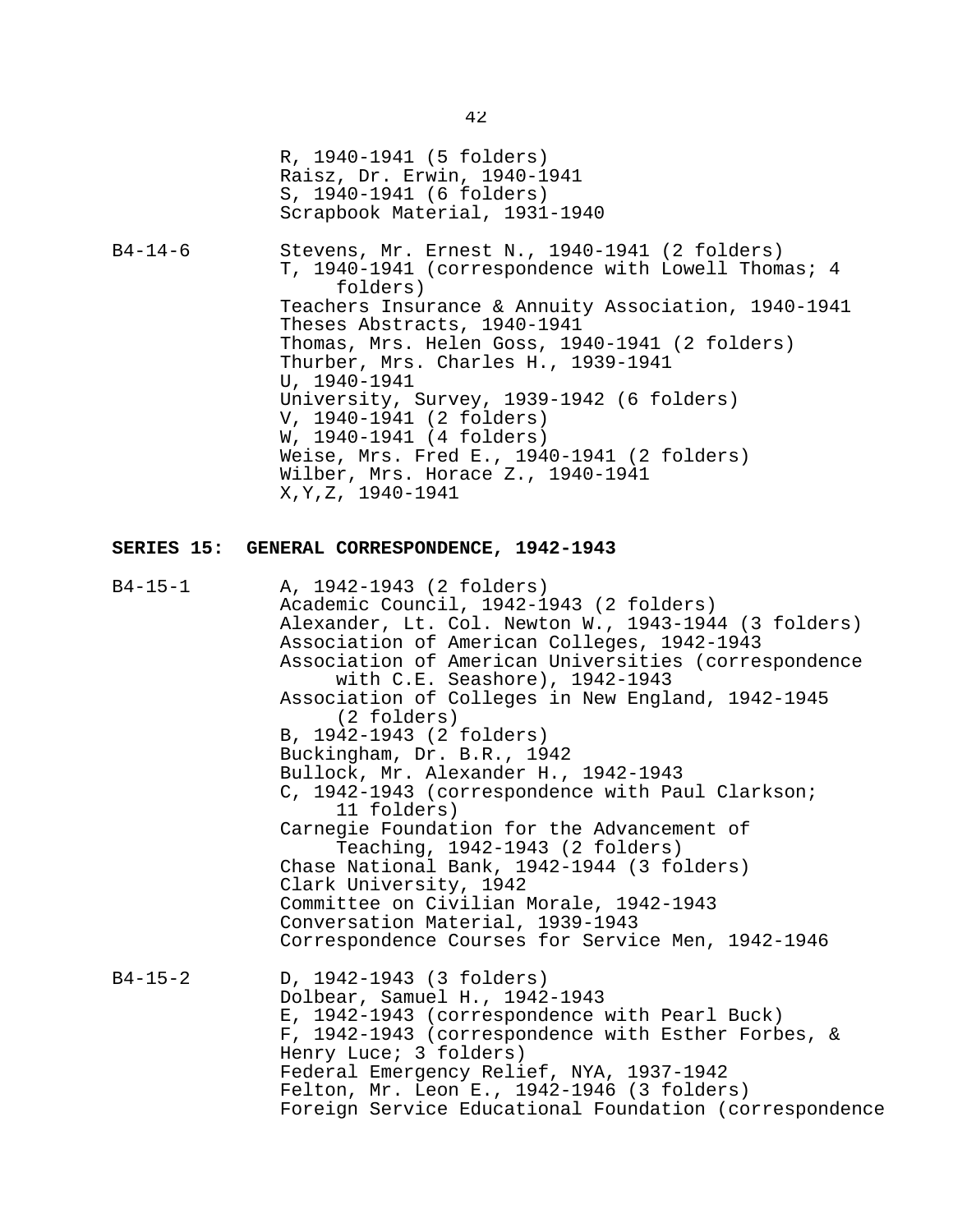with Christian Herter, & Sauer), 1939-1946 (9 folders) G, 1942-1943 (4 folders) Gifford, Mr. Raymond T., 1943-1946 (5 folders) H, 1942-1943 (correspondence with J. Edgar Hoover, & Huntington; 4 folders) I, 1942-1943 (2 folders) Institute of International Education, 1942-1943 J, 1942-1943 (3 folders) K, 1942-1943 L, 1942-1943 (correspondence with Henry Luce; 4 folders) B4-15-3 Lloyd, Mr. Trevor, 1942-1943 (2 folders) Loomis, Mr. Robert H., 1942-1943 M, 1942-1943 (4 folders) Mechanics National Bank, 1942-1943 Miller, Mr. Allan B., 1941-1943 Mirick, George, 1942-1943 (3 folders) Mc, 1942-1943 N, 1942-1943 (3 folders) National Research Council, 1941-1942 O, 1942-1943 (2 folders) P, 1942-1943 (2 folders) Prunty, Mr. Merle, Jr., 1942-1943 (3 folders) Publicity Material, 1942-1943 R, 1942-1943 (3 folders) S, 1942-1943 (correspondence with Leverett Saltonstall; 4 folders) T, 1942-1943 (4 folders) Theses Abstracts, 1942-1943 U, 1942-1943 (correspondence with Henry Luce) V, 1942-1943 (2 folders) W, 1942-1943 (3 folders) B4-15-4 Wiley, John, & Sons, Inc., 1942 (2 folders) Women's College, Clark University, 1938-1943 & undated (17 folders) X,Y,Z, 1942-1943

### **SERIES 16: GENERAL UNIVERSITY AFFAIRS, 1920-1946**

B4-16-1 College Board Meetings, 1921-1930 (17 folders) Commencement, 1921-1938 (28 folders) B4-16-2 Commencement, 1939-1946 (41 folders) B4-16-3 Committee on Bachelor of Education Degree, 1923- 1931 (3 folders) Committee on Clark University Press, 1927-1941

Committee on Comprehensive Examinations, 1933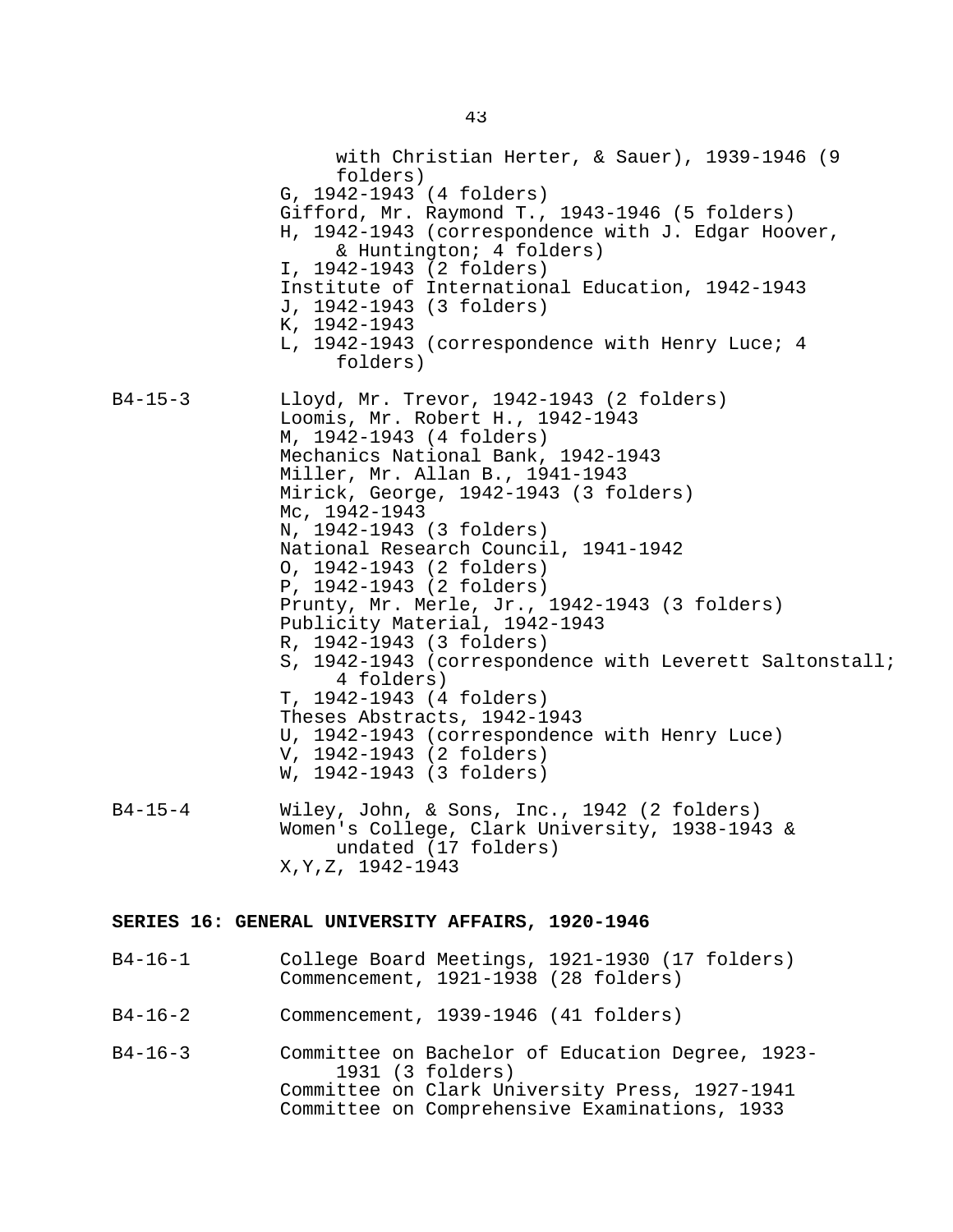Committee on Educational Policy, 1927-1930 Faculty, General Committees, 1920-1933 (4 folders) Faculty, General Matters, 1920-1925 (6 folders) Faculty Meetings, Minutes, 1934-1940 Graduate Board, 1936-1945 (6 folders) Senate Business, 1921-1946 (6 folders) Student-Faculty Council, 1931-1932

B4-16-4 Summer School, 1921-1937 (25 folders) Trustees, Special Meeting, 1927

#### **SERIES 17: ADMINISTRATIVE REPORTS, 1920-1945**

B4-17-1 Administrative Report 1920-1945 – boxed and bound

#### **SERIES 18: FACULTY, 1920-1946**

| B4-18-1       | Ames, Leroy A., 1922-1944 (2 folders)<br>Atwood, Leland L., 1926<br>Baillou, Clemens de, 1943-1946<br>Baker, George E., 1925-1933 (2 folders)<br>Baker, Oliver E., 1923-1930 (6 folders)<br>Balsam, Louis, 1931-1936<br>Barker, Roger G., 1945<br>Barnes, Gerald, 1933-1934<br>Barnes, Harry E., 1923<br>Belknap, Eugene C., 1927-1930<br>Billington, Ray A., 1931-1935<br>Blakeslee, George H., 1921-1939 (11 folders)<br>Boardman, John W., 1924-1941 (5 folders)                        |
|---------------|--------------------------------------------------------------------------------------------------------------------------------------------------------------------------------------------------------------------------------------------------------------------------------------------------------------------------------------------------------------------------------------------------------------------------------------------------------------------------------------------|
| $B4 - 18 - 2$ | Bosshard, Heinrich, 1927-1929<br>Bouvier, J. Edward, 1923-1925<br>Brackett, Haven D., 1921-1929 (2 folders)<br>Brandenburg, Samuel J., 1923-1944 (8 folders)<br>Brooks, Charles F. (correspondence from Van<br>Cleef), 1921-1942 (12 folders)<br>Buehler, Charlotte & Karl, 1941-1943<br>Bullock, Jesse L., 1926-1929<br>Burnham, Guy H., 1921-1972 (6 folders)<br>Burnham, William H., 1920-1930 (2 folders)<br>Cady, Willoughby M., 1934-1936<br>Canfield, Bertrand R., 1945 (2 folders) |
| $B4 - 18 - 3$ | Cattell, Raymond B., 1938-1941<br>Chandler, Florence, 1920-1945 (8 folders)<br>Churchman, Philip H., 1921-1929 (8 folders)<br>Churchman, Philip H., 1930-1944 (16 folders)                                                                                                                                                                                                                                                                                                                 |

Cole, William H., 1924-1927 (2 folders)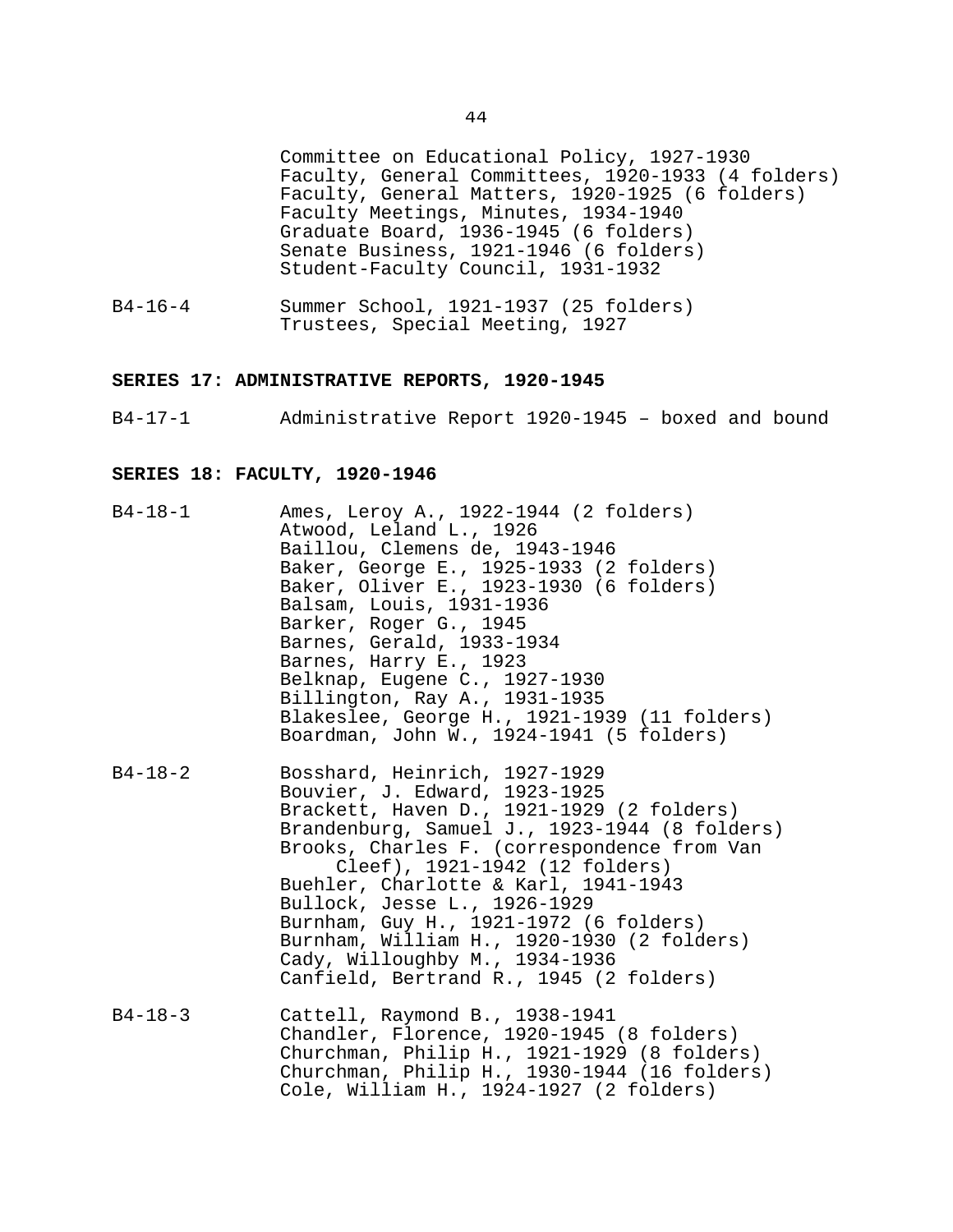| $B4 - 18 - 4$ | Davis, Kingsley S.S., 1936-1937 (3 folders)<br>Dennett, Daniel C., Jr., 1942-1943<br>Dennis, Alfred L.P., 1923-1930 (5 folders)<br>Dennis, Wayne, 1937-1938 (2 folders)<br>Dexter, Robert C., 1922-1923<br>Dimitroff, Vladimir T., 1921-1926<br>Dodd, Loring H., 1923-1943 (11 folders)<br>Dougherty, David M., 1932-1943 (5 folders)<br>Eaton, W. Clement, 1929<br>Ehlers, Kurt, 1943<br>Ekblaw, W. Elmer, 1923-1942 (6 folders)<br>Fischer, Paul, 1941-1944<br>Fischer, Robert P., 1942-1943<br>Fish, Andrew, 1922<br>Fox, Michael B., 1936<br>French, John S., 1920-1923<br>Geissler, Ludwig R., 1920-1921<br>Gettell, Raymond G., 1921-1922 |
|---------------|-------------------------------------------------------------------------------------------------------------------------------------------------------------------------------------------------------------------------------------------------------------------------------------------------------------------------------------------------------------------------------------------------------------------------------------------------------------------------------------------------------------------------------------------------------------------------------------------------------------------------------------------------|
| $B4 - 18 - 5$ | Goddard, Robert H. (correspondence from Guggenheim;<br>Lindberg photos), 1921-1945 (28 folders)<br>Graham, Clarence H., 1933-1936<br>Hall, G. Stanley, 1920-1925 (2 folders)<br>Hankins, Frank H., 1920-1926 (2 folders)<br>Hanscom, Dean W., 1925-1935 (3 folders)<br>Hedges, James B., 1924-1930 (2 folders)<br>Hilmer, Hermann, 1922<br>Himes, Norman E., 1931                                                                                                                                                                                                                                                                               |
| $B4 - 18 - 6$ | Hoagland, Hudson, 1930-1946 (22 folders)<br>Hoover, Andrew, 1936-1940<br>Hoyt, Norris D., 1940-1946 (2 folders)<br>Hunter, Walter S., 1925-1937 (8 folders)<br>Hunter vs. Murchison Case, University Press<br>Affairs, 1924-1936 (8 folders)                                                                                                                                                                                                                                                                                                                                                                                                    |
| $B4 - 18 - 7$ | Jantz, Harold S., 1934-1943<br>Jaszi, Oscar, 1944-1945<br>Johnson, H. Earle, 1935-1943 (6 folders)<br>Jones, Clarence F., 1922-1946 (11 folders)<br>Jones, Vernon A., 1926-1929<br>Jorgensen, Theodore, Jr., 1936-1938<br>Karlson, Karl J., 1921<br>Kohler, Wolfgang, 1925-1926<br>Kraus, Charles A., 1924-1925<br>Langer, William L., 1926-1927<br>Lee, Dwight E., 1927-1929<br>Lee, Guy A., 1937-1942 (3 folders)<br>Lee, T. Charles, 1942-1943<br>Little, Homer P., 1921-1929 (10 folders)                                                                                                                                                   |
| $B4 - 18 - 8$ | Little, Homer P., 1930-45 (7 folders)                                                                                                                                                                                                                                                                                                                                                                                                                                                                                                                                                                                                           |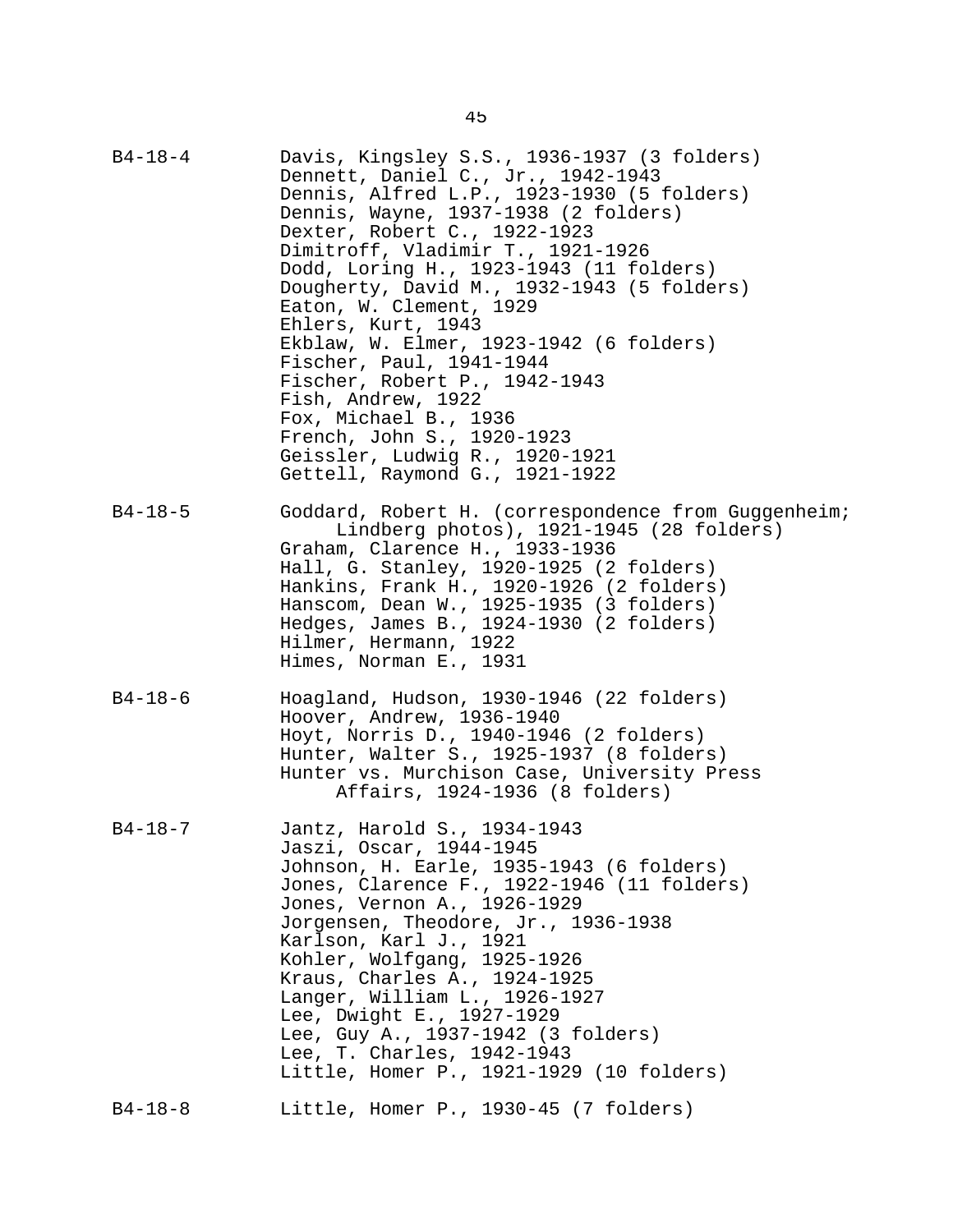Lucas, Arthur F., 1926-1929 MacDougall, Duncan P., 1937-1944 Martell, Arthur E., 1943-1945 Maxwell, James A., 1924-1941 (5 folders) Melder, F. Eugene, 1938-1945 (2 folders) Mellor, Earl G., 1922-1926 Melville, Carey E., 1921-1943 (23 folders) B4-18-9 Merigold, Benjamin S., 1922-1945 (4 folders) Metivier, James, 1922-1930 Miller, Erwin C., M.D., undated Miller, Harry E., 1923-1925 (2 folders) Murchison, Carl, 1923-1938 (13 folders) Nafe, John P., 1924-1931 Novakovsky, Stanislaus (correspondence from Huntington), 1921-1924 (3 folders) O'Leary, John B., 1922 Olson, Charles J., Jr. (correspondence from Carl Van Doren), 1933-1936 Perott, Joseph de, 1921-1924 Phelan, William F., 1925 Pincus, Gregory, 1938-1944 (2 folders) Pomerat, Charles M., 1932-1939 (3 folders) Porter, James P., 1921-1929 (4 folders) Potter, David, 1924-1929 Pousland, Edward D.T., 1931 Powell, Elmer E., 1925-1926 Pratt, Mr. C.C., 1921 Prosser, C. Ladd, 1934-1939 (4 folders) Randolph, Charles B., 1922-1933 (2 folders) Rice, Kenneth S., 1921-1924 Richards, Oscar W., 1927-1930 (2 folders) B4-18-10 Ridgley, Douglas C., 1921-1939 (27 folders) Roope, Percy M., 1921-1929 Rosinger, Kurt E., 1925-1928 Rozwenc, Edwin C., 1942-1945 Sanford, Edmund C., 1920-1924 (4 folders) Schaeffer, Asa A., 1923-1924 B4-18-11 Semple, Ellen C., 1922-1935 (26 folders) Sewall, Richard B., 1933-1934 Shankweiler, Paul W., 1929-1933 (2 folders) Sleeper, L. Maxwell, 1926 Smith, Rolland R., 1925-1927 Story, William E., 1920-1921 Super, Donald E., 1938-1944 (5 folders) Taber, Henry, 1921-1926 (2 folders) Taylor, Florence G., 1922-1925 Van Valkenburg, Samuel, 1926-1929 Warren, William H., 1925-1937 (2 folders) Watts, Vernon O., 1924-1926